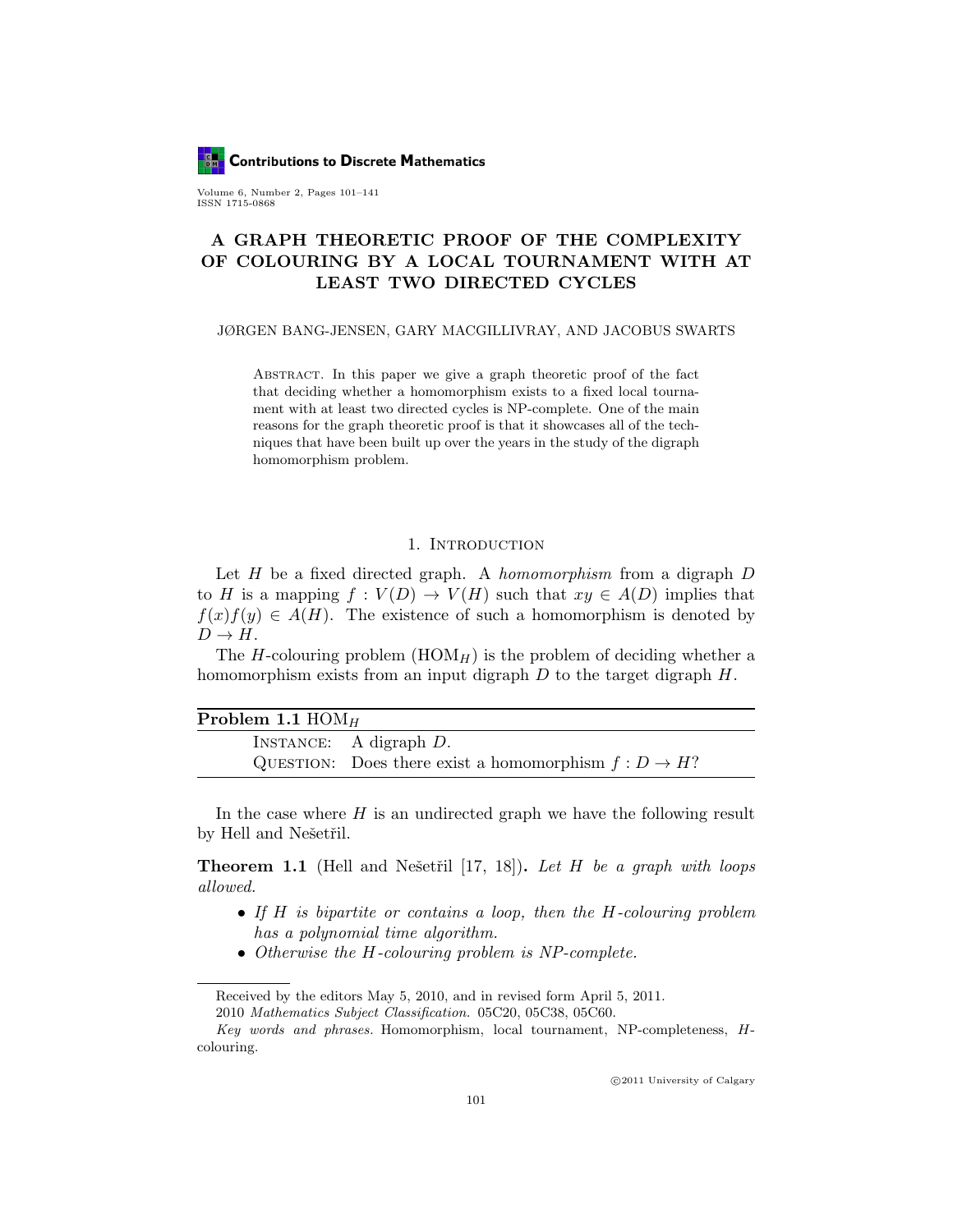It has been a goal of researchers to try and extend the result by Hell and Nešetřil to the directed case. This seems to be a very hard problem and only partial results are known. One example of this is the theorem by Bang-Jensen, Hell and MacGillivray [6] on the complexity of colouring by semi-complete digraphs. A semi-complete digraph has the property that between every pair of vertices there is at least one arc; parallel arcs and loops are not allowed, but a pair of symmetric arcs is allowed.

Theorem 1.2 (Bang-Jensen, Hell and MacGillivray [6]). Let H be a semicomplete digraph.

- If H contains at most one directed cycle, then H-colouring is polynomial time solvable.
- Otherwise H-colouring is NP-complete.

There is the related notion of a locally semi-complete digraph. A digraph H, is said to be *locally semi-complete* if for every vertex v of  $H$ , both the inneighbours of  $v$  and the out-neighbours of  $v$  induce semi-complete digraphs (separately). A special case of this is that of a local tournament. A local tournament, H, is a digraph such that between every pair of vertices there is at most one arc and that for every vertex v of H both  $N^+(v)$  and  $N^-(v)$ induce tournaments.

Bang-Jensen introduced the notion of locally semicomplete digraphs in [2] where it was shown that many of the known results on tournaments generalize to this family of digraphs. Since their introduction locally semicomplete digraphs have been studied by many authors, see [4] for a large collection of results on these digraphs.

In [7] the present authors generalized Theorem 1.2 to the class of locally semicomplete digraphs. In order to state the generalization, we need the following notation for a unicyclic locally semicomplete digraph.

Let T be a connected unicyclic locally semicomplete digraph and let C be the cycle in  $T$ . Then  $C$  is induced and forms the unique non-trivial strong component in T. It is not difficult to check (see e.g. [4]) that  $T =$  $H[D_1, D_2, \ldots, D_l]$ , where  $D_j = C$  for some j and  $|D_i| = 1$  for all  $i \neq j$ and H is an acyclic local tournament (the composition  $H[D_1, D_2, \ldots, D_l]$  is defined on page 111). In particular, if  $l \geq 2$  we must have that C is either a 2-cycle or a 3-cycle as every vertex of  $C$  either dominates or is dominated by some other vertex. If  $T = C$  then T-colouring is polynomial so we may assume that C is either a 2-cycle or a 3-cycle.

The unicyclic locally semicomplete digraph T may also be viewed as follows. Let S be the set of neighbours (in- and out-neighbours) of the cycle in T, including vertices in C. Then  $V(T) \setminus S$  is the union of two disjoint sets of vertices: those that come before S in the ordering shown above, call these  $A$ , and those that come after  $S$  in the ordering above, call these  $B$ . Define the following three induced sub-digraphs:  $T_1 = T[A], T_2 = T[S]$  and  $T_3 = T[B]$ . Each  $T_i$  is a locally semicomplete digraph and  $T_1$  and  $T_3$  are acyclic as well. Note that  $T_1$  or  $T_3$  may be empty. This general structure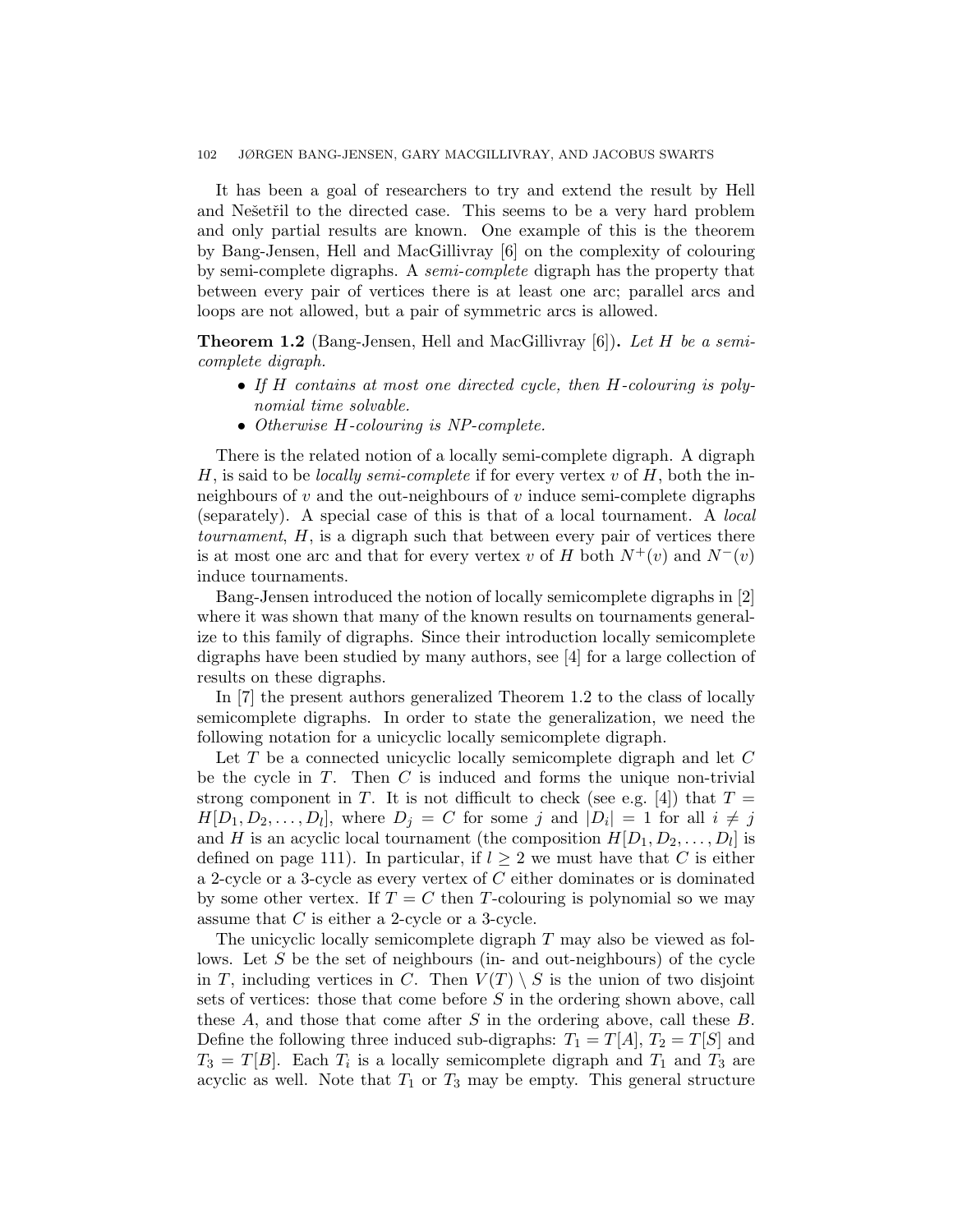is illustrated in Figure 1 (with a 3-cycle) where we have written  $D_t = \{y_t\}$ for  $t \in \{1, 2, \ldots, l\} \setminus \{j\}$ . Note that the arc  $y_{j-1}y_{j+1}$  may or may not be present depending on whether  $T_2$  is or isn't semicomplete. Furthermore, since T is a locally semicomplete digraph,  $y_{i+1}, \ldots, y_{j-1}$  dominate the cycle and  $y_{j+1}, \ldots, y_k$  are dominated by the cycle.



FIGURE 1. The structure of a unicyclic local tournament that is not a directed cycle.

One part of the theorem in [7] follows from a result of Barto, Kozik, and Niven [8] cited below. In order to state their result we need the following concepts.

If  $H'$  is a subgraph of  $H$ , then a *retraction* of  $H$  to  $H'$  is a homomorphism  $\rho: H \to H'$  such that  $\rho(x) = x$  for every  $x \in V(H')$ . In this case we say that H retracts to H' or that H' is a retract of H. A digraph H is said to be a *core* if  $H$  does not retract to a proper subgraph. It turns out that a digraph is a core if and only if it is not homomorphic to a proper subgraph and that every digraph  $H$  has a unique retract that is also a core [18]. This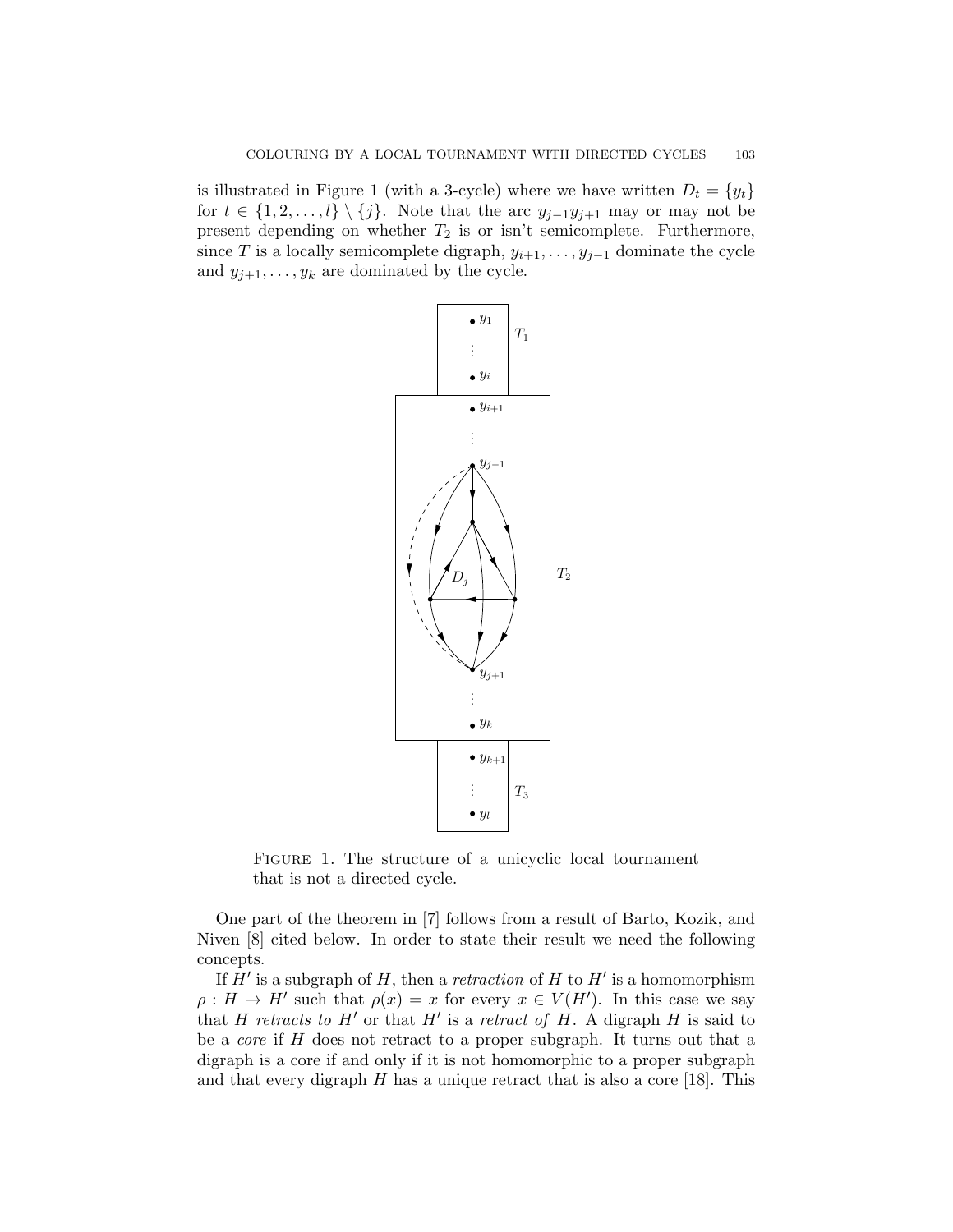retract is called the core of H. If  $H'$  is the core of H, then H and  $H'$  have equivalent homomorphism problems:  $G \to H$  if and only if  $G \to H'$ .

A digraph  $H$  is said to be *smooth* if there are no sources or sinks present in H. The complexity of  $HOM_H$  in this case was conjectured by Bang-Jensen and Hell in [5] and proved recently in [8] using techniques from universal algebra.

**Theorem 1.3** (Barto, Kozik, and Niven  $[8]$ ). Let H be a smooth digraph. If the core of  $H$  is a directed cycle, then  $H$ -colouring is in  $P$ . Otherwise H-colouring is NP-complete.

The generalization of Theorem 1.2 can now be stated.

**Theorem 1.4** (Bang-Jensen, MacGillivray and Swarts [7]). Let T be a connected locally semicomplete digraph.

- If  $T$  is acyclic, then  $T$ -colouring is polynomial.
- If  $T$  is unicyclic and  $T$  is a directed cycle or  $T$  has the structure shown in Figure 1 with  $T_2$  semicomplete and at least one of  $T_1$  and  $T_3$  is empty, then T-colouring is polynomial. Otherwise T-colouring is NP-complete.
- If T contains at least two cycles, then T-colouring is NP-complete.

The third point above follows from the result of Barto, Kozik, and Niven [8]. Our goal in this paper is to prove the third point for local tournaments without having to appeal to other results (and in particular using only graph theoretic tools). We are only able to deal with local tournaments, since one of the tools we used (indicators equal to directed paths of length two—see Section 2.1) breaks down under the presence of two-cycles.

Given the fact that the third point in Theorem 1.4 has already been established, one might wonder why it would be interesting to find different  $NP$ -completeness proofs in the case when the local tournament  $T$  has at least two directed cycles. One reason is that the analysis makes careful use of the local tournament structure, and therefore helps pinpoint where the complexities arise. Another is that it showcases all of the techniques that have been built up over the last two decades in the study of the complexity of graph homomorphisms. Our paper's motivation is similar to the one by Hell and Rafiey [19]. In their paper Hell and Rafiey give a proof of Bulatov's dichotomy result [11] for list homomorphisms (also established using universal algebra). Their proof is a mixture of graph theory and universal algebra. To quote Paul Halmos [1]:

> Combinatorics, the finite case, is where the genuine, deep insight is. Generalizing, making it infinite, is sometimes intricate and sometimes difficult, and I might even be willing to say that it's sometimes deep, but it is nowhere near as fundamental as seeing the finite structure.

There is also a related, more significant, reason. The proof of the smooth digraph conjecture uses results from [12], [20] and [21] which imply that if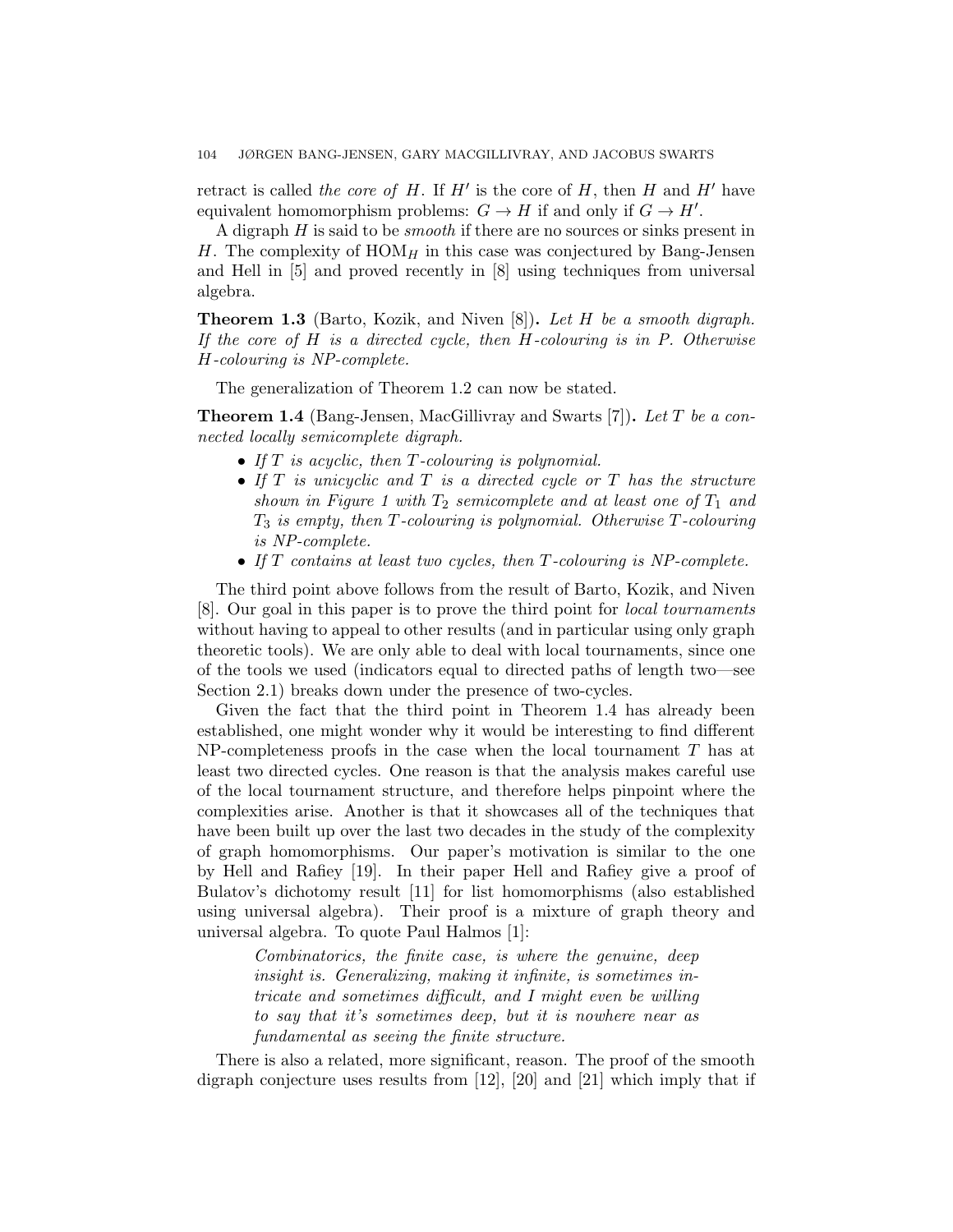a digraph H does not admit a weak near-unanimity function (see [8] for the definition), then  $HOM_H$  is NP-complete. Such functions have been conjectured by Bulatov, Jeavons and Krokhin [12] (although not in terms of weak near-unanimity functions) to be the dividing line between polynomial and NP-complete digraph homomorphism problems. Assuming that  $P \neq NP$ , no directed graph H such that  $HOM_H$  is NP-complete admits a weak near-unanimity function. In his Ph.D. thesis [24], Swarts developed a method for translating any NP-completeness proof that uses the three Hell-Nešetřil constructions into a proof that  $H$  has no weak near unanimity function, provided that the base cases—the ones where NP-completeness is proved directly using polynomial time reductions—can be handled. That is, Swarts' method allows the assumption that  $P \neq NP$  to be removed. He also showed that all digraphs for which the results in [15] provide polynomial algorithms admit a weak near-unanimity function. We therefore think there is value in our long detailed argument since it uses the these three constructions and, if the base cases can be handled, makes it possible to directly determine precisely which local tournaments admit such a function.

For terms not defined in this paper, the reader may consult [4] for digraphs, [18] for homomorphisms and [13] for complexity theory.

# 2. Some Tools

Hell and Nešetřil [17] introduced a number of powerful tools for proving that a given digraph has an NP-complete homomorphism problem. The aim of this section is to introduce these and other tools that will be useful in our proof.

2.1. The Indicator Construction. Let  $I$  be a fixed digraph with two specified vertices i and j. The *indicator construction* (with respect to the *indicator*  $I, i, j$  transforms a digraph H to the digraph  $H^*$  as follows. The vertex set of  $H^*$  is the same as that of  $H$ . Arcs are defined by the following rule: xy is an arc of  $H^*$  if and only if there exists a homomorphism from I to H mapping i to x and j to y. We then have the following result.

**Lemma 2.1** (Hell and Nešetřil [17, 18]). If the  $H^*$ -colouring problem is NP-complete, then the H-colouring problem is also NP-complete.

2.2. The (Vertex) Sub-indicator Construction. Let J be a fixed digraph with specified vertices  $k_1, k_2, \ldots, k_t$  and j. The sub-indicator construction (with respect to the *sub-indicator*  $J, k_1, k_2, \ldots, k_t, j$ ) transforms a digraph H with specified vertices  $x_1, x_2, \ldots, x_t$  to an induced subgraph  $H^+$ defined as follows. Let  $W$  be the digraph obtained from a copy  $H$  and a copy of J by identifying each  $k_i$  with the corresponding  $x_i$  for  $i = 1, 2, \ldots, t$ . Then  $H^+$  is the subgraph of H induced by those vertices u for which some retraction of  $W$  to  $H$  maps  $j$  to  $u$ .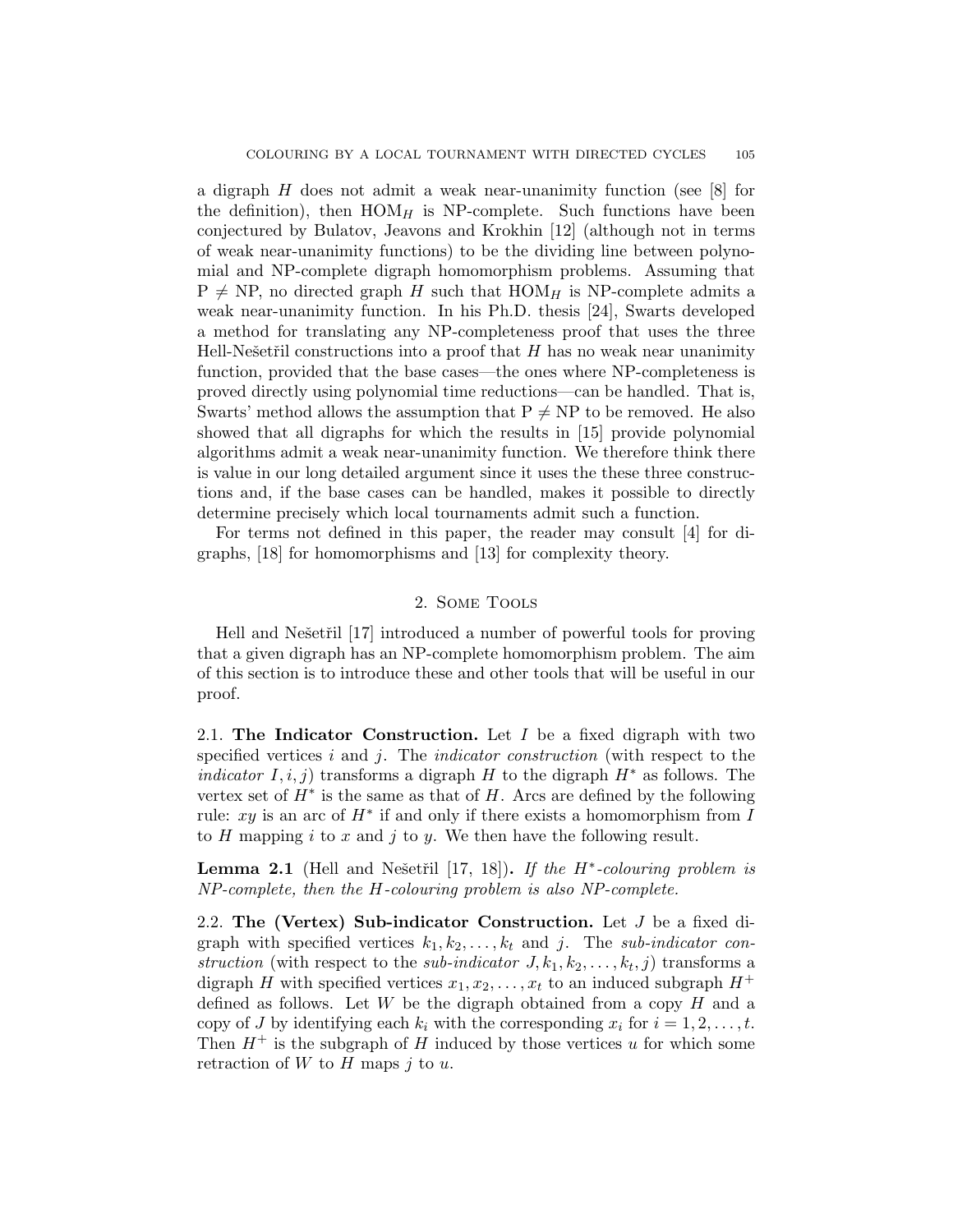106 JØRGEN BANG-JENSEN, GARY MACGILLIVRAY, AND JACOBUS SWARTS

**Lemma 2.2** (Hell and Nešetřil  $[17, 18]$ ). Let H be a digraph that is a core. If the  $H^+$ -colouring problem is NP-complete, then the H-colouring problem is also NP-complete.

Often, when using the sub-indicator construction, we take the vertices  $k_1$ ,  $k_2, \ldots, k_t$  above to be a set of isolated vertices in J. This has the effect that the digraph W above is  $H \cup (J - \{k_1, k_2, \ldots, k_t\})$ . In considering retractions of  $W$  to  $H$ , we see that we are actually considering homomorphisms of  $J - \{k_1, k_2, \ldots, k_t\}$  to H.

2.3. The Arc-sub-indicator Construction. Let  $J$  be a fixed graph with a specified arc jj' and t specified vertices  $k_1, k_2, \ldots, k_t$ . The arc-sub-indicator construction (with respect to the arc-sub-indicator  $J, k_1, k_2, \ldots, k_t, jj'$ ) transforms a digraph H with t specified vertices  $x_1, x_2, \ldots, x_t$  into its subgraph  $H^-$  determined by the images of the arc  $jj'$  under retractions of W (defined as above) to  $H$ . This construction is therefore an arc version of the (vertex) sub-indicator outlined above.

**Lemma 2.3** (Hell and Nešetřil [17]). Let H be a core. If the  $H^-$ -colouring problem is NP-complete, then so is the H-colouring problem.

2.4. Colouring by Wheels is NP-complete. Let  $H$  be the wheel-graph shown below in Figure 2. H has vertices  $\{0, 1, 2, \ldots, n\}$  and arcs  $0i$ , if for  $i = 1, 2, \ldots, n, j(j + 1)$  for  $j = 1, 2, \ldots, n - 1$  and n1.



FIGURE 2. The target  $H$ .

Theorem 2.4. H-colouring is NP-complete, even for acyclic inputs.

Proof. The proof is via a reduction from not-all-equal 3-SAT without negated variables which is known to be NP-complete [23].

Throughout let  $k \in \{1, 2, \ldots, n\}$  and define

$$
k^+ = \begin{cases} k+1 & \text{if } 1 \le k < n, \\ 1 & \text{if } k = n, \end{cases}
$$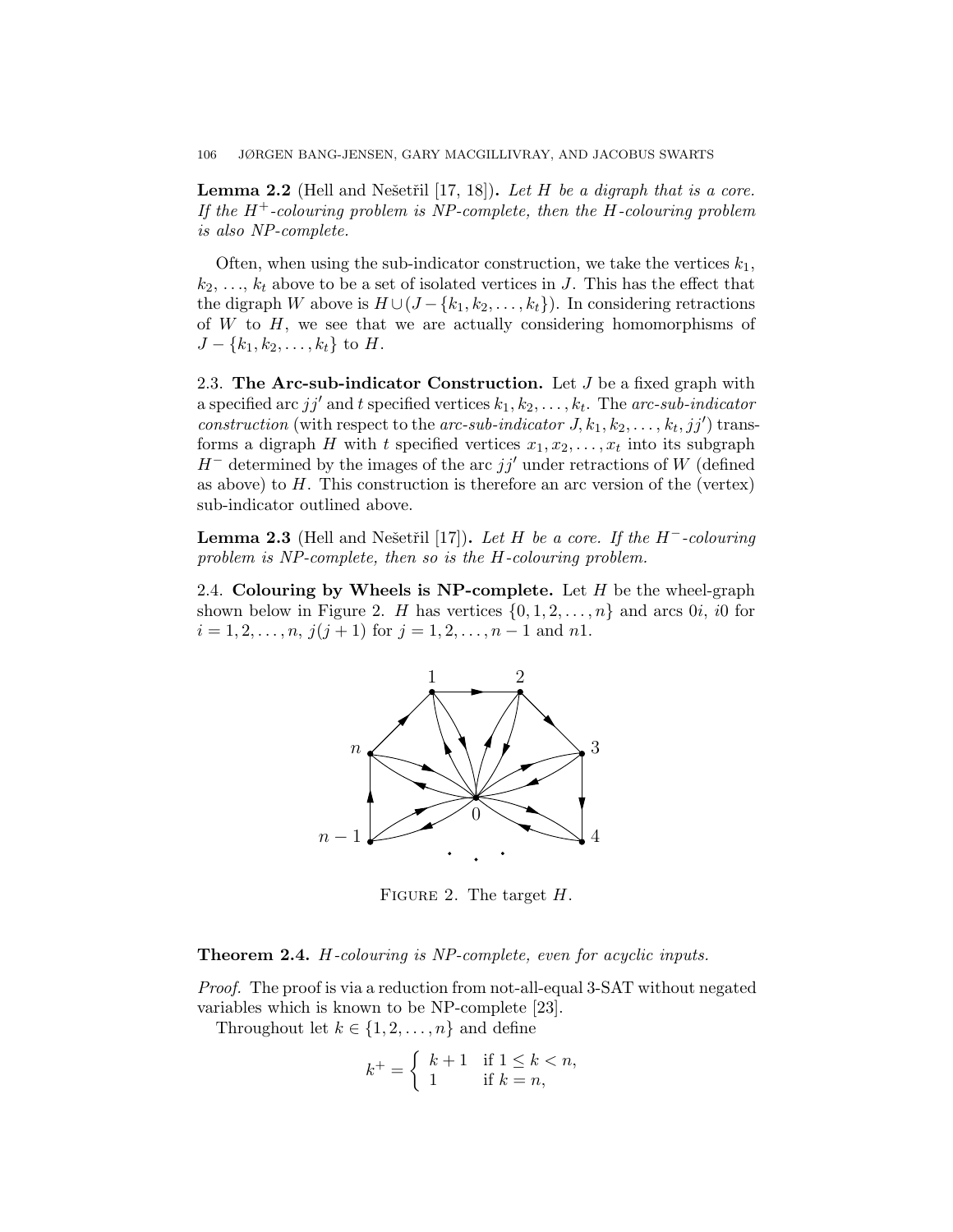and

$$
k^- = \begin{cases} k-1 & \text{if } 1 < k \le n, \\ n & \text{if } k = 1. \end{cases}
$$

We only have the following transitive triples in  $H: 0kk^+$ ,  $k0k^+$  and  $kk^+0$ . Let  $F$  be the digraph shown below in Figure 3



FIGURE 3. The gadget  $F$ .

If  $F \to H$ , then  $c \not\mapsto 0$ : if  $c \mapsto 0$ , then  $b \mapsto k$  and  $a \mapsto k^+$ . This implies that  $d \mapsto k$  and  $e \mapsto k^+$ . Therefore the arc eb is mapped to  $k^+k$  which is not an arc of H.

On the other hand there is a homomorphism  $f : F \to H$  in which  $f(c) =$ k, where  $k \in \{1, 2, ..., n\}$ . This homomorphism is given by:  $f(a) = 0$ ,  $f(b) = k^+, f(c) = k, f(d) = k^-$  and  $f(e) = 0$ .

Let  $G$  be the digraph shown in Figure 4.



FIGURE 4. The gadget  $G$ .

If  $G \to H$ , then  $(x, y, z) \neq (0, 0, 0)$  as this would force  $u, v$  and w to all map to nonzero vertices and no transitive triple on nonzero vertices alone exists. Also if  $G \to H$ , then  $(x, y, z) \neq (k, k, k)$ . If this was the case then  $u, v$ and w are forced to map to  $\{0, k^+\}$  and no such transitive triple exists. On the other hand homomorphisms from  $G$  to  $H$  are shown in Table 1 where x, y and z have been pre-coloured with  $\{0, k\}$  using a majority of 0's or a majority of  $k$ 's.

We are now ready to exhibit the reduction. Let an instance of not-allequal 3-SAT without negated variables be given by: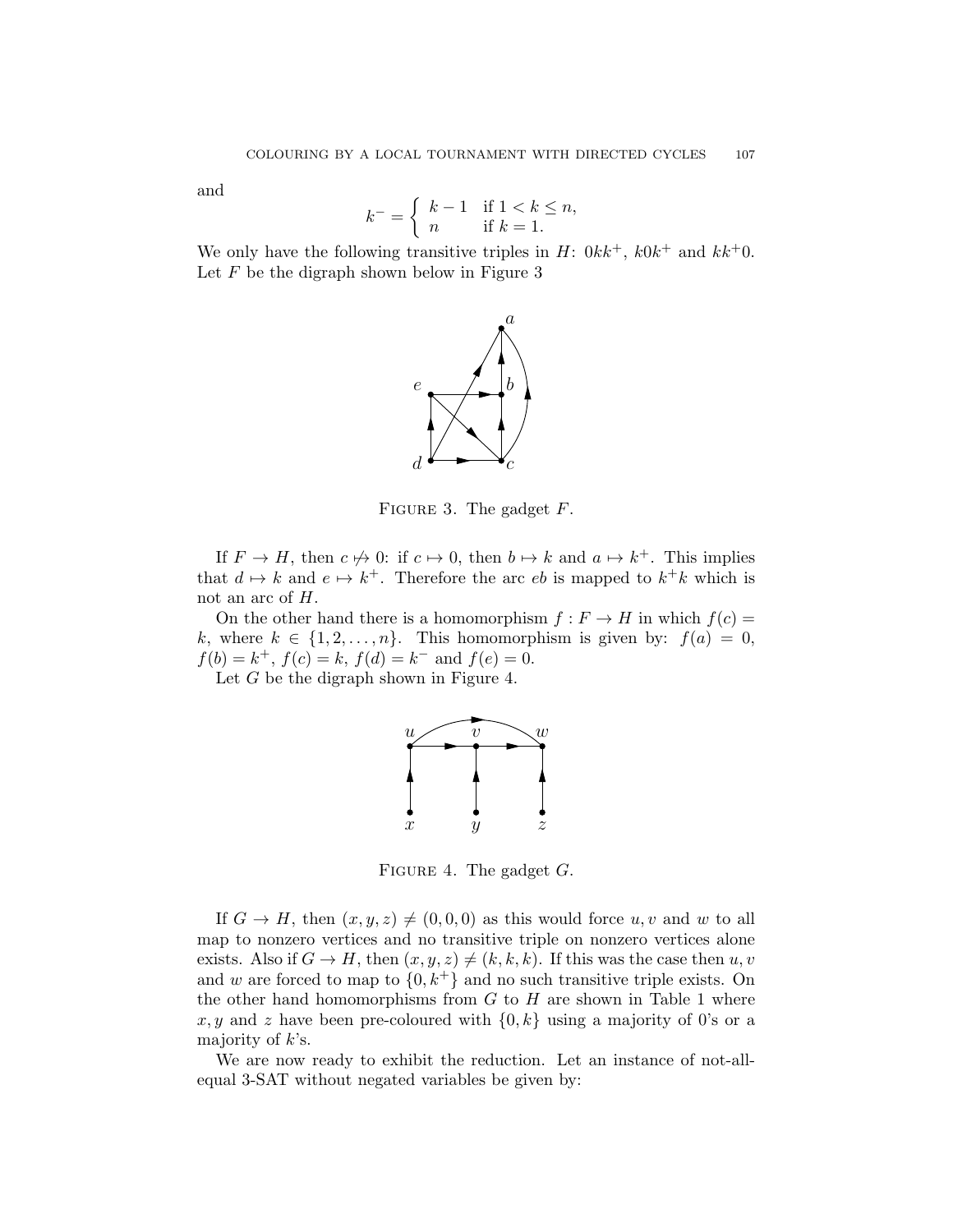| $u \quad v \quad w$<br>$x \quad y \quad z$ |  | $0 \quad 0 \quad k$ | $k \quad k^+ \quad 0$ | $k$ 0 $k^+$ |             | $0 \quad k \quad 0$ | k                             | $0 \ k \ k^+$<br>$0 \quad 0$ |
|--------------------------------------------|--|---------------------|-----------------------|-------------|-------------|---------------------|-------------------------------|------------------------------|
| $u$ v w<br>$x \quad y \quad z$             |  | $k \quad k \quad 0$ | $k^+$ 0 $k^{++}$      |             | $k = 0$ $k$ | 0 $k$ $k^+$         | $k = 0$ $k^+$<br>$\mathbf{0}$ | $k\quad k$                   |

TABLE 1. Homomorphisms of the gadget  $G$  to  $H$ .

The variables:  $X = \{x_1, x_2, \ldots, x_\ell\}$ The clauses:  $C_1, C_2, \ldots, C_m$ 

Each clause  $C_i = \{x_{i_1}, x_{i_2}, x_{i_3}\}$  with  $x_{i_1}, x_{i_2}, x_{i_3} \in X$  and  $i = 1, 2, ..., m$ .

Construct a digraph  $D$  as follows: Take a copy of  $F$  and add vertices  $x_1, x_2, \ldots, x_\ell$  to F as well as the arcs  $cx_i$   $i = 1, 2, \ldots, m$ . For each clause  $C_i = \{x_{i_1}, x_{i_2}, x_{i_3}\}\$  take a copy of G and identify  $x, y, z$  in G with the corresponding  $x_{i_1}, x_{i_2}, x_{i_3}$ . This is illustrated in Figure 5.



FIGURE 5. The digraph  $D$ .

If  $D \to H$ , then  $c \mapsto k \in \{1, 2, \ldots, n\}$  which in turn implies that  $x_1, x_2$ ,  $\ldots, x_{\ell} \to \{0, k^+\}.$  The clause gadget G prevents all of the x's in the same clause from being mapped to the same vertex. This allows one to read off a satisfying truth assignment:  $0 =$  "False" and  $k^+ =$  "True".

If there exists a satisfying truth assignment we identify "True" with the vertex 1 in  $H$  and "False" with the vertex 0 in  $H$ . This produces a precolouring on the vertices  $x_1, x_2, \ldots, x_\ell$  in D which can be extended to a homomorphism  $D \to H$ .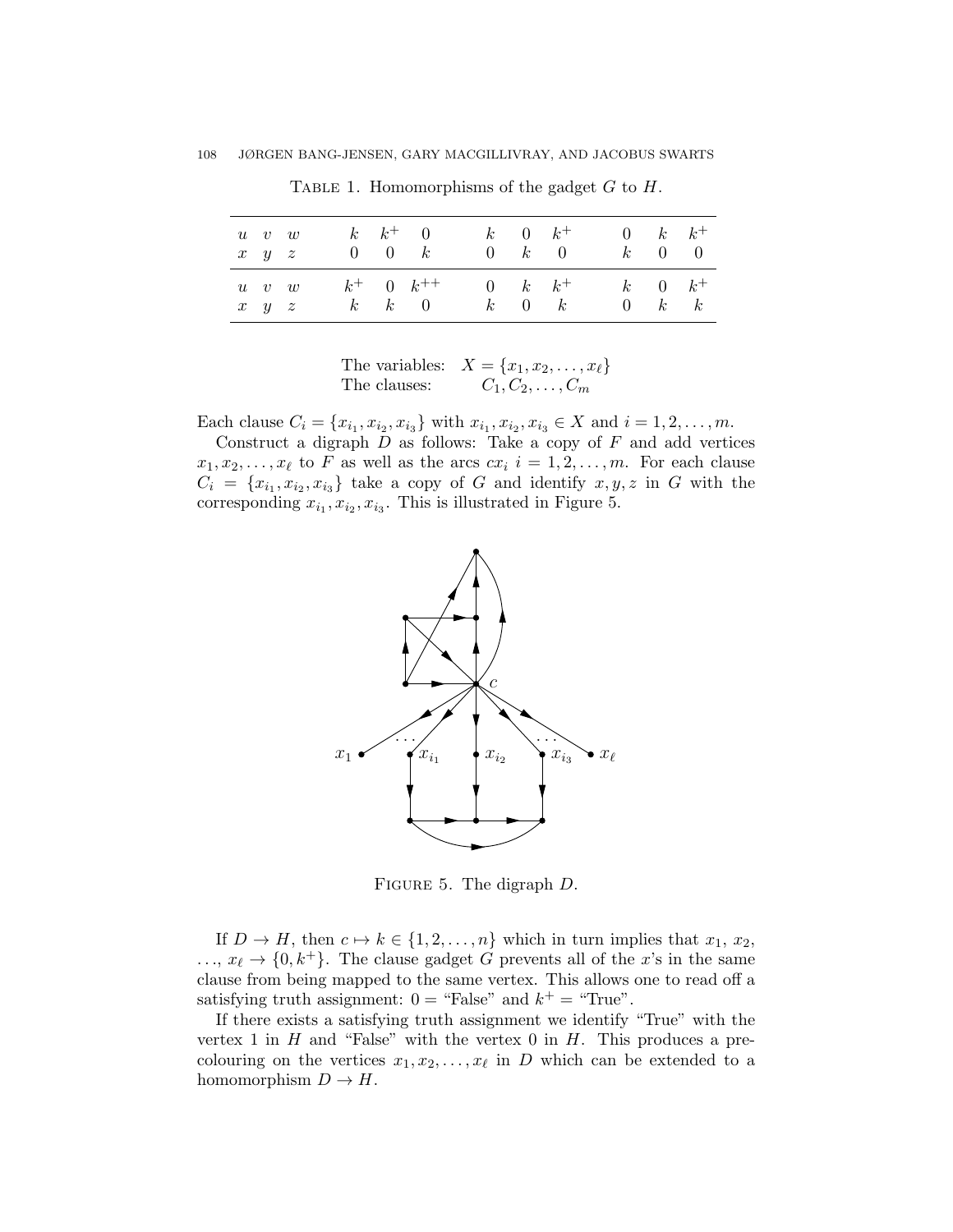Therefore there exists a satisfying truth assignment for not-all-equal 3- SAT without negated variables if and only if  $D \to H$ . Thus H-colouring is NP-complete (even for acyclic inputs).

2.5. The Frobenius-Schur Index. The result discussed in this section is a purely number theoretic result. It will help in choosing the correct lengths for directed paths that are to act as indicators and sub-indicators.

Given a set of relatively prime positive integers  $B = \{a_1, a_2, \ldots, a_n\}$ , a linear combination of these integers is an expression of the form

$$
(2.1) \t\t x_1a_1 + x_2a_2 + \cdots + x_na_n,
$$

where each  $x_i \in \{0, 1, 2, \ldots\}$ . A natural question to ask is for the smallest integer  $\phi$  such that each every integer  $t \geq \phi$  can be represented as a linear combination of the form (2.1). The existence of such an integer  $\phi$  is guaranteed by a result of Schur (see [10]).

**Lemma 2.5.** Let S be a nonempty set of positive integers which is closed under addition. Let d be the greatest common divisor of the integers in S. Then there exists a positive integer N such that td is in S for every integer  $t > N$ .

Since the set of all linear combinations of elements in  $B$  is closed under addition, Schur's result guarantees a threshold above which every integer is of the form  $(2.1)$ .

Frobenius (according to [9]) then posed the problem of finding the smallest integer  $\phi = \phi(a_1, a_2, \ldots, a_n)$  such that every integer  $t \geq \phi$  is of the form (2.1) (or at least good bounds this number). The integer  $\phi$  is known as the Frobenius-Schur index of the set B [10] or as the *conductor* of the set B [25]. Equivalently, one may ask for the largest integer not representable as (2.1). In general, this is a very hard problem with a rich literature [22]. The problem sometimes also goes by the name of the money changing problem. Given a fixed set of coins (the set  $B$ ) what is the largest amount of money that cannot be changed using the coins in  $B$ ? See [16] or [25] for more on this.

We are typically interested in finding the Frobenius-Schur index of the cycle lengths of a strong round local tournament D. By Lemma 3.6 we know that the cycle lengths of D is an interval of integers,  $\{\ell, \ell + 1, \ldots, n\}$ , where  $\ell$  is the girth of D and  $n = |V(D)|$ . Fortunately, in this case, the Frobenius-Schur index is known exactly.

**Lemma 2.6** (Brauer [9]). Let  $\ell$  be a positive integer. Then

$$
\phi(\ell, \ell+1, \ldots, n) = \left\lfloor \frac{n-2}{n-\ell} \right\rfloor \ell.
$$

We would like to give a short justification of this result as this may aid the reader later on when we apply this result to local tournaments.

Consider the following table. Row  $k$  of the table contains numbers that can be written as a linear combination using k numbers from  $\{\ell, \ell+1, \ldots, n\}.$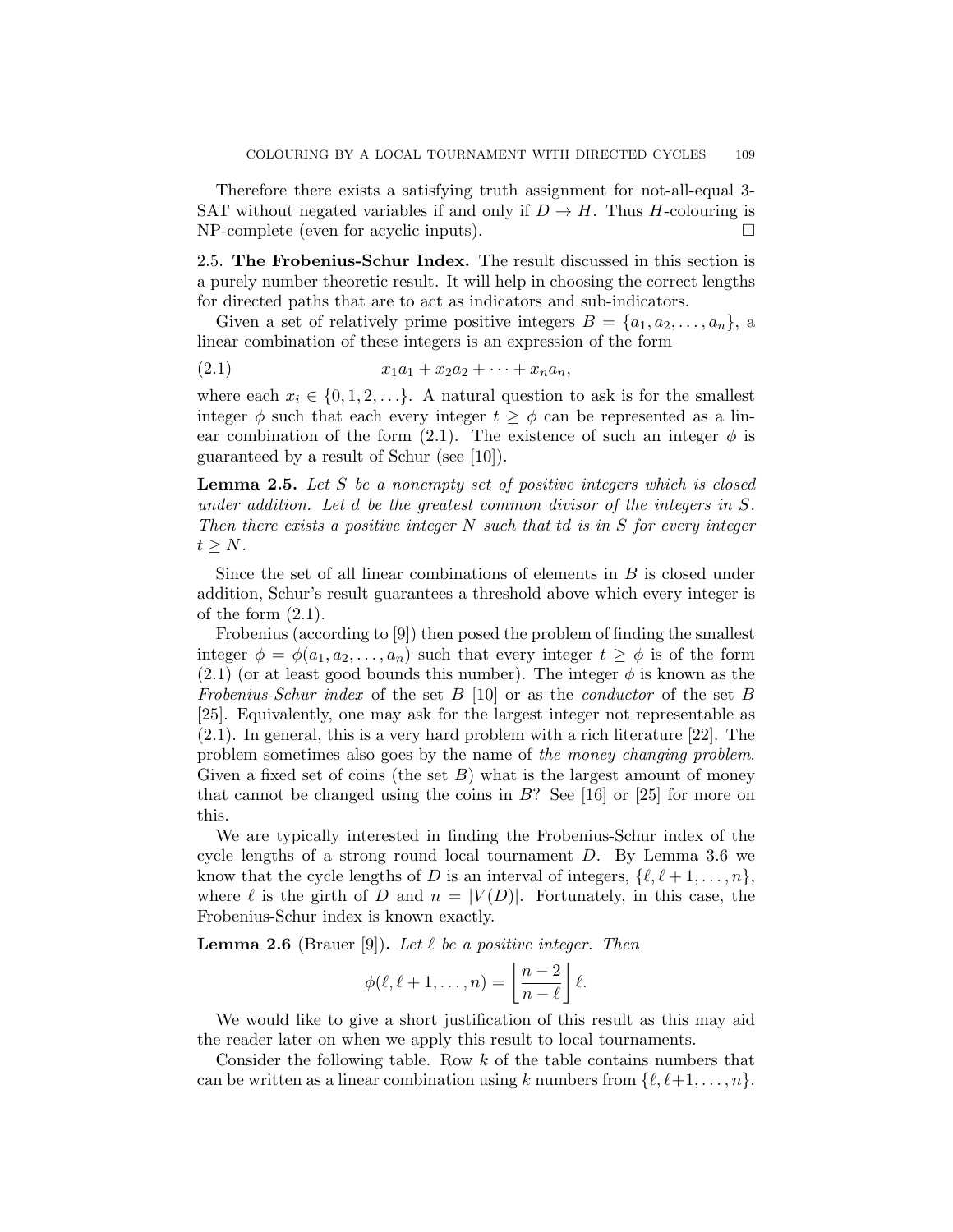$\ell, \qquad \ell+1, \qquad \ell+2, \qquad ..., \qquad n = \ell + (n - \ell).$  $2\ell, \qquad 2\ell + 1, \qquad 2\ell + 2, \qquad \ldots, \qquad 2n = 2\ell + 2(n - \ell).$  $3\ell, \quad 3\ell + 1, \quad 3\ell + 2, \quad \ldots, \quad 3n = 3\ell + 3(n - \ell).$ . . .  $k\ell$ ,  $k\ell + 1$ ,  $k\ell + 2$ , ...,  $kn = k\ell + k(n - \ell)$ .  $(k + 1)\ell$ ,  $(k + 1)\ell + 1$ ,  $(k + 1)\ell + 2$ , ...,  $(k + 1)n = (k + 1)\ell + (k + 1)(n - \ell)$ . . . .

Note that each row is a list of consecutive integers. Therefore each number that cannot be written as a linear combination has to occur somewhere between the rows of the table. Between the last entry of a row and the first entry of the next row there is a "gap" of integers that cannot be written as a linear combination. The size of the gap also decreases as one moves down the table so that it is inevitable that it eventually closes.

We now ask what is the largest integer that occurs somewhere between the rows of the table. This integer has to occur in a gap of size at least two (a gap of size one corresponds to two consecutive integers). So what is the largest integer k such that between rows k and  $(k+1)$  there is still a gap of size at least two. That is,

$$
(k+1)\ell - kn = (k+1)\ell - k(\ell + n - \ell) = \ell - k(n - \ell) \ge 2,
$$

implying

$$
k = \left\lfloor \frac{\ell - 2}{n - \ell} \right\rfloor.
$$

So as soon as we move beyond this row, every integer can be written as a linear combination. Therefore the smallest integer  $\phi$  defined above occurs at  $(k + 1)\ell$ . That is,

$$
\phi(\ell, \ell+1, \ell+2, \ldots, n) = \left( \left\lfloor \frac{\ell-2}{n-\ell} \right\rfloor + 1 \right) \ell = \left\lfloor \frac{n-2}{n-\ell} \right\rfloor \ell.
$$

# 3. Local Tournaments

Since we aim to give a graph theoretic proof of the complexity of  $HOM<sub>H</sub>$ where  $H$  is a local tournament, it comes as no surprise that the structure of local tournaments plays a central role in this proof. In this section we state the results on the structure of locally semi-complete digraphs (since local tournaments are a special case of these) that we need. Bang-Jensen and Gutin [4] is a standard reference on these matters.

A digraph D is said to be strong or strongly connected if for every pair of vertices x and y in  $D$ , there is directed path joining x to y and a directed path joining  $y$  to  $x$ .

A strong component of a digraph  $D$  is a maximal induced sub-digraph of D that is strong.

The strong components of a digraph  $D$  are disjoint and can be labeled as  $D_1, D_2, \ldots, D_t$  such that there is no arc from  $D_i$  to  $D_j$  unless  $i < j$ . We call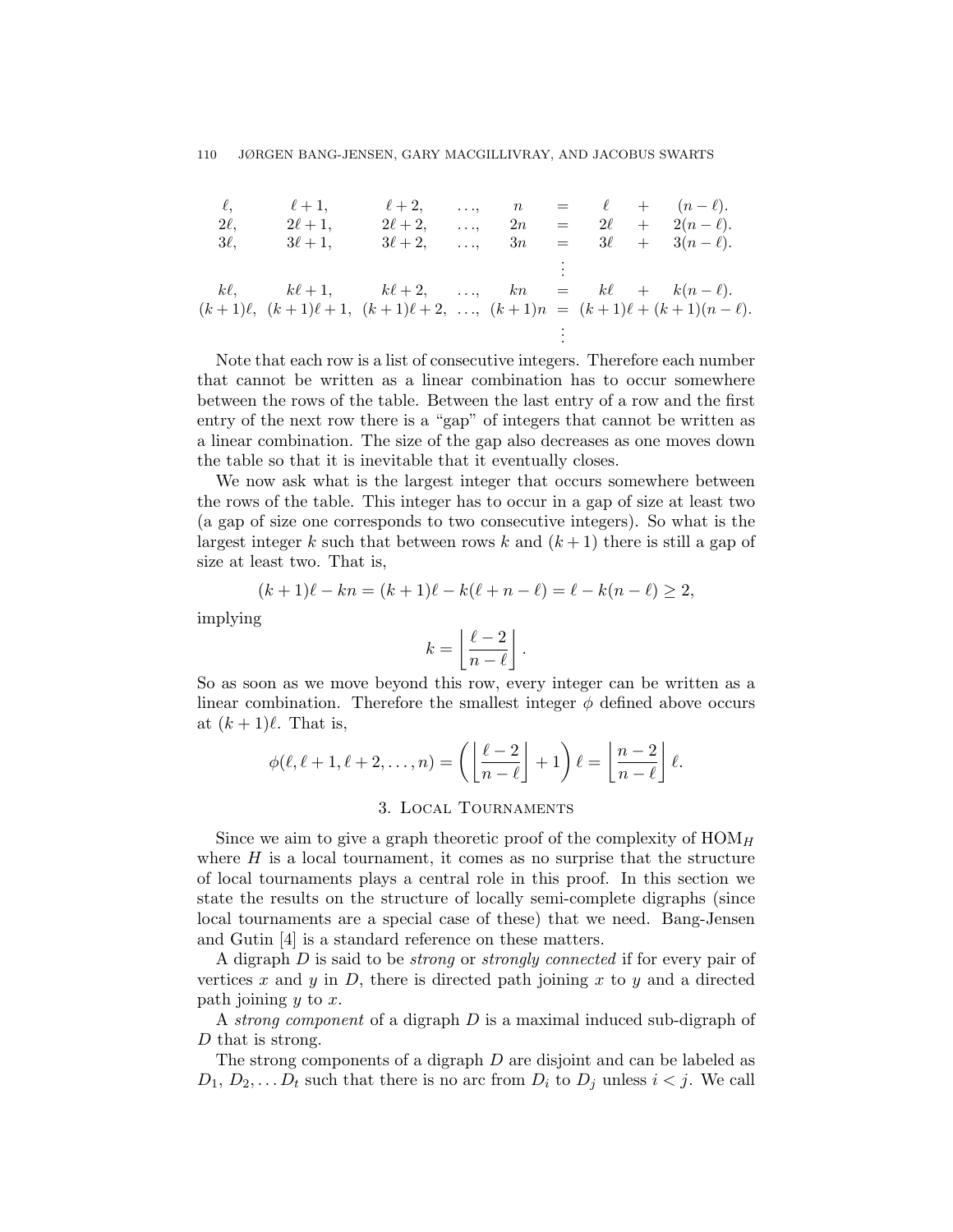such an ordering an *acyclic ordering* of the strong components of D. This ordering is unique for every connected local tournament (see e.g. [2, 4]).

We also use the following standard notation: out-neighbours (in-neighbours) of the vertex v:  $N^+(v)$   $(N^-(v))$ ; maximum (minimum) in-degree:  $\Delta^-(\delta^-)$ ; maximum (minimum) out-degree:  $\Delta^+$  ( $\delta^+$ ).

**Theorem 3.1** (Guo and Volkmann [4, 14]). Let D be a connected locally semi-complete digraph that is not strong and let  $D_1, D_2, \ldots, D_p$  be the acyclic ordering of the strong components of D. Then D can be decomposed into  $r \geq 2$  induced subgraphs  $D'_1, D'_2, \ldots, D'_r$  as follows:

$$
D'_1 = D_p, \quad \lambda_1 = p, \quad \lambda_{i+1} = \min\{j \mid N^+(D_j) \cap V(D'_i) \neq \varnothing\},
$$

and

$$
D'_{i+1} = D \langle V(D_{\lambda_{i+1}}) \cup V(D_{(\lambda_{i+1})+1}) \cup \cdots \cup V(D_{\lambda_i-1}) \rangle.
$$

The sub-digraphs  $D'_1, D'_2, \ldots, D'_r$  satisfy the properties below:

- (a)  $D_i'$  consists of some strong components of  $D$  and is semi-complete for  $i = 1, 2, ..., r$ .
- (b)  $D'_{i+1}$  dominates the initial component of  $D'_{i}$  and there exists no arc from  $D'_i$  to  $D'_{i+1}$  for  $i = 1, 2, ..., r - 1$ .
- (c) If  $r \geq 3$ , then there is no arc between  $D'_i$  and  $D'_j$  for i, j satisfying  $|j - i| \geq 2$ .

If D is a connected locally semi-complete digraph that is not strong, then the unique sequence  $D'_1, D'_2, \ldots, D'_r$  defined in Theorem 3.1 is called the semi-complete decomposition of D.

A digraph on  $n$  vertices is said to be *round* if we can label its vertices  $v_1, v_2, \ldots, v_n$  so that for each i,  $N^+(v_i) = \{v_{i+1}, \ldots, v_{i+d^+(v_i)}\}$  and  $N^-(v_i) =$  $\{v_{i-d^-(v_i)}, \ldots, v_{i-1}\}\$ , where all subscripts are taken modulo n.

Let D be a digraph with vertex set  $\{v_1, v_2, \ldots, v_n\}$  and let  $G_1, G_2, \ldots, G_n$ be digraphs which are pairwise vertex disjoint. The *composition*  $D[G_1, G_2,$ ...,  $G_n$  is the digraph H with vertex set  $V(G_1) \cup V(G_2) \cup \cdots \cup V(G_n)$  and arcs

$$
\Big(\bigcup_{i=1}^n A(G_i)\Big) \cup \big\{g_i g_j \mid g_i \in V(G_i), g_j \in V(G_j), v_i v_j \in A(D)\big\}.
$$

A locally semi-complete digraph  $D$  is *round decomposable* if there exists a round local tournament R on  $r \geq 2$  vertices such that  $D = R[S_1, \ldots, S_r],$ where each  $S_i$  is a strong semi-complete digraph.

For a strong digraph D a set  $S \subseteq V(D)$  is a separator or separating set if  $D-S$  is not strong.

**Lemma 3.2** (Bang-Jensen, Guo, Gutin and Volkmann  $[3, 4]$ ). Let D be a strong locally semi-complete digraph which is not semi-complete. Then D is not round decomposable if and only if the following conditions are satisfied: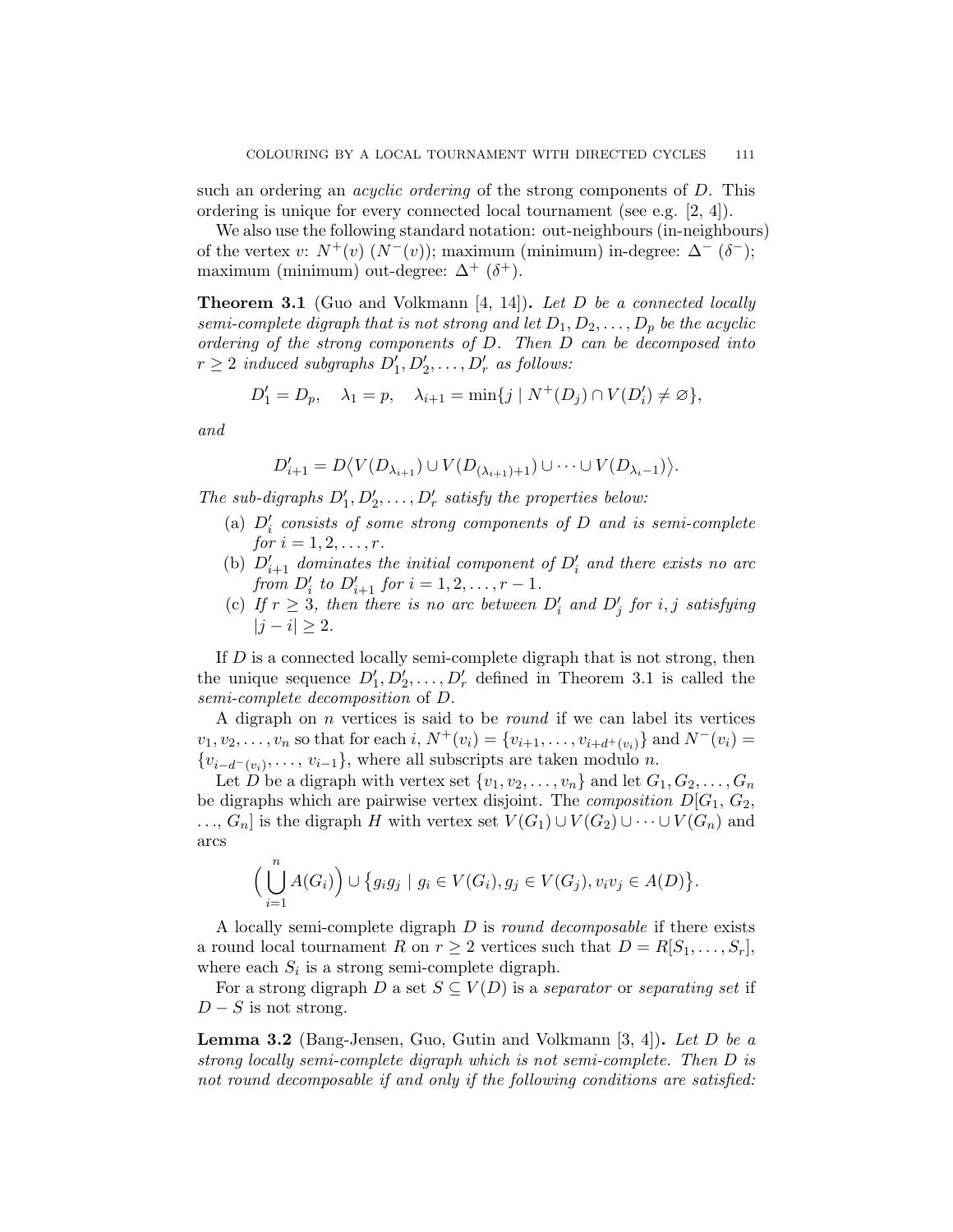- (a) There is a minimal separating set S such that  $D-S$  is not semicomplete and for each such S,  $D\langle S \rangle$  is semi-complete and the semicomplete decomposition of  $D-S$  has exactly three components  $D'_1$ ,  $D'_2, D'_3;$
- (b) There are integers  $\alpha, \beta, \mu, \nu$  with  $\lambda_2 \leq \alpha \leq \beta \leq p-1$  and  $p+1 \leq$  $\mu \leq \nu \leq p+q$  such that

$$
N^{-}(D_{\alpha}) \cap V(D_{\mu}) \neq \varnothing \quad and \quad N^{+}(D_{\alpha}) \cap V(D_{\nu}) \neq \varnothing,
$$

or

$$
N^{-}(D_{\mu}) \cap V(D_{\alpha}) \neq \varnothing \quad and \quad N^{+}(D_{\mu}) \cap V(D_{\beta}) \neq \varnothing,
$$

where  $D_1, D_2, \ldots, D_p$  and  $D_{p+1}, \ldots, D_{p+q}$  are the acyclic orderings of the strong components of  $D-S$  and  $D\langle S \rangle$ , respectively, and  $D_{\lambda_2}$ is the initial component of  $D'_2$ .

The structure described in Lemma 3.2 is illustrated in Figure 6.

**Theorem 3.3** (Bang-Jensen, Guo, Gutin and Volkmann [3, 4]). Let D be a connected locally semi-complete digraph. Then exactly one of the following possibilities holds.

 $(a)$  D is round decomposable with a unique round decomposition given by

$$
D=R[D_1, D_2, \ldots, D_\alpha],
$$

where R is a round local tournament on  $\alpha \geq 2$  vertices and  $D_i$  is a strong semi-complete digraph for  $i = 1, 2, \ldots, \alpha$ ;

- (b) D is not round decomposable and not semi-complete and it has the structure described in Lemma 3.2;
- (c) D is a semi-complete digraph which is not round decomposable.

Proposition 3.4 (Bang-Jensen, Guo, Gutin and Volkmann [3, 4]). Let D be a strong non-round decomposable locally semi-complete digraph and let S be a minimal separating set of D such that  $D-S$  is not semi-complete. Let  $D_1, D_2, \ldots, D_n$  be the acyclic ordering of the strong components of  $D-S$ and  $D_{p+1}, D_{p+2}, \ldots, D_{p+q}$  be the acyclic ordering of the strong components of  $D\langle S \rangle$ . Suppose that there is an arc  $s \to v$  from S to  $D'_2$  with  $s \in V(D_i)$ and  $v \in V(D_i)$ , then

$$
D_i \cup D_{i+1} \cup \cdots \cup D_{p+q} \mapsto D'_3 \mapsto D_{\lambda_2} \cup \cdots \cup D_j.
$$

Here,  $A \mapsto B$ , means that A dominates B and there are no arcs from B to A.

**Lemma 3.5** (Bang-Jensen and Gutin [4]). Let R be a strong round local tournament and let C be a shortest cycle of R and suppose C has  $k \geq$ 3 vertices. Then for every round labeling  $v_0, v_1, \ldots, v_{n-1}$  of R such that  $v_0 \in V(C)$  there exist indices  $0 < a_1 < a_2 < \cdots < a_{k-1} < n$  so that  $C = v_0 v_{a_1} v_{a_2} \cdots v_{a_{k-1}} v_0.$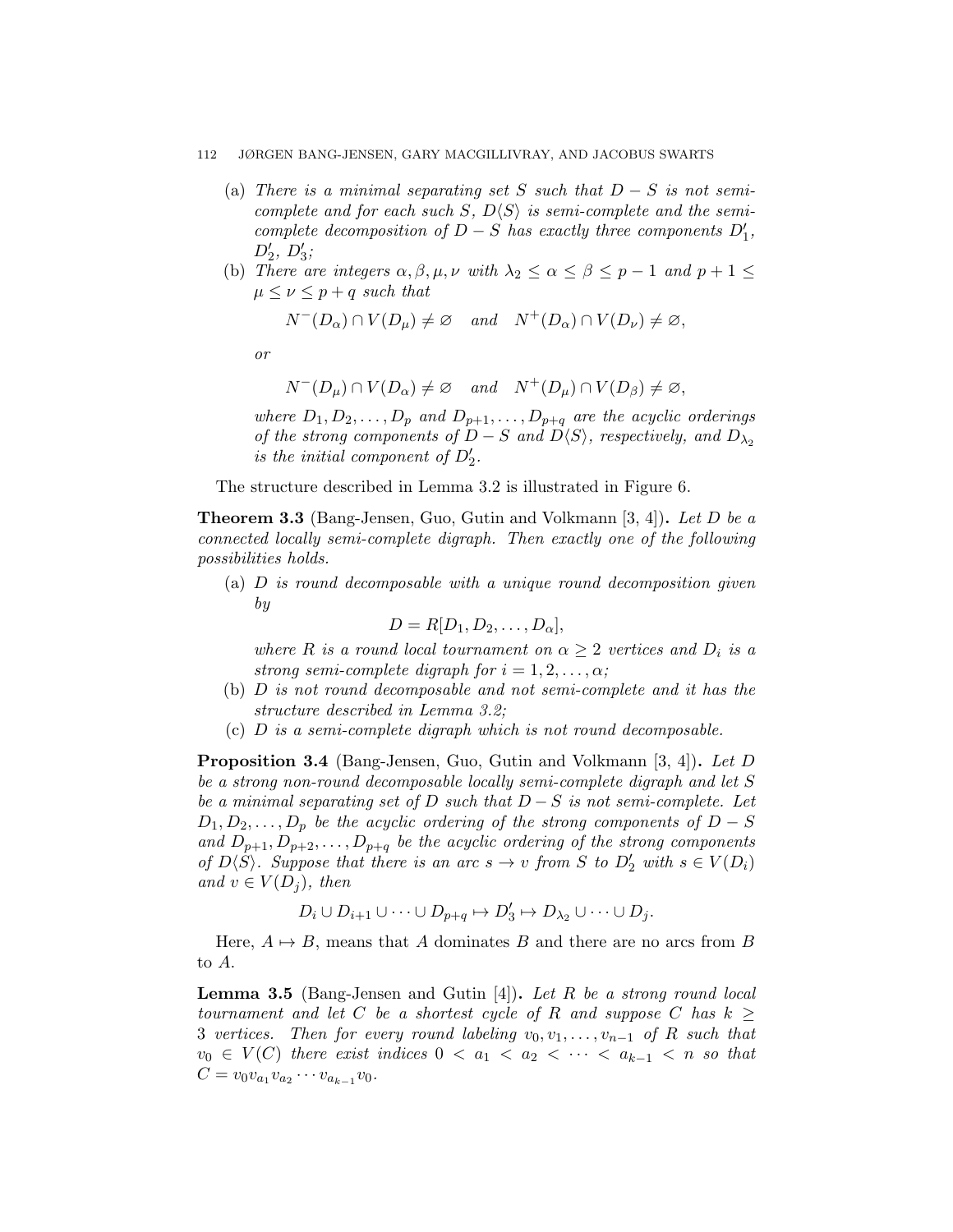

FIGURE 6. The structure of a strong locally semi-complete digraph that is not semi-complete and not round decomposable.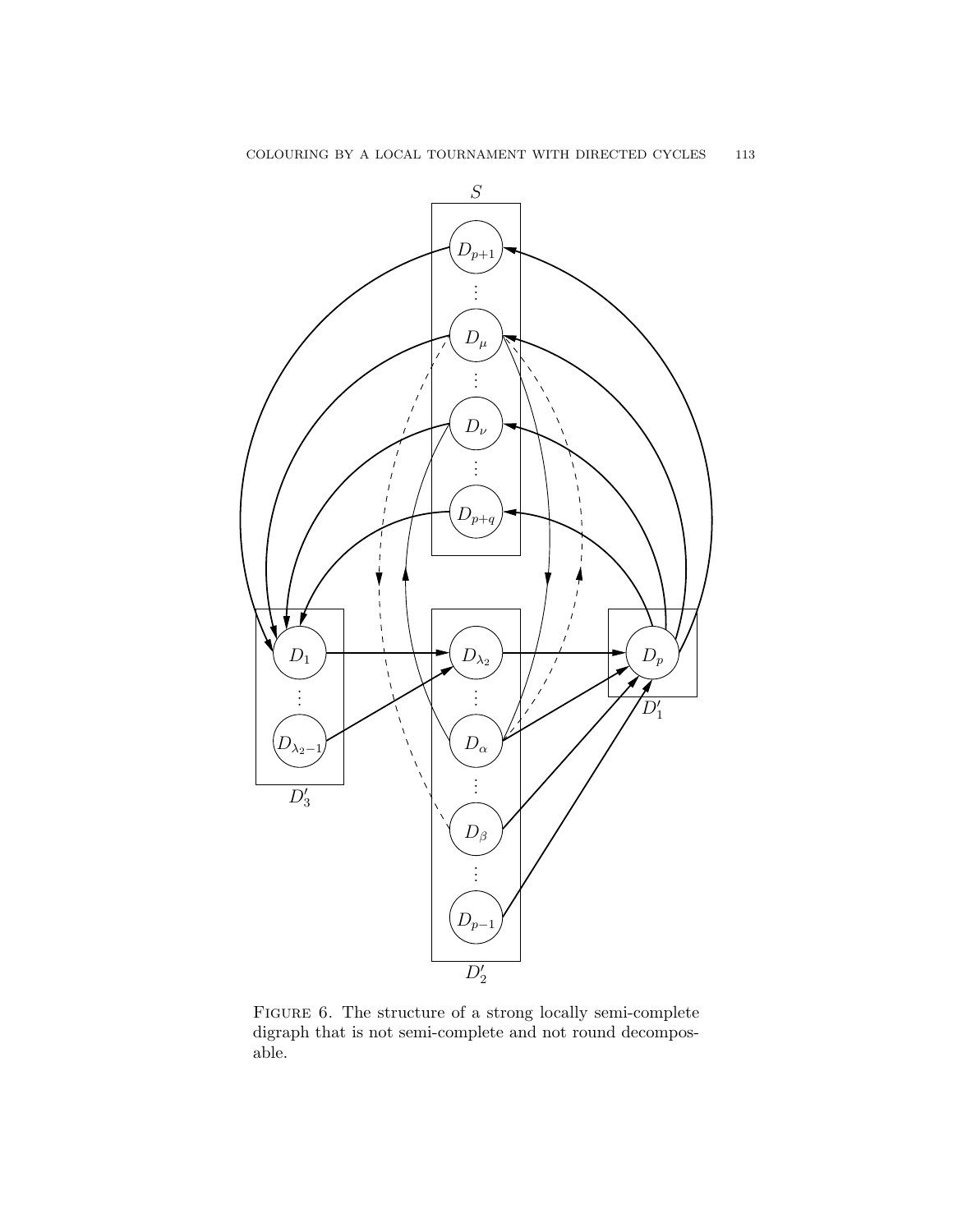**Lemma 3.6** (Bang-Jensen and Gutin  $[4]$ ). A strong round local tournament R on r vertices has cycles of length  $k, k+1, \ldots, r$ , where k is the girth of R.

**Lemma 3.7** (Bang-Jensen and Gutin [4]). If a strong round local tournament with r vertices has a cycle of length k through a vertex v, then it has cycles of all lengths  $k, k+1, \ldots, r$  through v.

Strictly speaking a round digraph is also round decomposable (all  $|D_i|$  = 1). We prefer to distinguish between round and round decomposable digraphs. So when a local tournament is said to be round decomposable then at least one  $|D_i| \geq 3$ . Furthermore, since a connected locally semi-complete digraph that is not strongly connected is round decomposable (consider the unique acyclic ordering of its strong components), a round local tournament (in our sense) is strongly connected and therefore Hamiltonian (by Lemma 3.6).

In proving some of our results, we will use the sub-indicator construction (both the vertex and arc versions). A glance at Lemmas 2.2 and 2.3 confirms the fact that in order to apply a sub-indicator to a digraph  $H$ , one has to know that  $H$  is a core.

Proposition 3.8 (Bang-Jensen, MacGillivray and Swarts [7]). A connected locally semi-complete digraph D is a core.

### 4. Connected vs. Disconnected Local Tournaments

When  $H$  is a disconnected local tournament such that each component of  $H$  (all of which are local tournaments themselves) is polynomial time solvable, then  $HOM_H$  is also polynomial time solvable. NP-completeness results for disconnected local tournaments are much harder to obtain.

The NP-completeness results that follow are all for connected local tournaments since we only give polynomial time transformations from NP-complete problems to  $HOM_H$  when H is connected. A natural conjecture would be: if a disconnected local tournament  $H$  contains at least one component that is NP-complete, then  $HOM_H$  is NP-complete. The difficulty in proving this lies with constructing a polynomial transformation from some NP-complete problem. In general, it is hard to set up the transformation without forcing certain vertices of the transformed instance to map to a specific component of  $H$ . This may have the unintended consequence of restricting the images of one or more vertices of the transformed instance too severely.

On the other hand one can easily obtain a polynomial time Turing reduction. Here, an instance of some NP-complete problem Q is transformed into many different instances of  $HOM<sub>H</sub>$ . The transformation has to run in polynomial time and furthermore an instance  $I$  of  $Q$  is a yes instance if and only if at least one the transformed instances is a yes instance of  $HOM<sub>H</sub>$ . Let  $H$  be a disconnected local tournament that is also a core and let  $H'$ be a component of H such that  $HOM_{H'}$  is NP-complete. The polynomial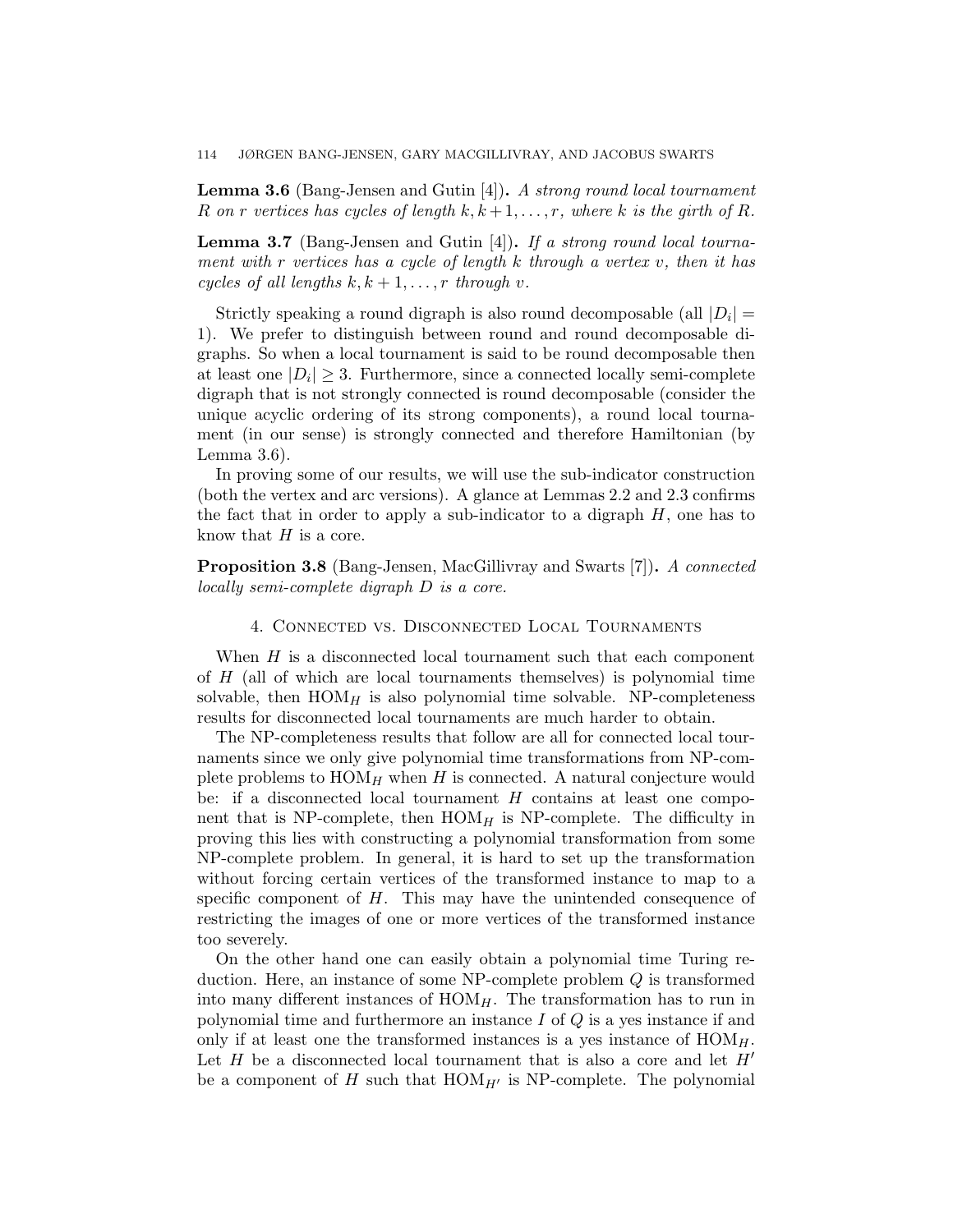time Turing reduction is from  $HOM_{H'}$  to  $HOM_H$ . Let G be an instance of HOM<sub>H'</sub>. We now form  $|V(H')|$  instances of HOM<sub>H</sub> as follows: take  $|V(H')|$ copies each of G and H', let  $v \in V(G)$  and  $V(H') = \{h_1, h_2, \ldots, h_n\}$ . Denote by  $F_i$  the graph obtained by identifying the vertex v in G with the vertex  $h_i$  in  $H'$ ,  $1 \leq i \leq n$ .

It is now easy to see that  $G \to H'$  if and only if there exists at least one  $i \in \{1, 2, \ldots, n\}$  such that  $F_i \to H$ .

This shows that for a disconnected local tournament with at least one NP-complete component,  $HOM_H$  is polynomial time solvable if and only if P=NP. Therefore solving  $HOM_H$  in polynomial time for a disconnected local tournament  $H$  with at least one NP-complete component, is highly unlikely.

From now on we assume that all local tournaments are connected.

### 5. Round Local Tournaments

Let D be a round local tournament containing at least two cycles, and let  $\ell$  denote the length of the shortest cycle. The proof of NP-completeness proceeds as follows. If D has a unique cycle of length  $\ell$ , the result follows. Otherwise, we show a minimum counterexample has  $\delta^+ < \ell$ ,  $\Delta^+ < \ell$ , and  $\phi = \ell$ , where  $\phi$  is the Frobenius-Schur index of the cycle lengths of D. From this it follows that no counterexample exists.

**Lemma 5.1.** Let  $D$  be a round local tournament containing at least two cycles. If D has a unique cycle of shortest length, then D-colouring is NPcomplete.

*Proof.* Let  $v_0, v_1, \ldots, v_{n-1}$  be a round labeling of  $V(D)$ , C be a shortest cycle in  $D$  and  $\ell$  be the length of  $C$ . Since  $D$  is strongly connected, by Lemma 3.5 there exist indices  $0 < a_1 < a_2 < \cdots < a_{\ell-1} < n$  so that  $C = v_0 v_{a_1} v_{a_2} \cdots v_{a_{\ell-1}} v_0.$ 

Since  $D$  has at least two cycles, there must be vertices of  $D$  not on  $C$ .

The proof is divided into two cases. Firstly, we consider the situation where there are three indices  $i, i+1$  and  $i+2 \pmod{k}$  such that  $a_{i+2} - a_{i+1}$  $\geq 2$  and  $a_{i+1} - a_i \geq 2$ . Therefore there are vertices of D, not on C, between  $a_i$  and  $a_{i+1}$  and between  $a_{i+1}$  and  $a_{i+2}$ . Once this has been dealt with, what then remains is the case where these vertices do not exist. This will imply the existence of four indices  $i, i + 1, i + 2$  and  $i + 3 \pmod{\ell}$  such that  $a_{i+3} - a_{i+2} = 1$ ,  $a_{i+2} - a_{i+1} \geq 2$  and that  $a_{i+1} - a_i = 1$ . That is,  $v_{a_{i+3}}$  and  $v_{a_{i+2}}$  are consecutive, as are  $v_{a_{i+1}}$  and  $v_{a_i}$ , and there exists a vertex of D not on C between  $v_{a_{i+1}}$  and  $v_{a_{i+2}}$ .

*Case 1*:  $a_{i+2} - a_{i+1} \geq 2$  and  $a_{i+1} - a_i \geq 2$ :

Let u be any vertex between  $a_i$  and  $a_{i+1}$  and let w be the successor of  $a_{i+1}$  on the outer *n*-cycle (w is between  $a_{i+2}$  and  $a_{i+1}$ ). This is illustrated in Figure 7.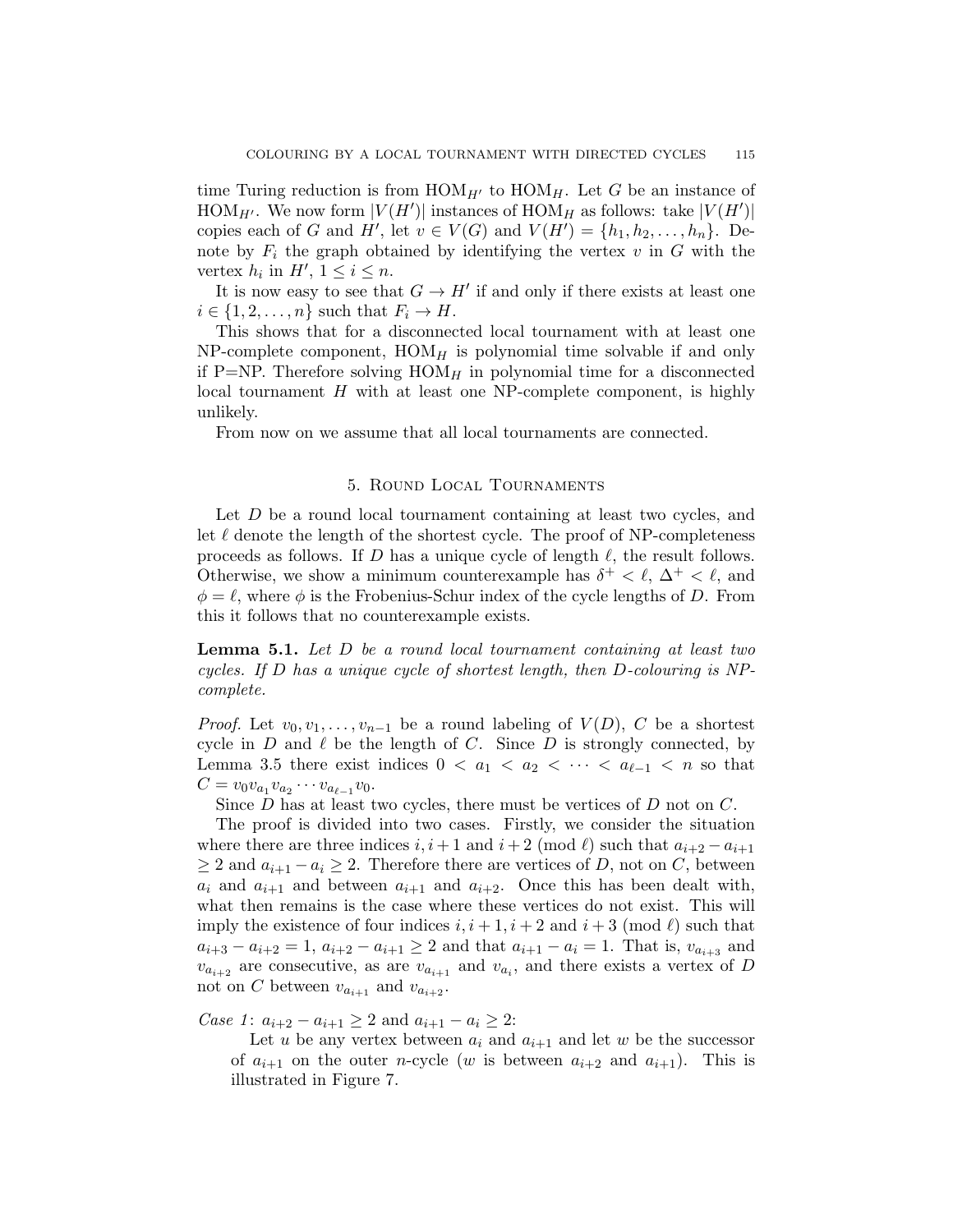

FIGURE 7. The first case where  $D$  has a unique cycle of shortest length

We handle this case by assuming the lemma is false and examining a minimum counterexample. That is assume that there exists a round local tournament D with at least two cycles and a unique cycle of shortest length that is of the form shown in Figure 7. In addition to this we assume that  $D$  has the minimum number of vertices possible. Also, D-colouring is not NP-complete.

We apply the sub-indicator  $J$  shown in Figure 8 to  $D$ . Note that the vertex on the left is identified with vertex  $a_{i+1}$  in D and that the vertex  $j$  of  $J$  is the vertex on the right. The sub-indicator is constructed by starting with a directed path of length  $\ell(\ell-1)$ . Skip the first two vertices and then attach  $\ell$  directed  $\ell$ -cycles to the next  $\ell$  vertices, skip the next vertex, and then attach  $\ell$  directed  $\ell$ -cycles to the next  $\ell$  vertices, and so on.



FIGURE 8. The sub-indicator for the first case.

We now consider all retractions of  $J$  to  $D$ , where the first vertex of  $J$ maps to  $v_{a_{i+1}}$ . The vertices of the path that are attached to the  $\ell$ -cycles have to map to C. If we map all vertices of J from the first up to  $s_{\ell}$ onto C, then  $s_{\ell} \mapsto v_{a_{i-1}}$ . Therefore j is able to map to u and  $v_{a_{i+1}}$  (at least).

We claim that  $j \not\rightarrow w$ . To see why this is the case, consider what happens when  $j \mapsto w$ . If this was to happen, then  $s_{\ell} \mapsto v_{a_i}$  (if not, we either get a cycle of length less than  $\ell$  or another  $\ell$  cycle different from C). If  $s_{\ell} \mapsto v_{a_i}$ , then  $s_1 \mapsto v_{a_{i+1}}$ . Therefore the image of J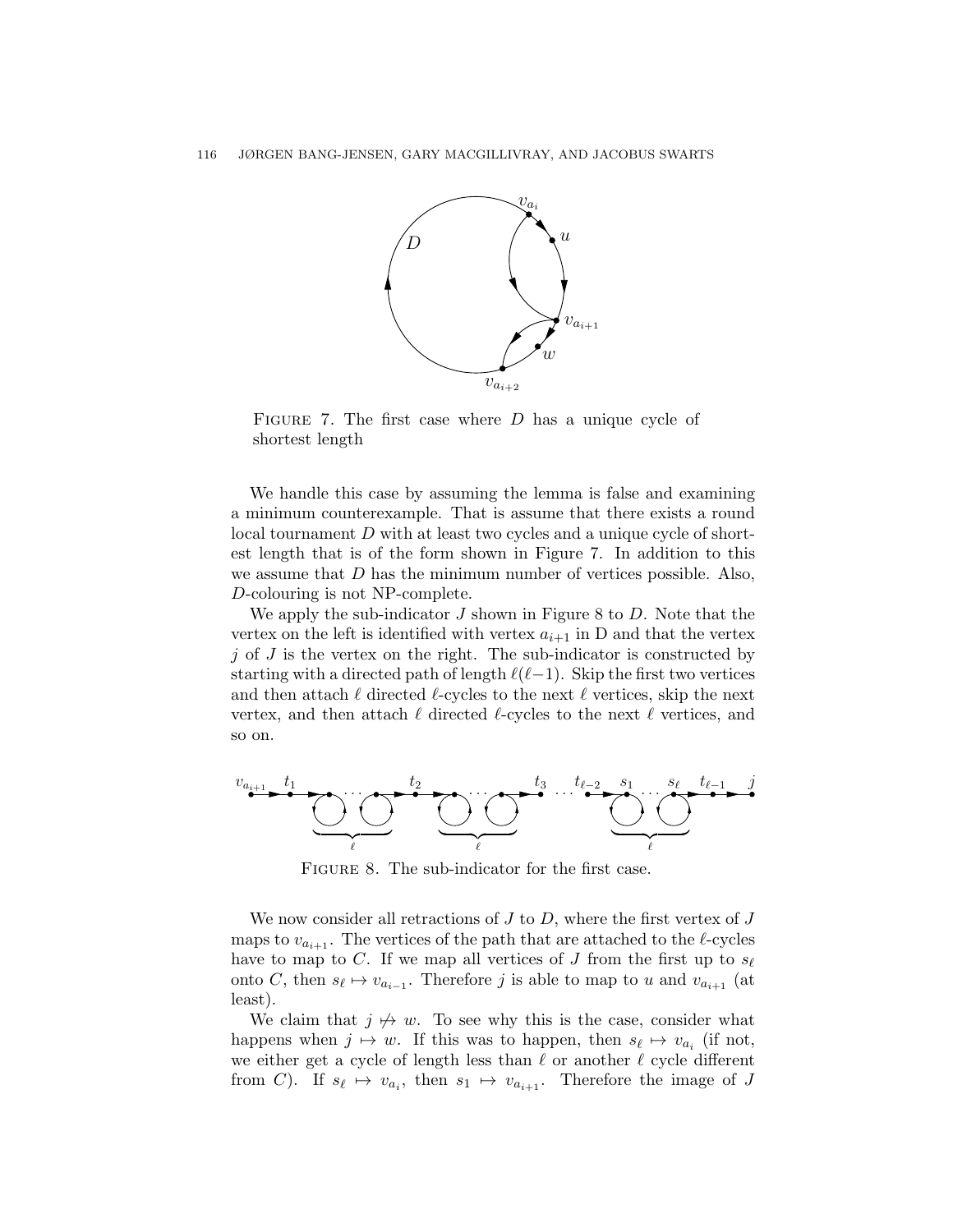between the first vertex and vertex  $s_1$  is a closed directed walk,  $W$ , of length  $\ell(\ell-2) - 1$ . Denote by J' the subgraph of J induced by  $V(J) - \{s_2, s_3, \ldots, s_{\ell}, t_{\ell-1}, j\}.$ 

The walk W can be decomposed into directed cycles. The length of each of these directed cycles is either  $\ell$  or  $\ell + 1$ . To see why this is the case consider any group of  $\ell + 3$  consecutive vertices on  $J'$ . Any such group will include at least  $\ell + 1$  of the vertices with  $\ell$  cycles attached to them (also keep in mind that the first vertex is mapped onto  $v_{a_{i+1}}$ ). These vertices can only map to  $V(C)$  and so the images (of the vertices in  $J'$  can not be distinct. This implies that the longest cycle that vertices in J' can map to is at most  $\ell + 2$ . In order for  $\ell + 2$  vertices in  $J'$  to map to an  $\ell + 2$  cycle in D, one needs  $\ell + 2$  vertices in  $J'$  that can have distinct images. Such a group of  $\ell + 2$  vertices only occurs between consecutive  $t_i$ 's (see Figure 8). In order for the group to map to an  $(\ell + 2)$ -cycle  $t_i$  and the vertex following  $t_{i+1}$  must have the same image. That means that  $t_i$  is mapped to a vertex on  $V(C)$  and so the  $\ell + 2$  vertices do not have distinct images. This shows that the directed cycles in the decomposition of W can only be of length  $\ell$  and  $\ell + 1$ .

Since W can be decomposed into  $\ell$  and  $\ell + 1$  cycles, we have that  $\ell(\ell-2)-1 = k_1\ell + k_2(\ell + 1) = (k_1 + k_2)\ell + k_2$  where  $k_1$  is the number  $\ell$ cycles and  $k_2$  the number of  $(\ell+1)$ -cycles in such a decomposition. Note that  $0 \le k_1, k_2 \le \ell - 2$ . This means that  $\ell(\ell-1) = (k_1 + k_2)\ell + (k_2 + 1)$ or that  $\ell$  divides  $(k_2 + 1)$ , but  $1 \leq (k_2 + 1) \leq \ell - 1$ , so we have a contradiction. Therefore if the first vertex of J maps to  $v_{a_{i+1}}$ , then j cannot map to w.

We now also claim that  $j$  can map to every vertex of  $C$ . From before we already know that  $j \mapsto v_{a_{i+1}}$ . If we map  $t_1$  to w and then all other vertices of J to C, we find that  $j \mapsto v_{a_i}:$  if  $t_1 \mapsto w$ , the vertex preceding  $t_2$  maps to  $v_{a_{i+1}}$  and the length of the path that remains in J is  $\ell(\ell-2)-1$ , a multiple of  $\ell$  minus 1. In general by mapping  $t_1, t_2, \ldots, t_k$ to w and all other vertices (from the first up to the vertex preceding  $t_{k+1}$ ) to C, we find that the vertex preceding  $t_k$  maps to  $v_{a_{i+1}}$ . The length of the path remaining in J is  $\ell(\ell-1)-(k\ell+k) = \ell(\ell-1-k)-k$ (we have used  $k\ell + k + 1$  vertices or  $k\ell + k$  arcs up to this point). If we now map all the remaining vertices to C we see that  $j \mapsto v_{a_{i+1-k}}$ .

The result of this sub-indicator,  $D^+$ , contains (at least) the subgraph induced by  $C\cup \{u\}$ , but not the vertex w. Therefore  $D^+$  contains at least two cycles and also has a unique shortest cycle of length  $\ell$ . Since D has the minimum number of vertices for a counterexample,  $D^+$ -colouring is NP-complete, implying D-colouring is NP-complete, a contradiction.

*Case 2*:  $a_{i+3} - a_{i+2} = 1$ ,  $a_{i+2} - a_{i+1} \geq 2$  and that  $a_{i+1} - a_i = 1$ :

This case is illustrated in Figure 9.

The proof in this case is via a reduction from not all equal  $\ell$ -SAT without negations.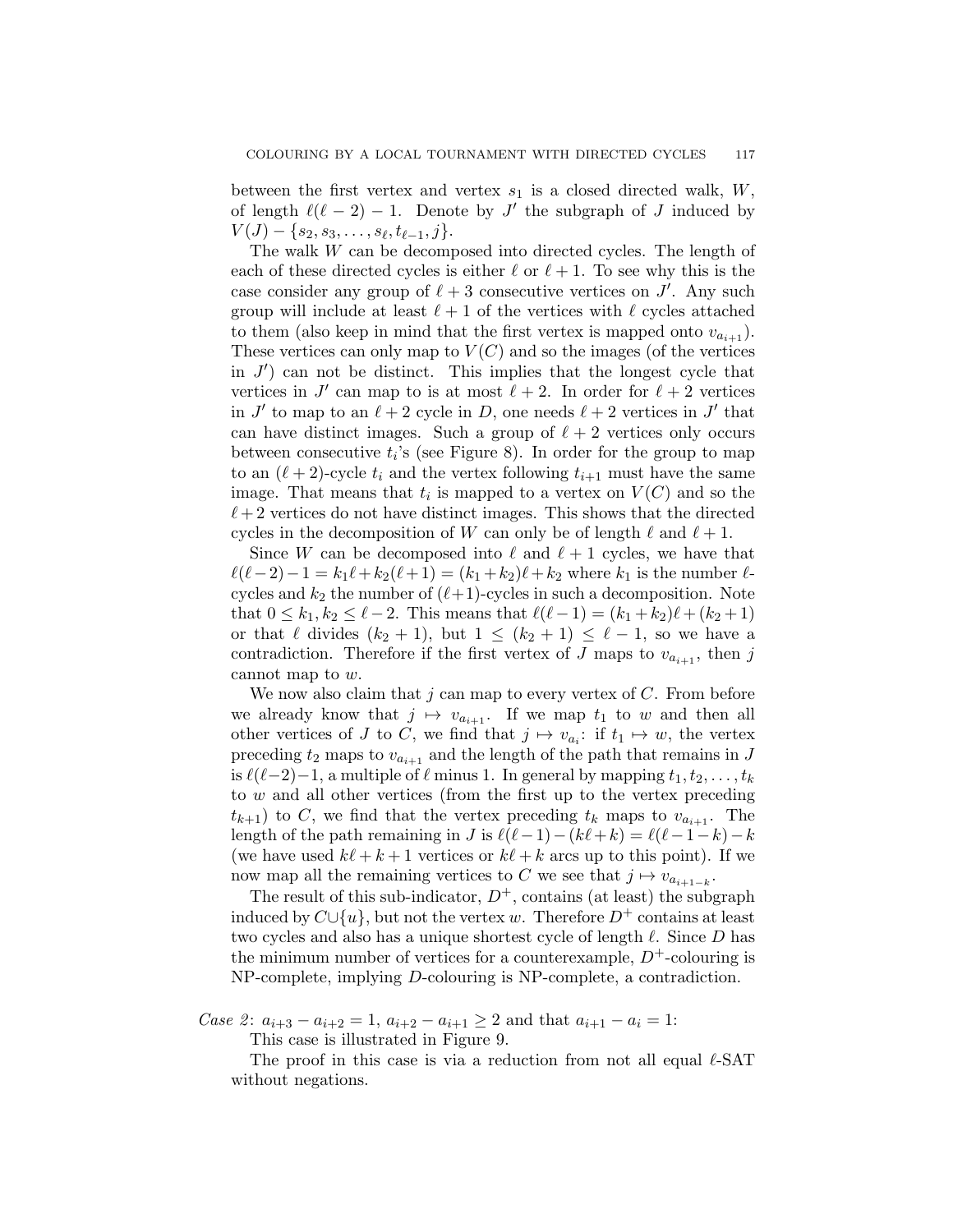

FIGURE 9. The second case where  $D$  has a unique cycle of shortest length

In carrying out the proof we need to construct the gadget Z shown in Figure 10. The gadget  $Z$  is constructed from a copy of  $D$  and two directed paths of length two, say  $a'ua$  and  $z'vz$ . Identify  $a'$  and  $z'$ , attach directed  $\ell$ -cycles to vertices  $z', v$  and  $z$  and finally identify a with  $v_{a_{i+2}}$ .



FIGURE 10. The gadget  $Z$ 

In a retraction of Z to D, the vertex  $z'$  can only map to  $v_{a_{i+1}}$  or  $v_{a_i}$ . This forces the pair of vertices  $(z', z)$  to map to the pair  $(v_{a_i}, v_{a_{i+2}})$  or the pair  $(v_{a_{i+1}}, v_{a_{i+3}})$ .

We also need the gadget  $K$  shown in Figure 11 (it is the same as the sub-indicator used in the first case).

Let  $f: K \to D$  be a homomorphism from K to D. If  $f(r) = v_{a_i}$ , then  $f(s) \neq v_{a_{i+1}}$ . If  $f(s) = v_{a_{i+1}}$ , then  $f(t_{\ell-1}) = v_{a_i}$ . This means that the image of K under f corresponds to a closed walk from  $v_{a_i}$ to  $v_{a_i}$  of length  $\ell(\ell-1) - 1$ . Through a similar technique as in the previous case, one can show that this is impossible: the walk of length  $\ell(\ell - 1) - 1$  can only be decomposed into  $\ell$  and  $\ell + 1$  cycles (because of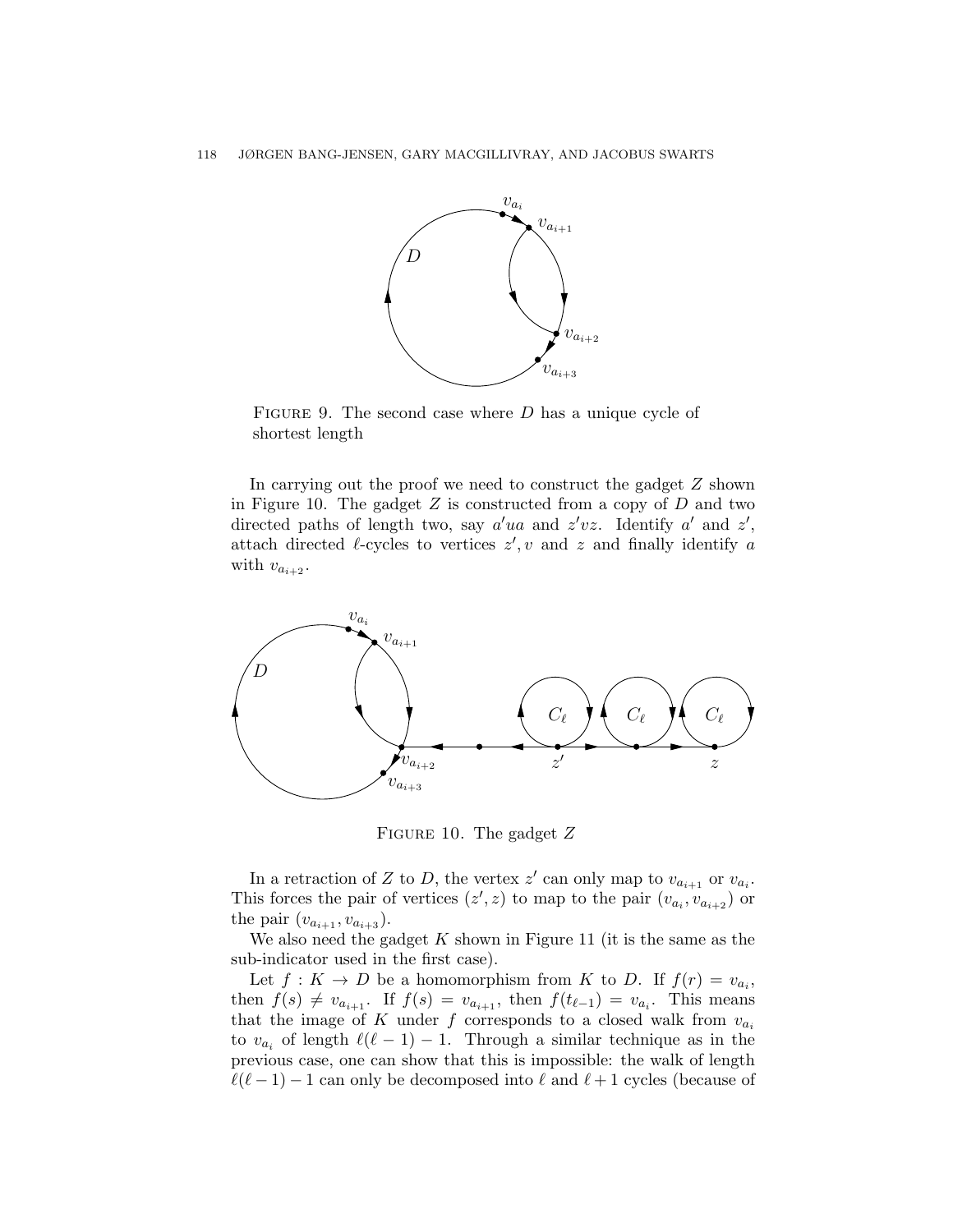

FIGURE 11. The gadget  $K$ 

the placement of the  $\ell$ -cycles) and this is impossible. As in case one, it is possible to show that if  $f(r) = v_{a_i}$ , then s can map to every vertex of C except  $v_{a_{i+1}}$ . This accomplished by mapping the  $t_i$ 's of K "into" the gap between  $v_{a_{i+1}}$  and  $v_{a_{i+2}}$ . On the other hand if  $f(r) = v_{a_{i+1}}$ , then s can map to any vertex of  $C$  (again the  $t_i$ 's are mapped into the gap between  $v_{a_{i+1}}$  and  $v_{a_{i+2}}$ ). In a similar way it is possible to show that if  $f(s) = v_{a_{i+3}}$ , then  $f(r)$  can map to any vertex of C except  $v_{a_{i+2}}$  and that if  $f(s) = v_{a_{i+2}}$ , then r can map to any vertex of C.

Next, we construct a new gadget  $F$  from two copies of  $K$ , say with end-vertices  $r_1$ ,  $s_1$  and  $r_2$ ,  $s_2$  respectively. To construct F identify vertex  $s_1$  with vertex  $r_2$  and call this vertex c. This is shown in Figure 12.



FIGURE 12. The gadget  $F$ 

The gadget F has the property that if the pair  $(r_1, s_2)$  maps to the pair  $(v_{a_i}, v_{a_{i+2}})$ , under a homomorphism from F to D, then the vertex c can map to any vertex on C, except  $v_{a_{i+1}}$ . If the pair  $(r_1, s_2)$  maps to  $(v_{a_{i+1}}, v_{a_{i+3}})$ , then c can map to any vertex on C except  $v_{a_{i+2}}$ .

As mentioned earlier, the proof is via a reduction from not all equal  $\ell$ -SAT without negated variables. So let an instance of not all equal  $\ell$ -SAT without negated variables be given by:

> The variables:  $Z = \{z_1, z_2, \ldots, z_a\},\$ The clauses:  $K_1, K_2, \ldots, K_k$ .

Each clause  $K_j = \{z_{j_1}, z_{j_2}, \ldots, z_{j_\ell}\}\$  for each  $j \in \{1, 2, \ldots, b\}.$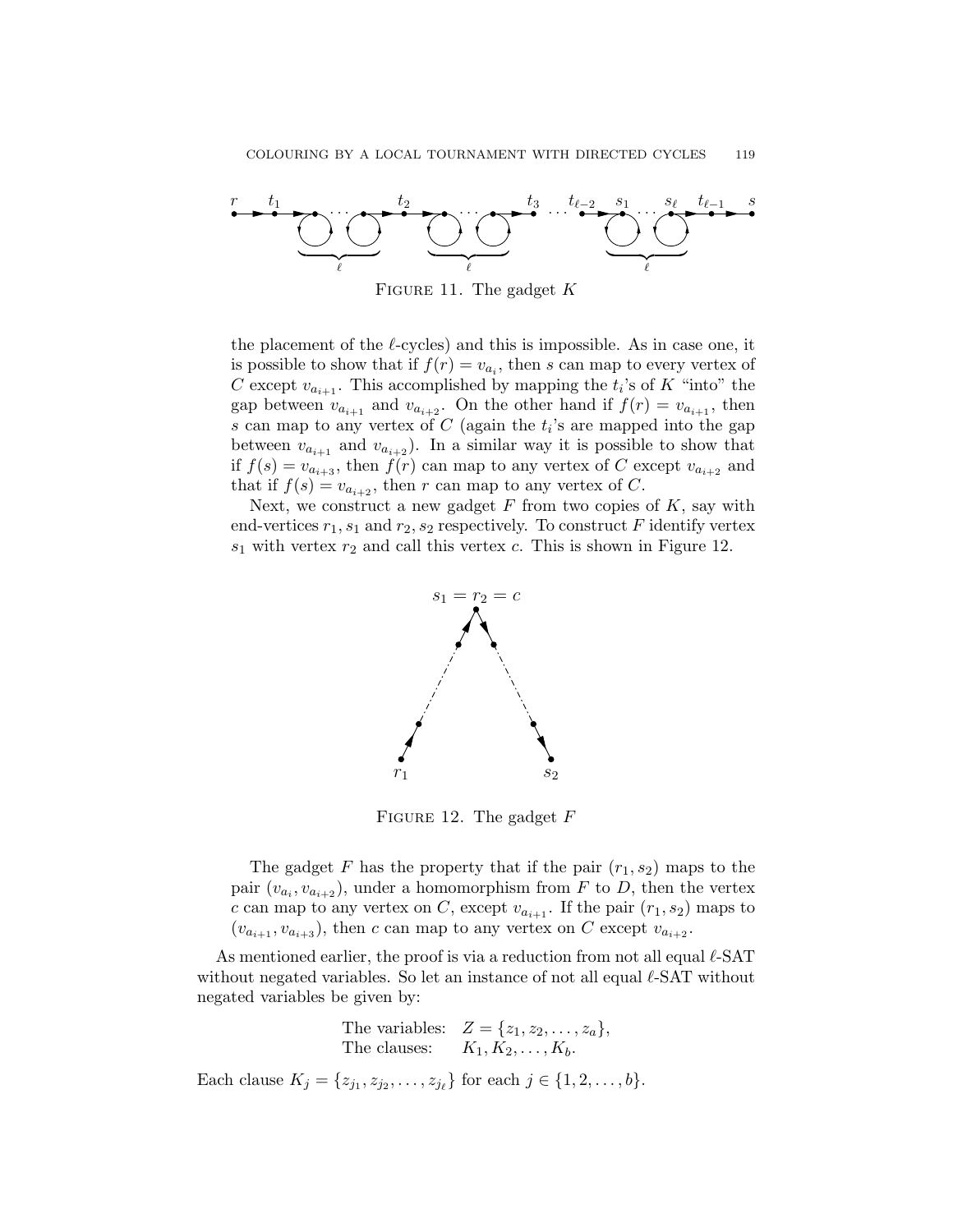#### 120 JØRGEN BANG-JENSEN, GARY MACGILLIVRAY, AND JACOBUS SWARTS

We now construct an instance of D-colouring. For each variable  $z_i$  take a copy of the gadget Z. Identify all copies of D. Label the z and  $z'$ -vertices in the copies of Z as  $z_1, z_2, \ldots, z_a, z'_1, z'_2, \ldots, z'_a$ . These vertices correspond to variables in the instance of not all equal  $\ell$ -SAT without negated variables. This produces the variable gadget.

For each clause  $K_j = \{z_{j_0}, z_{j_1}, \ldots, z_{j_{\ell-1}}\}$  take  $\ell$  copies of the gadget  $F$ , say  $F_{j_1}, F_{j_2}, \ldots, F_{j_\ell}$  with end-vertices  $(r_{j_{11}}, s_{j_{21}}), (r_{j_{12}}, s_{j_{22}}), \ldots, (r_{j_{1\ell}}, s_{j_{2\ell}})$ and top-vertices  $c_{j_1}, c_{j_2}, \ldots, c_{j_\ell}$ , respectively. Now identify  $r_{j_{1i}}$  with  $z'_{j_i}$  and  $s_{j_{2i}}$  with  $z_{j_i}$  and form an  $\ell$ -cycle through  $c_{j_1}, c_{j_2}, \ldots, c_{j_\ell}$ . This produces the instance  $H$  of  $D$ -colouring shown in Figure 13.



FIGURE 13. The instance  $H$ 

We now show that  $H \to D$  if and only if there exists a satisfying truth assignment for the instance of not all equal  $\ell$ -SAT without negated variables. Define the pair  $(v_{a_i}, v_{a_{i+2}})$  (in D) to be T and the pair  $(v_{a_{i+1}}, v_{a_{i+3}})$  to be F.

If  $H \to D$ , then each pair  $(z'_i, z_i)$  maps to T or to F. Furthermore for a given clause  $K_j = \{z_{j_1}, z_{j_2}, \ldots, z_{j_\ell}\}\$ it is not the case that all pairs  $(z'_{j_i}, z_{j_i})$ ,  $1 \leq i \leq \ell$ , map to T. If this was the case, none of the  $c_{j_i}$ s are allowed to map to  $v_{a_{i+1}}$  and since there is a unique  $\ell$ -cycle in D, we won't be able to complete the  $\ell$ -cycle through the  $c_{j_i}$ s. In a similar way it is possible to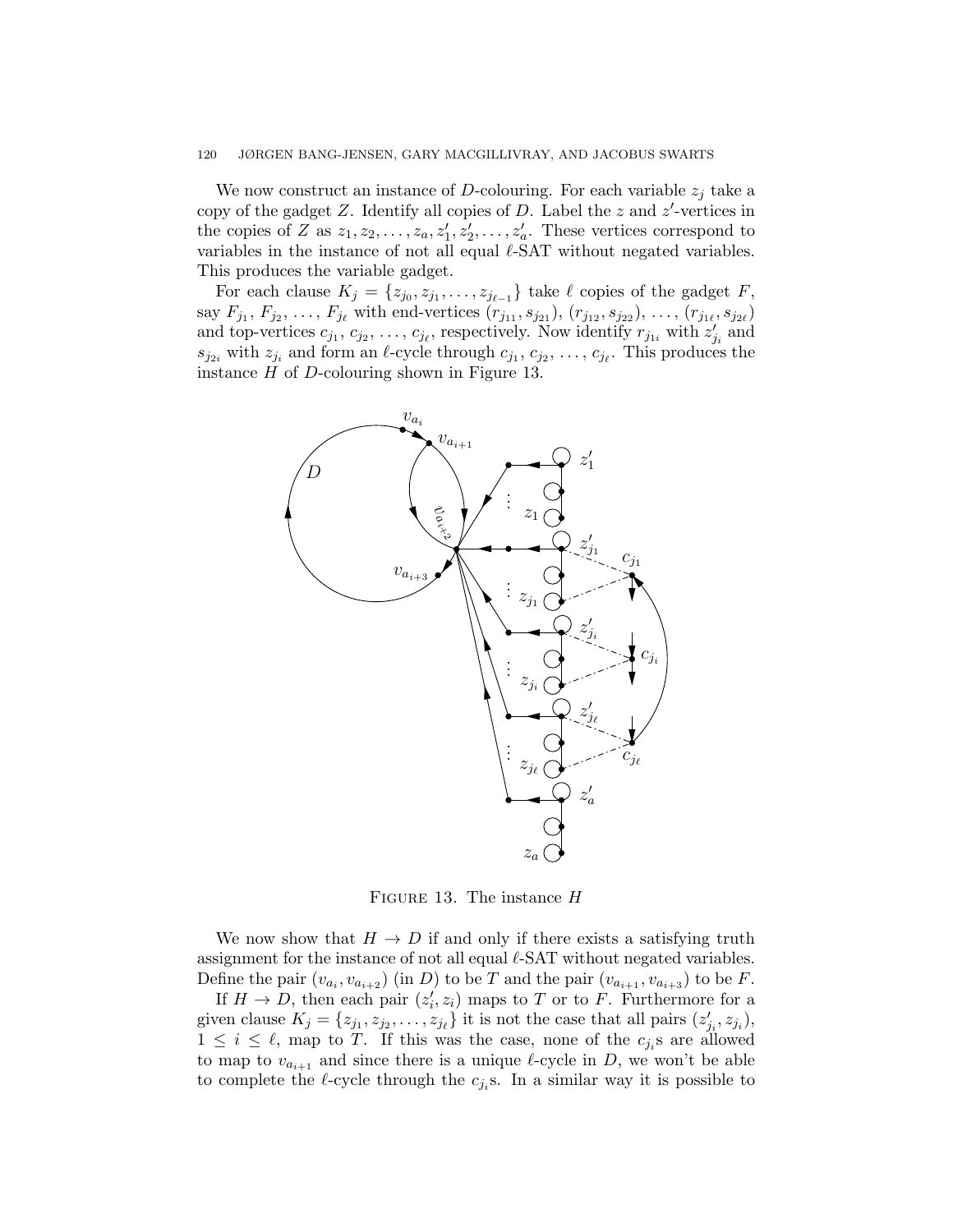show that the pairs  $(z'_{j_i}, z_{j_i}), 1 \leq i \leq \ell$  cannot all map to F (here we would be missing the vertex  $v_{a_{i+2}}$  on the  $\ell$ -cycle). Therefore in every clause there is at least one pair that maps to  $T$  and at least one pair that maps to  $F$ . A satisfying truth assignment can now be recovered by assigning "True" ("False") to variable  $z_i$  if  $(z'_i, z_i)$  maps to  $T$  (F).

Conversely, let a satisfying truth assignment be given. Pre-colour the pair  $(z'_i, z_i)$  by T (F) if  $z_i$  is assigned the value "True" ("False"). For the clause gadget corresponding to clause  $K_j = \{z_{j_1}, z_{j_2}, \ldots, z_{j_\ell}\}\$  we extend the colouring as follows. Locate two consecutive vertices  $c_{j_k}$  and  $c_{j_{k+1}}$  such that  $(z'_{j_k}, z_{j_k})$  maps to F and  $(z'_{j_{k+1}}, z_{j_{k+1}})$  maps to T (all subscripts are taken modulo  $\ell$ ). Map the corresponding  $F_{j_k}$  in such a way that  $c_{j_k}$  maps to  $v_{a_{i+1}}$ and map  $F_{j_{k+1}}$  in such a way that  $c_{j_{k+1}}$  maps to  $v_{a_{i+2}}$ . Now map  $F_{j_{k+2}}$  such that  $c_{j_{k+2}}$  maps to  $v_{a_{i+3}}, F_{j_{k+3}}$  such that  $c_{j_{k+3}}$  maps to  $v_{a_{i+4}}, \ldots, F_{j_{k-1}}$  such that  $c_{j_{k-1}}$  maps to  $v_{a_i}$ . By the properties of F and K discussed earlier, this is always possible. The remaining vertices of  $H$  map in an obvious way to D. Therefore  $H \to D$ .

To complete the proof that colouring by a round local tournament is NPcomplete, we assume that the result is false and examine a smallest counterexample (minimum number of vertices and minimum number of arcs). Being a counterexample, the corresponding colouring problem is not NPcomplete. We derive additional properties of the counterexample to see that it cannot exist and in doing so we can then conclude that the colouring problem is in fact NP-complete.

The first property of this counterexample follows from Lemma 5.1.

**Lemma 5.2.** Every vertex of a smallest counterexample is on a shortest cycle.

*Proof.* Let D be a smallest counterexample. Since D-colouring is not NPcomplete, by Lemma 5.1, there are two cycles of length  $\ell$ . If D has vertices not on these shortest cycles, apply the sub-indicator  $C_{\ell}$  to obtain an induced proper subgraph  $D'$ . Since  $D$  has at least two shortest cycles,  $D'$  has at least two cycles. Moreover  $D'$  is round as it is an induced subgraph of  $D$ . Thus  $D'$ -colouring is NP-complete implying  $D$ -colouring is NP-complete, a contradiction.

The next property deals with the minimum out-degree of the smallest counterexample.

**Lemma 5.3.** Let D be a smallest counterexample and denote by  $\delta^+$  the minimum out-degree of D. Then  $\delta^+ < \ell$ , where  $\ell$  is the length of a shortest cycle in D.

*Proof.* Assume that D has  $\delta^+ \geq \ell \geq 3$ . To prove the lemma we apply the arc-subindicator shown in Figure 14 (a transitive tournament on  $\delta^+ + 1$ vertices with the two arcs spanning end-to-end as shown), with respect to the dashed arc, to D. Since every vertex in D has out-degree at least  $\delta^+$ ,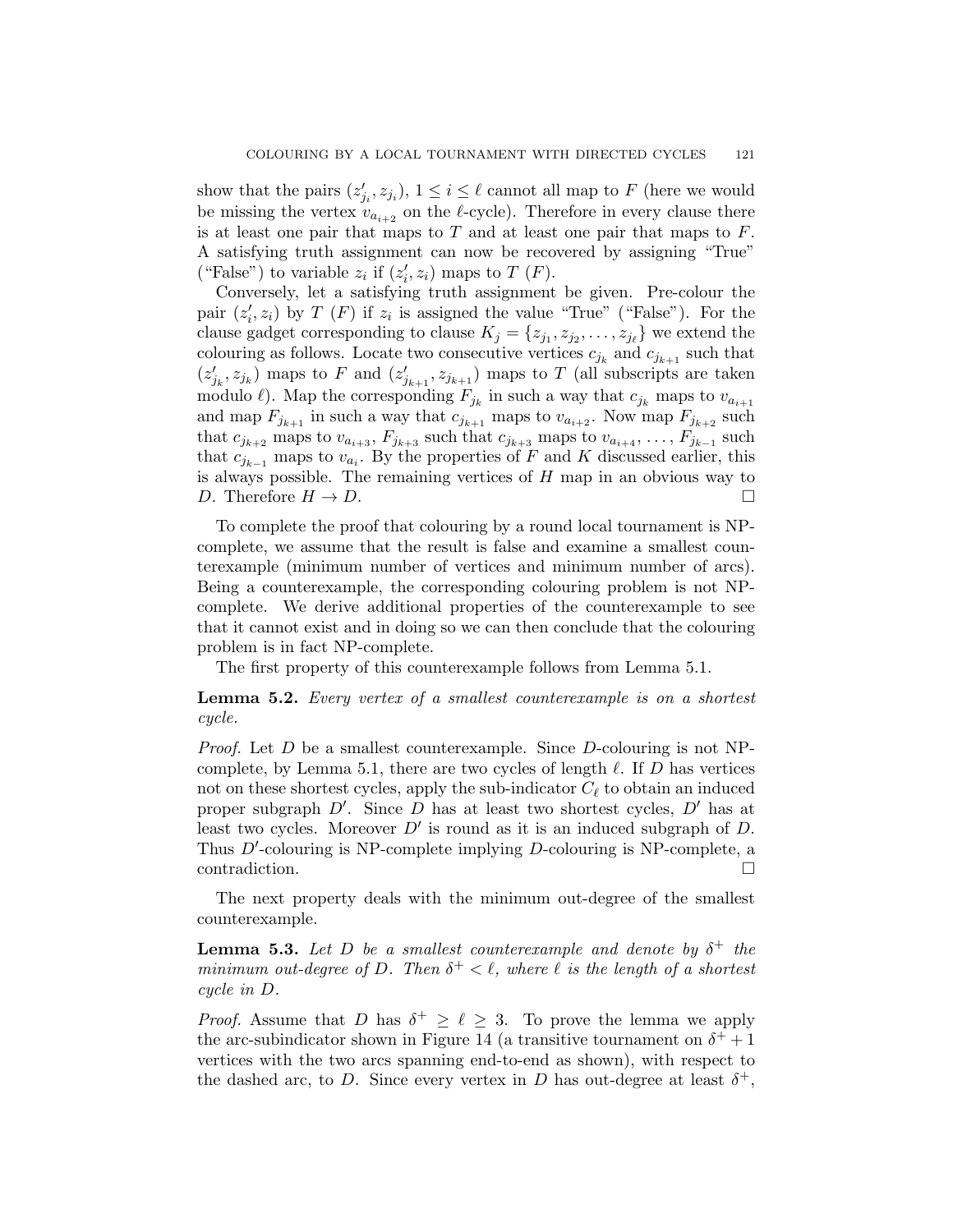

FIGURE 14. The arc-subindicator.

the result of this arc-subindicator is a digraph  $D'$  in which every vertex has out-degree at least 2 (the two vertices following the given vertex in the round enumeration). Every vertex also loses its out-neighbour furthest away from it in the round enumeration. This implies that  $D'$  has at least two cycles and is a round local tournament. Furthermore  $D'$  has at least one vertex with out-degree less than  $\delta^+$  (these are the vertices in D that have out-degree exactly  $\delta^+$ ) and so has fewer arcs than D. Since D has the minimum number of arcs possible for a counterexample,  $D'$  cannot be a counterexample and so  $D'$ -colouring is NP-complete. By the arc-subindicator construction this implies that D-colouring is also NP-complete, a contradiction.  $\Box$ 

Next, we prove that a similar result holds for  $\Delta^+$ .

**Lemma 5.4.** Let D be a smallest counterexample and denote by  $\Delta^+$  the maximum out-degree of D. Then  $\Delta^+ < \ell$ , where  $\ell$  is the length of a shortest cycle in D.

*Proof.* Assume that D has  $\Delta^+ \geq \ell$ . By the previous result this implies that there exist two vertices x and y in D such that  $d^+(x) < \ell$  and  $d^+(y) \geq \ell$ . Without loss of generality,  $d^+(v_{n-1}) < \ell$  and  $d^+(v_0) \ge \ell$ .

Let's say that  $d^+(v_0) = m \geq \ell$  and  $d^+(v_{n-1}) = a < \ell$ . We then use the sub-indicator formed by taking a copy of  $D$  and attaching a path of length  $\ell$  to vertex  $v_0$  and letting j be the final vertex on the path of length  $\ell$ . This is shown below in Figure 15.

Every vertex is on a shortest cycle (an  $\ell$ -cycle). In particular,  $v_0$  is on one and moreover there is a shortest cycle containing  $v_0$  that uses the arc  $v_0v_m$ . To see this consider any shortest cycle through  $v_0$ , if it is not using  $v_0v_m$ then there is at most one vertex of this cycle between  $v_0$  and  $v_m$  (otherwise we can find a shorter cycle). Call this vertex  $u$ . The vertex  $u$  is adjacent to some  $v_i$  with  $i > m$ , otherwise there is a shorter cycle. This also means that  $v_m$  is adjacent to  $v_i$ . By replacing the arc  $v_0u$  with  $v_0v_m$  and then following the rest of the  $\ell$ -cycle, we now have a shortest cycle that uses  $v_0v_m$ . Let C be such a shortest cycle through  $v_0$ . Label the vertices on C (starting with  $v_0$ ) as  $v_0 = u_0, v_m = u_1, \ldots, u_{\ell-1}.$ 

It is easy to see that vertex j maps to  $v_{\ell}, v_{\ell+1}, \ldots, v_m$  by using the outer ncycle together with the arcs  $v_{\ell-1}v_i$  where  $i \in {\ell, \ell+1, ..., m}$ . Furthermore,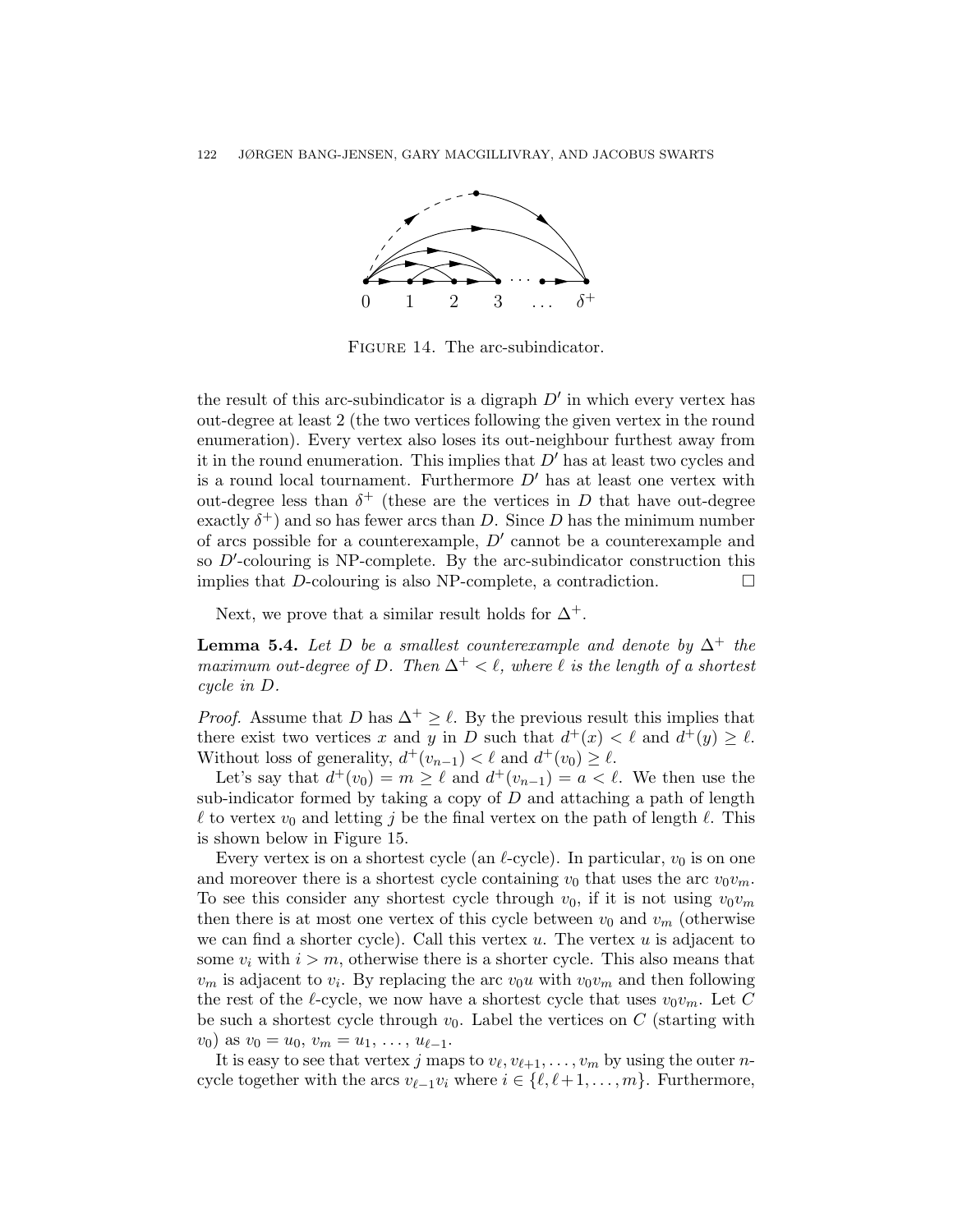

FIGURE 15. The sub-indicator.

j maps to any  $v_t$  with  $m < t \leq n - 1$ : for a given  $v_t$ , let  $s = \max\{x \mid x <$ t and  $v_x \in C$ . Since  $v_s \in C$ ,  $v_s = u_k$  for some  $1 \leq k \leq \ell - 1$ . The idea is that  $u_k$  is the first vertex on C, not including  $v_t$ , that is encountered when moving backwards along C. The successor  $u_k$  on C,  $u_k^+ = v_i$ , with  $i \geq t$ . This implies that  $u_k v_t$  is an arc of D. In order to obtain a walk of length  $\ell$  from  $v_0 = u_0$  to  $v_t$  we first proceed along the n-cycle from  $v_0$  to  $v_{\ell-(k+1)}$  $(0 \le \ell - (k + 1) < m)$ . Next, we use the arc  $v_{\ell-(k+1)}v_m = v_{\ell-(k+1)}u_1$ , then proceed along C to  $u_k$  and finally use the arc  $u_k v_t$ .

By using C, it is clear that j maps to  $v_0$ . The resulting digraph derived from using this sub-indicator, contains C. It therefore has at least one cycle.

We now show that vertex j does not map to  $v_a$ . Here we have that  $N^-(v_a) \subseteq \{v_0, v_1, \ldots, v_{a-1}\}.$  In order to obtain a contradiction assume that  $W = x_0 x_1 \cdots x_{\ell-1}$  is walk of length  $\ell$  from  $v_0$  to  $v_a$ . That is,

$$
x_0 = v_0
$$
,  $x_1 = v_{j_1}$ ,  $x_2 = v_{j_2}$ , ...,  $x_{\ell-2} = v_{j_{\ell-2}}$ , and  $x_{\ell-1} = v_a$ .

Let  $k = \max\{0, j_1, j_2, \ldots, j_{\ell-2}, a\}$ . Note that  $k > a$ , otherwise  $j_i \le a$  and W is a walk of length  $\ell$  inside the transitive tournament  $D[v_0, v_1, \ldots, v_a]$ . Furthermore  $v_kv_a$  is not an arc of D, for if it was then  $d^+(v_{n-1}) \geq \ell$ . Therefore  $d(v_k, v_a) \geq 2$  and so the length of the sub-walk of W from  $v_0$  to  $v_k$  is at most  $\ell - 2$ . In order to complete W,  $v_k v_i \in A(D)$  for some  $i \in \{0, 1, \ldots, a - 1\}.$ This implies that  $v_kv_0 \in A(D)$  which means that there is a closed walk from  $v_0$  to itself of length at most  $\ell - 1$ . This is clearly not possible and so j cannot map to  $v_a$ .

Now, if  $d^+(v_0) > l$ , then the result, say D', of this sub-indicator has at least two cycles, but does not contain  $v_a$ . Since it is smaller than D it is not a counterexample and so  $D'$ -colouring is NP-complete. Therefore  $D$ -colouring is NP-complete, a contradiction. Thus  $d^+(v_0) = l$ .

On the other hand, if there is a vertex  $v_i \in \{v_m = v_\ell, v_{\ell+1}, \ldots, v_{n-2}\}\$ with  $d^+(v_i) \geq 2$ , then the result of the sub-indicator will again have at least two cycles and as above this leads to D-colouring being NP-complete,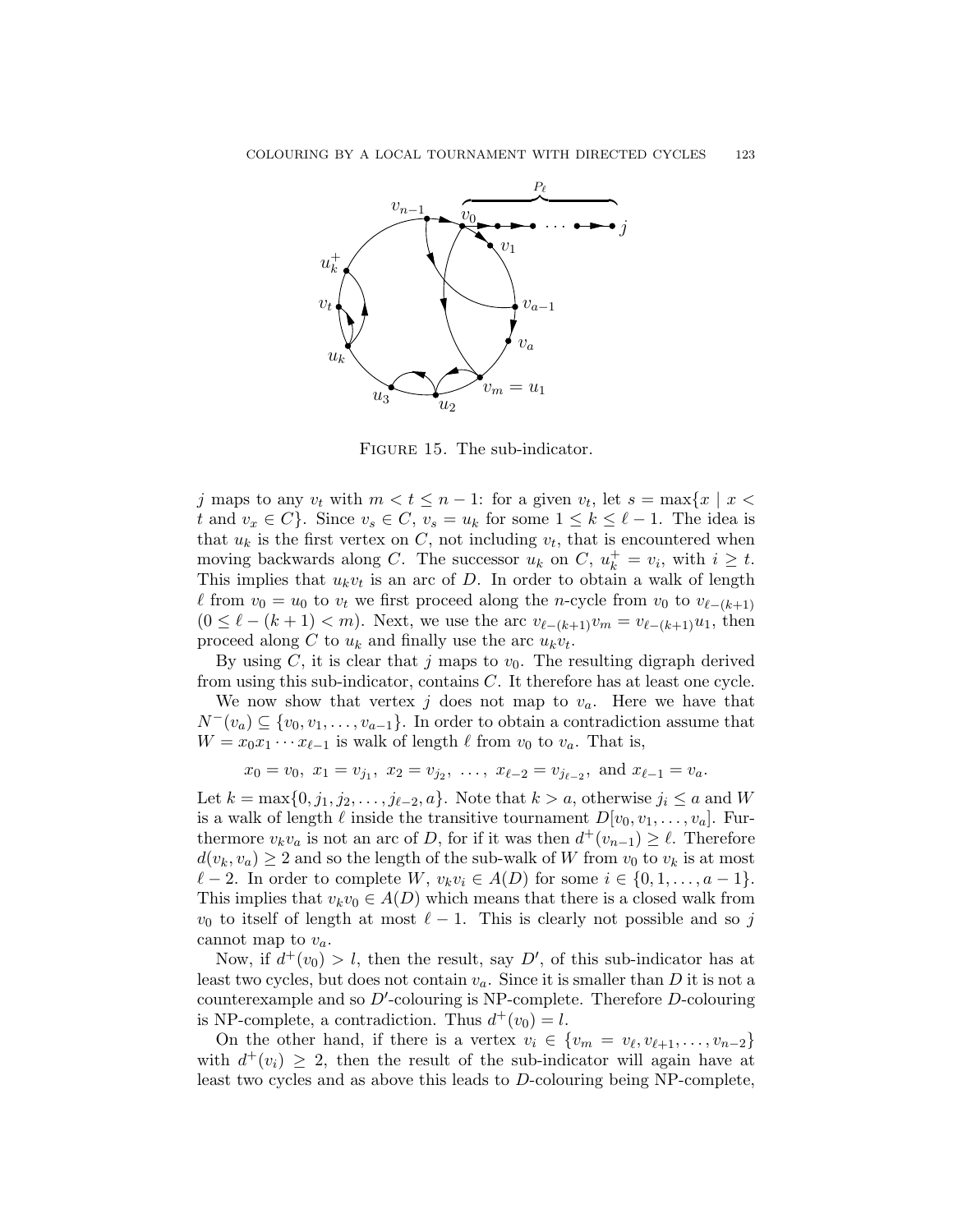a contradiction. This shows that  $D[v_m = v_\ell, v_{\ell+1}, \ldots, v_{n-1}]$  is an induced path. Note that, in this case,  $v_{n-1}$  is the predecessor of  $v_0$  on the  $\ell$ -cycle C above.

If we now have that  $d^+(v_{n-1}) \geq 2$ , j will map to  $v_1$  by using C. Therefore, the sub-indicator results in a digraph with at least two cycles and fewer vertices than  $D$  (j still does not map to  $v_a$ ). Once again, we conclude that D-colouring is NP-complete, a contradiction. Hence,  $d^+(v_{n-1}) = 1$ .

We now apply the sub-indicator shown below in Figure 16. This is formed using a copy of D and attaching an oriented path as shown to  $v_0$ .



FIGURE 16. The new sub-indicator.

No vertex between  $v_0$  and  $v_\ell$  is adjacent to a vertex  $v_i$  with  $i > \ell + 1$ , otherwise  $v_{\ell}$  has out-degree at least two. Therefore any vertex between  $v_0$ and  $v_{\ell}$  is adjacent to  $v_{\ell+1}$  so that it can be on a cycle of length  $\ell$ . Also note that the vertex x shown above can map to any of  $\{v_0, v_1, \ldots, v_{\ell-1}\}.$ 

The distance between  $v_{\ell}$  and  $v_0$  is exactly  $\ell - 1$ , because of the  $\ell$ -cycle C through  $v_0$ . This allows j to map to  $v_0$ : first map x to  $v_i \in \{v_1, \ldots, v_{\ell-1}\},$ then use  $v_i v_{\ell+1}$  together with the path of length  $\ell - 2$  from  $v_{\ell+1}$  to  $v_0$ . It is also possible to map j to  $v_i \in \{v_{\ell-1}, v_{\ell}, \ldots, v_{n-1}\}$ : first map x to  $v_{i-(\ell-1)}$  $(0 \leq i - (\ell - 1) \leq n - 1 - (\ell - 1) = n - \ell = \ell - 1)$ , then follow the outer *n*-cycle from  $v_{i-(\ell-1)}$  to  $v_i$ .

This sub-indicator therefore guarantees that we have at least the  $\ell$ -cycle C through  $v_0$  and the vertex  $v_{\ell-1}$ . Thus the result has at least two cycles.

We now note that j does not map to  $v_1$ , otherwise there exists a directed walk of length  $\ell - 1$  from  $v_i \in \{v_0, v_1, \ldots, v_{\ell-1}\}$  (since x can only map to  $v_i$ ) to  $v_1$  and such a walk does not exist. Therefore the result has at least one fewer vertex and so its colouring problem is NP-complete, forcing D-colouring to be NP-complete, a contradiction.

The next two results deal with the Frobenius-Schur index of the cycle lengths of a minimum counterexample. The first one may seem somewhat artificial, but it is needed to establish the second.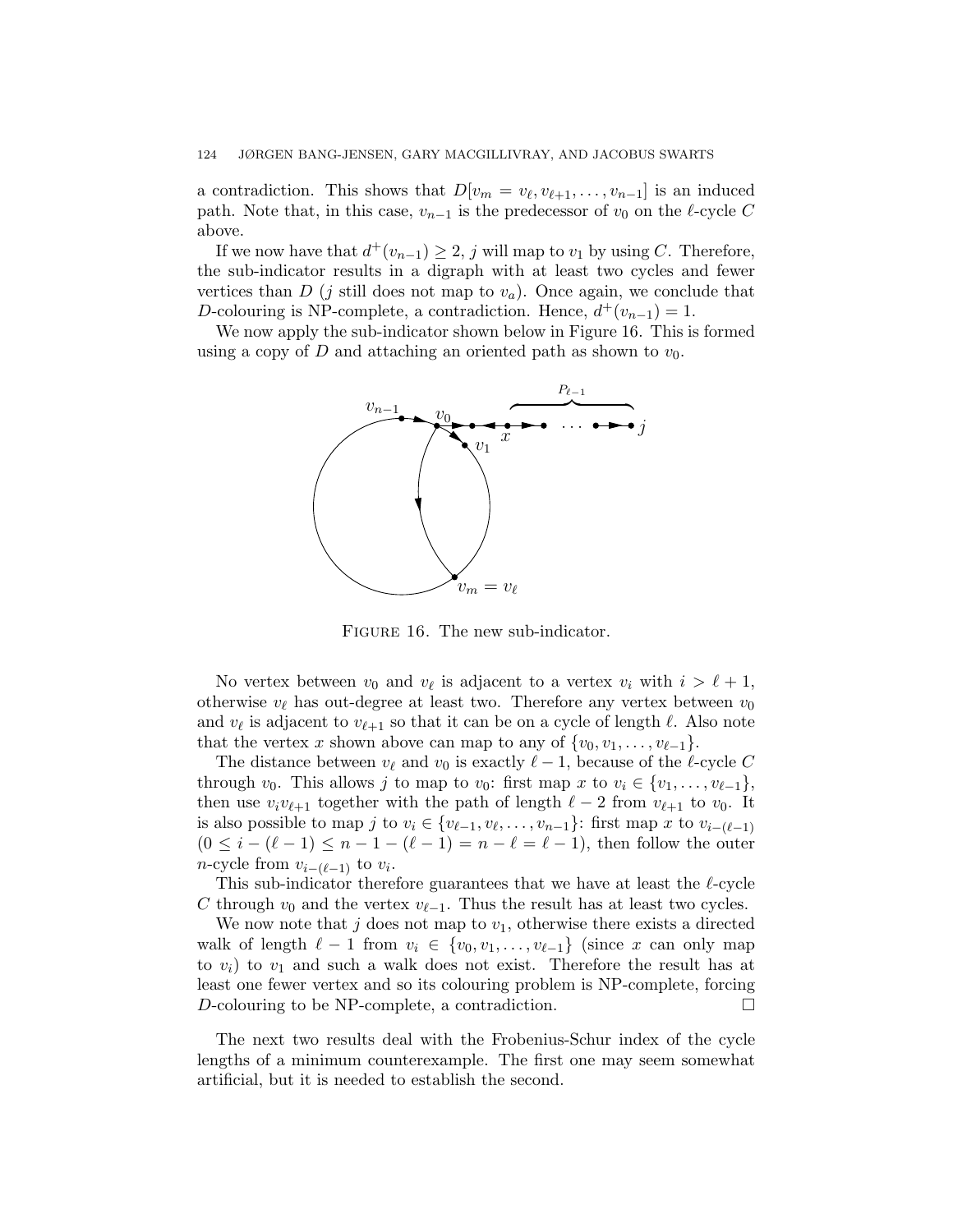**Lemma 5.5.** Let D be a round local tournament on the vertex set  $\{0, 1, \ldots\}$  $\ldots$ ,  $n-1$  with  $n=2\ell-2$ , where  $\ell$  is the length of a shortest cycle in D. If for every  $v \in {\ell - 2, \ell - 1, \ldots, n - 2}$ ,  $N^+(v) = v + 1 \pmod{n}$ , then D cannot be a minimum counterexample to the D-colouring problem.

*Proof.* Let  $\phi(\ell, \ell + 1, \ldots, n) = \phi$  be the Frobenius-Schur index of the cycle lengths of D. Recall that  $\phi$  is the smallest integer such that every integer  $x \ge \phi$  can be written as a linear combination of  $\ell, \ell + 1, \ldots, n$ . By the minimality of  $\phi$ ,  $\phi$  − 1 cannot be written as such a linear combination. Therefore D does not possess a closed walk of length  $\phi - 1$ . If it did, this closed walk can be decomposed into arc disjoint cycles with lengths in the set  $\{\ell, \ell + 1, \ldots, n\}.$  This is equivalent to writing  $\phi - 1$  as a linear combination of  $\ell, \ell + 1, \ldots, n$  which is not possible.

We assume that  $D$  is a minimum counterexample and derive a contradiction. Since  $n = 2\ell - 2$ ,

$$
\phi = \left\lfloor \frac{n-2}{n-\ell} \right\rfloor \ell = 2\ell.
$$

Therefore  $\phi - 1 = 2\ell - 1 = n + 1$ . Also, since 0 has to be on an  $\ell$ -cycle,  $0(\ell - 1) \in A(D)$  and by the local tournament property  $0a \in A(D)$  where  $a \in \{1, 2, \ldots, \ell - 1\}$ . To derive the contradiction, we use a sub-indicator construction. This sub-indicator is constructed from a copy of D and by attaching a path of length  $\phi - 1$  to vertex 0 and taking the end of this path to be the vertex j. Some of the possible images of j are:  $1, 2, \ldots \ell - 1$ . This is accomplished by going around the n-cycle once back to 0 and then using the arc  $0a, a \in \{1, 2, \ldots, \ell - 1\}$ . To map j to vertex x, where  $\ell \leq x \leq n - 1$ , we proceed as follows: use an  $(n - (x - \ell + 1))$ -cycle to go from 0 to 0 ( $\ell$  <  $n-(x-\ell+1) \leq n-1$ . Then use the remaining  $\phi-1-(n-(x-\ell+1)) = x-\ell+2$ arcs  $(2 \le x - \ell + 2 \le n - \ell + 1)$  first to go from 0 to  $\ell - 1$  and then from  $\ell - 1$  to x along the n-cycle. Its impossible for j to map to 0 since this would correspond to a closed walk from 0 to 0 of length  $\phi - 1$ . Therefore the result of applying this sub-indicator is  $D - \{0\}$ . Furthermore, since  $\ell - 2$  is not adjacent to  $\ell$ , 1 is not adjacent to  $\ell$ . In order for 1 to be on an  $\ell$ -cycle,  $(n-1)$  is adjacent to 1. Therefore  $D - \{0\}$  has at least two cycles. Since D is a minimum counterexample,  $(D - \{0\})$ -colouring is NP-complete, and so D-colouring is NP-complete, a contradiction.

**Lemma 5.6.** If D is a minimum counterexample, then the Frobenius-Schur index,  $\phi$ , of the cycle lengths of D satisfies  $\phi = \ell$ , where  $\ell$  is the length of a shortest cycle in D.

*Proof.* Label the vertices of D as  $\{0, 1, \ldots n-1\}$ . By Lemma 2.6,

$$
\phi = kl \text{ where } k = \left\lfloor \frac{n-2}{n-\ell} \right\rfloor.
$$

We assume now that  $\phi \geq 2\ell$ , and derive a contradiction.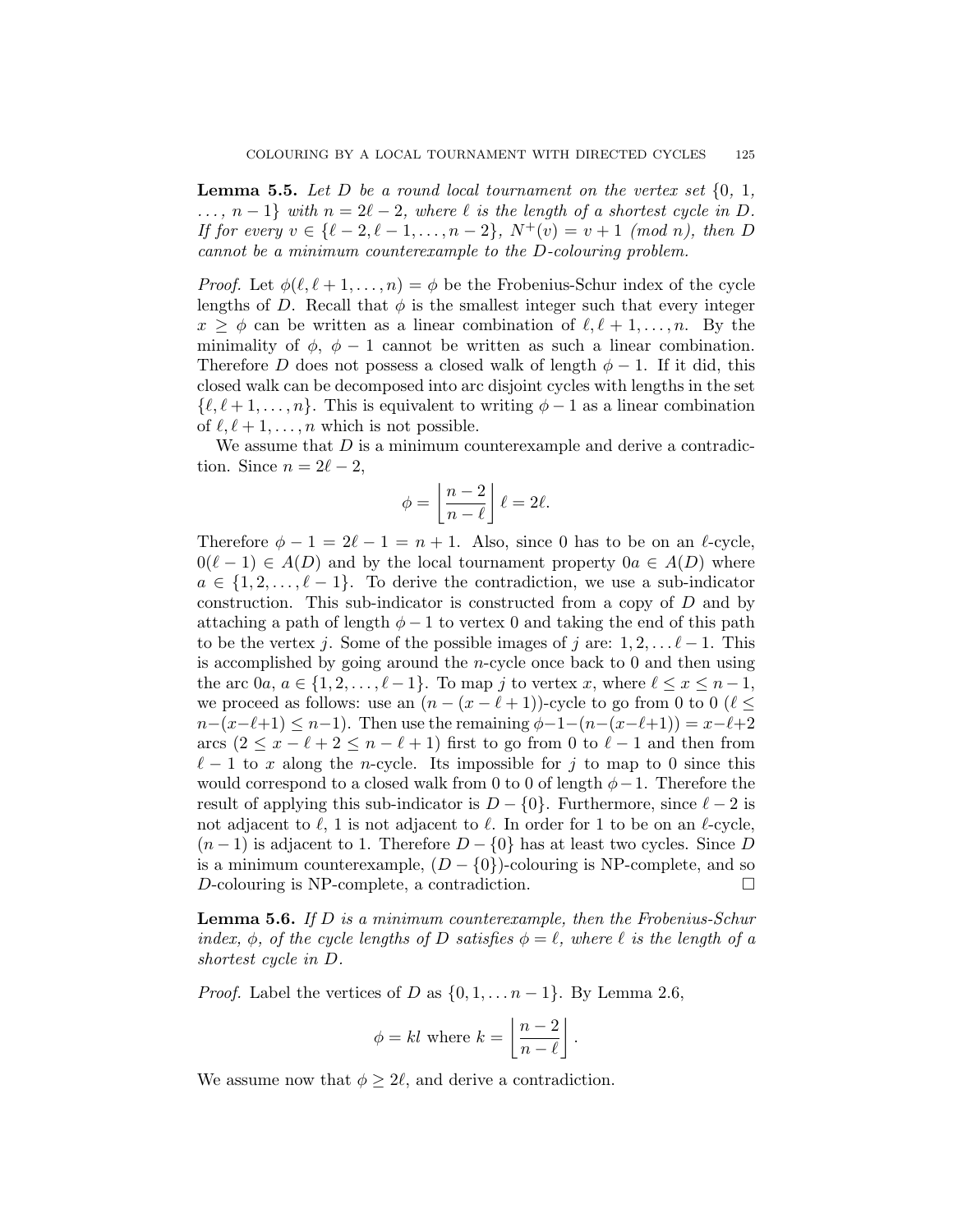If  $\phi > 2\ell$ , then

$$
k = \left\lfloor \frac{n-2}{n-\ell} \right\rfloor \ge 2,
$$

and this happens if and only if  $(n - 2)/(n - \ell) \geq 2$  which is equivalent to  $2\ell \geq n + 2$ . To obtain the sought after contradiction we employ as an indicator a directed path of length  $\phi - 1$ . This indicator has the property that its result will not contain loops by the fact that  $D$  has no closed walks of length  $\phi - 1$ .

Note that  $\phi - 1 = (k - 1)\ell + (\ell - 1)$ . This implies that in applying the indicator to D, we obtain an arc from 0 to  $\ell - 1$  (use  $(k - 1)$ )  $\ell$ -cycles to get from 0 to 0, and then use the remaining  $(\ell - 1)$  arcs to get from 0 to  $\ell - 1$ . Also,  $\phi - 1 = (k - 2)\ell + (\ell + 1) + (\ell - 2)$ . This produces an arc from 0 to  $\ell - 2$  when applying the indicator.

We now show that it is also possible to have arcs from  $\ell - 1$  to 0 and from  $\ell - 2$  to 0. The number of arcs on the outer n-cycle from  $\ell - 1$  to 0 is  $n - \ell + 1$ . Consider now  $\phi - 1 - (n - \ell + 1) = \phi - (n - \ell + 2)$ . If it is possible to write  $\phi - (n - \ell + 2)$  as a linear combination of cycle lengths, then there will a closed walk from any vertex back to itself of this length. In particular, there will be a walk of this length from  $\ell - 1$  to  $\ell - 1$ . A further  $n-\ell+1$  arcs will then carry the walk from  $\ell-1$  to 0 along the outer n-cycle. Therefore, applying the indicator above will produce an arc from  $\ell - 1$  to 0 provided that  $\phi - (n - \ell + 2)$  is a sum of cycle lengths. This is indeed the case: We know that all  $x \ge \phi = k\ell$  is a sum of cycle lengths. Furthermore  $(k-1)\ell,(k-1)\ell + 1,\ldots,(k-1)n$  are also linear combinations (of  $k-1$ ) of the cycle lengths. Let  $t = k\ell - (k-1)n$ , this represents the length of a "gap" of integers that cannot be written as a linear combination of the cycle lengths. We see that  $k(\ell - n) = t - n$  so that

$$
k = \frac{t - n}{\ell - n} = \frac{n - t}{n - \ell} = \frac{n - 2}{n - \ell} - \frac{t - 2}{n - \ell}.
$$

Since

$$
k = \left\lfloor \frac{n-2}{n-\ell} \right\rfloor,
$$

we get that  $(t - 2)/(n - \ell) < 1$ . Therefore  $t < n - \ell + 2$  or  $t \leq n - \ell + 1$ . Further from  $2\ell \geq n + 2$  it follows that  $n - \ell + 2 \leq \ell$ . Thus

$$
\phi - (n - \ell + 2) \in \{(k - 1)\ell = \phi - \ell, (k - 1)\ell + 1, \dots, (k - 1)n = \phi - t\}
$$

and so  $\phi - (n - \ell + 2)$  is a sum of cycle lengths. To obtain an arc from  $\ell - 2$  to 0, we are searching for a walk of length  $\phi - 1$  from  $\ell - 2$  to 0. The number of arcs on the outer n-cycle from  $\ell - 2$  to 0 is  $n - \ell + 2$ . Here  $\phi-1-(n-\ell+2) = \phi-(n-\ell+3)$ . Also  $\phi-(n-\ell+3) > \phi-(n-\ell+2) > t$ and  $\phi - (n - \ell + 3) \leq \ell + 1$ . If  $\phi - (n - \ell + 3) \leq \ell$ , then

$$
\phi - (n - \ell + 3) \in \{(k - 1)\ell = \phi - \ell, (k - 1)\ell + 1, \ldots, (k - 1)n = \phi - t\}.
$$

This enables a closed walk from  $\ell - 2$  to  $\ell - 2$  of length  $\phi - (n - \ell + 3)$  to be formed. The remaining  $n - \ell + 2$  arcs on the walk of length  $\phi - 1$  then goes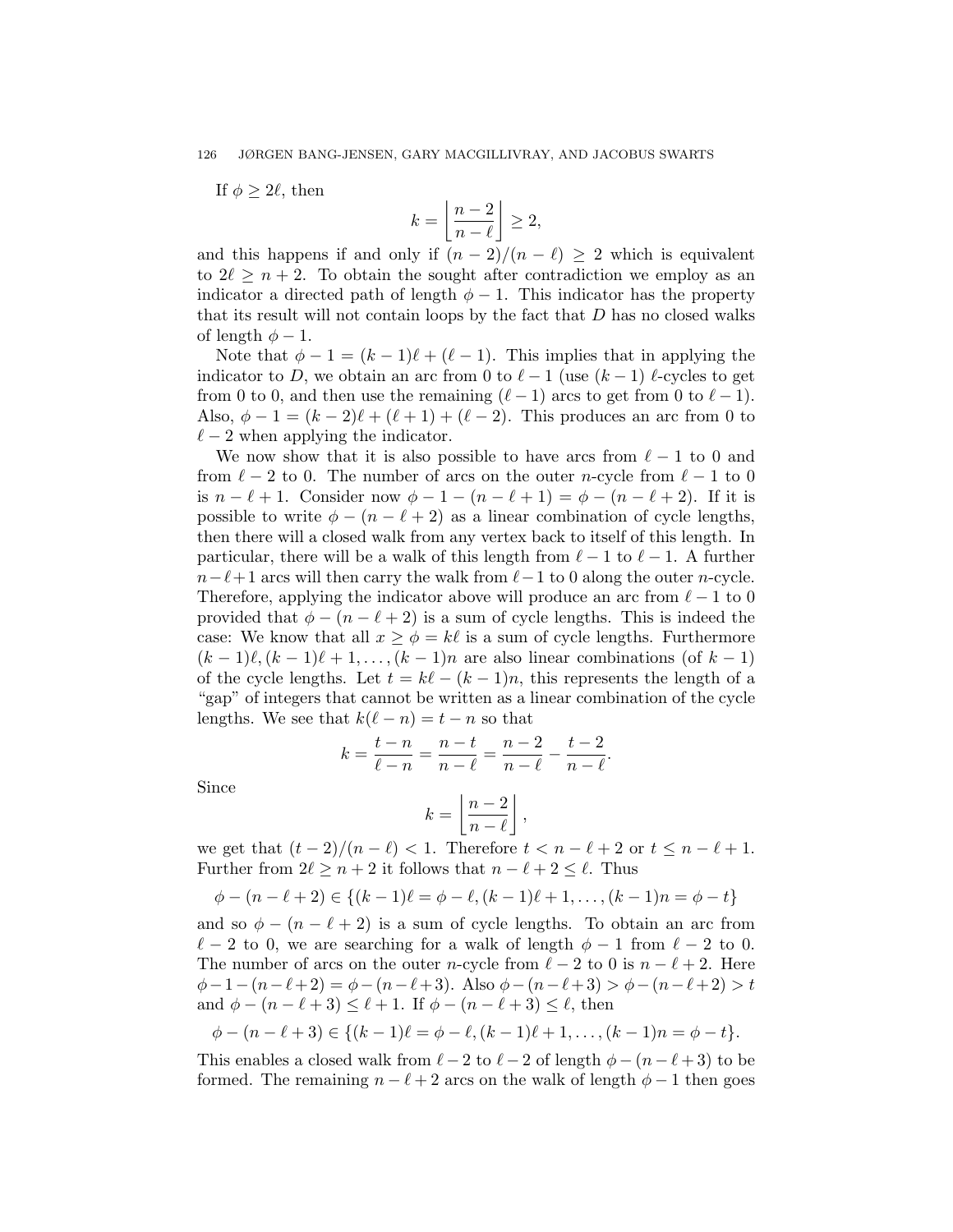from  $\ell - 2$  to 0. What remains at this point is the case  $n - \ell + 3 = \ell + 1$ , or  $n - \ell + 2 = \ell$ . This implies that the number of arcs on the n-cycle from  $\ell - 2$  to 0 is  $\ell$ . If there exists a vertex in  $\{\ell - 2, \ell - 1, \ldots, n - 2\}$ with out-degree at least two, then there exists a path of length  $\ell - 1$  from  $\ell - 2$  to 0. This path together with a closed walk of length  $\phi - (n - \ell + 2)$ provides us with a walk of length  $\phi - 1$  from  $\ell - 2$  to 0. If there does not exist a vertex in  $\{\ell - 2, \ell - 1, \ldots, n - 2\}$  with out-degree at least two, then  $D[\ell - 2, \ell - 1, \ldots, n - 1, 0]$  is an induced path. This is not possible by Lemma 5.5.

We now see that using a path of length  $\phi-1$  as an indicator, produces the arcs  $0(\ell - 1)$ ,  $(\ell - 1)0$ ,  $(\ell - 2)0$  and  $0(\ell - 2)$ . The same, of course, applies to any other vertex in  $D$ . Starting at vertex  $a$ , we have symmetric arcs between a and  $a + (\ell-1)$  as well as between a and  $a + (\ell-2)$ , where addition is done modulo n. Again, if it is not possible to obtain a path of length  $\ell - 1$  from  $a + (\ell-2)$  to a, then we are in the case dealt with by Lemma 5.5. If we now apply as arc-subindicator the digraph with vertices  $\{i, j\}$  and arcs ij and  $ji$ , with respect to the arc  $ij$ , the end result will be only the symmetric arcs or in other words the undirected part of the indicator construction. This undirected part contains the circulant on the vertices  $\{0, 1, \ldots, n-1\}$  and the edges  $a(a+(\ell-1))$  and  $a(a+(\ell-2))$ . Such a circulant is not bipartite and so colouring by the undirected portion of the indicator construction (that was obtained through the sub-indicator construction) is NP-complete, and so colouring by the whole result of the indicator construction is NP-complete. This implies that D-colouring is NP-complete, which is a contradiction.  $\Box$ 

The final contradiction is now obtained by noting that if  $D$  is a minimum counterexample to the D-colouring problem, then D has  $\Delta^+ < \ell$  and  $\phi = \ell$ . Here  $\ell$  is the length of a shortest cycle in D and  $\phi$  is the Frobenius-Schur index of the cycle lengths of D. We show next that these two conditions on D are incompatible, and so D does not exist.

Lemma 5.7. Let D be a round local tournament with the Frobenius-Schur index of its cycle lengths  $\phi(\ell, \ell + 1, \ldots, n) = \phi = \ell$  and  $\Delta^+(D) < \ell$ , where  $\ell$  is the length of a shortest cycle in D. Then D cannot be a minimum counterexample to the D-colouring problem.

*Proof.* We assume that  $D$  is a minimum counterexample and then derive a contradiction.

Label the vertices of D as  $\{0, 1, \ldots, n-1\}$ . Since

$$
\phi = \left\lfloor \frac{n-2}{n-\ell} \right\rfloor \ell = \ell,
$$

 $(n-2)/(n-\ell) < 2$ , that is  $2\ell \leq n+1$  or  $n-\ell+1 \geq \ell$ . Also  $\Delta^+ < \ell$  and so every vertex has out-degree at most  $\ell - 1$ .

To obtain the contradiction we use an indicator that is equal to a path of length  $\ell - 1$  with the two end-vertices of the path as the distinguished vertices of the indicator. We see that the result of this indicator,  $D^*$ , has an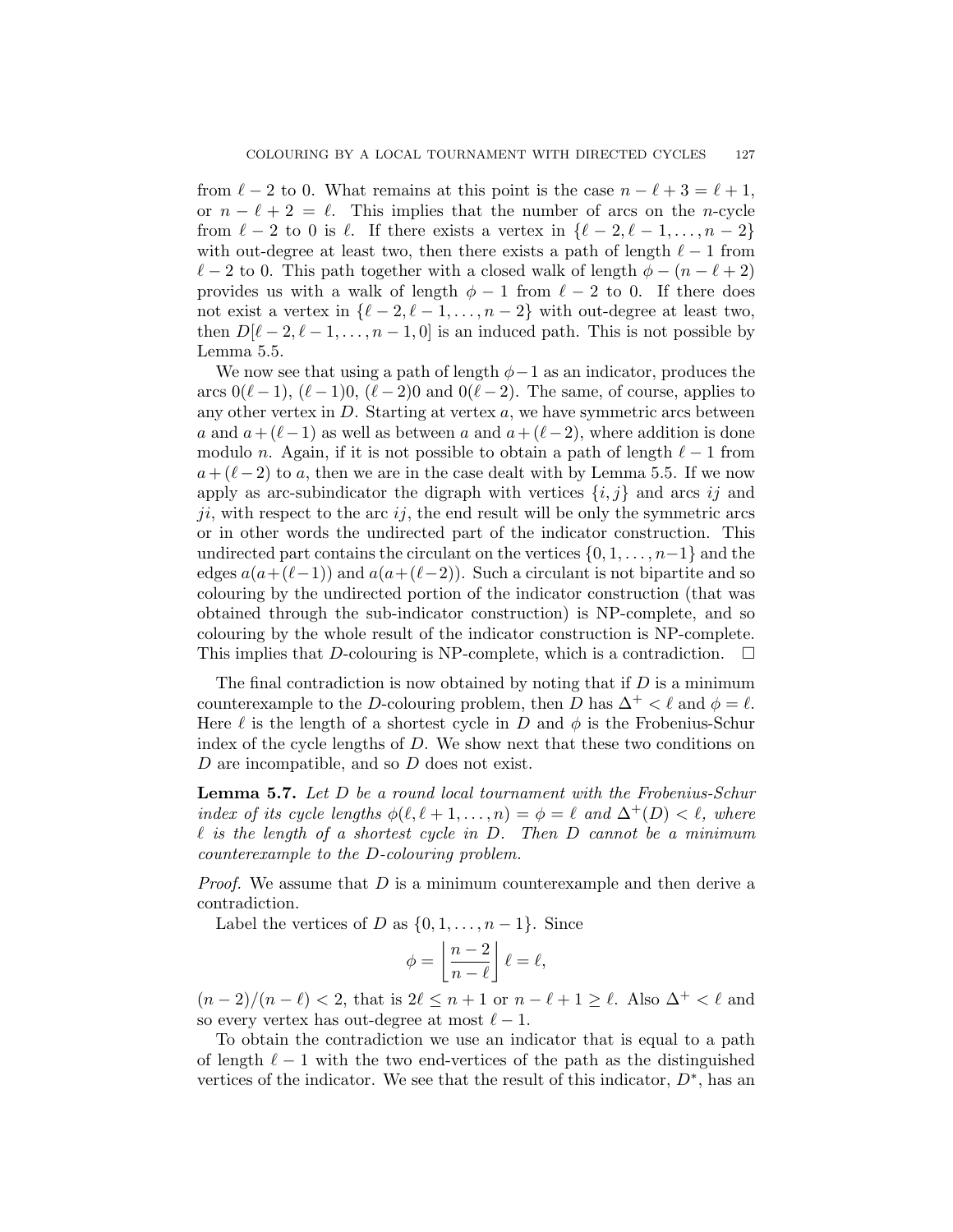arc from 0 to  $\ell - 1$  (using the n-cycle from 0 to  $\ell - 1$ ). Also, there is an arc from 0 to  $\ell$  in  $D^*$ : If there is at least one vertex in  $\{0, 1, \ldots, \ell - 2\}$  with outdegree at least two, then there exists a path of length  $\ell - 1$  from 0 to  $\ell$ . We show that such a vertex exists. Assume that all vertices in  $\{0, 1, \ldots, \ell - 2\}$ have out-degree one. Then  $D[0, 1, \ldots, \ell-1]$  is an induced path of length  $\ell-1$ . In order for 0 to be on a cycle of length  $\ell$ ,  $(\ell-1)0 \in A(D)$ . This implies that  $d^+(\ell - 1) = n - (\ell - 1) \geq \ell$ , which contradicts  $\Delta^+ < \ell$ . Therefore, the required vertex exists and there is a path of length  $\ell - 1$  from 0 to  $\ell$ .

Next, we show that there are also arcs from  $\ell - 1$  to 0 and from  $\ell$  to 0. Let  $x_0, x_1, \ldots, x_{\ell-1}, x_0$  be an  $\ell$ -cycle starting at  $x_0 = \ell - 1$ . Since  $\Delta^+ < \ell$ ,  $N^-(\ell - 1) \subseteq \{0, 1, \ldots, \ell - 2\}.$  Let  $x_k$  be the maximum of  $\{x_0, x_1, \ldots, x_{\ell-1}\}.$ By the local tournament property  $x_0, x_1, \ldots, x_k, 0$  is a path, say P, from  $\ell-1$ to 0 of length at most  $\ell - 1$ . If P has length  $\ell - 1$  we are done. Otherwise, recall  $n - (\ell - 1) = n - \ell + 1 \ge \ell$ . Thus, there is at least one vertex, say  $y \in \{\ell, \ell + 1, \ldots, n - 1\} \setminus V(P)$ , between successive vertices of P, say x' and x''. (Note  $x' = x_j$ ,  $x'' = x_{j+1}$  or  $x' = x_k$ ,  $x'' = 0$ .) By the local tournament property  $x'y$  and  $yx''$  are arcs. Thus, P may be augmented with y to obtain a path from  $\ell - 1$  to 0 of length  $\ell(P) + 1$ . Continuing in this manner, one obtains a path of length  $\ell - 1$  from vertex  $\ell - 1$  to 0.

To see that we will obtain an arc from vertex  $\ell$  to vertex 0 we proceed in a similar way as before. The length of the path from vertex  $\ell$  to vertex 0 on the n-cycle is  $n - \ell \geq \ell - 1$ . As above, using an  $\ell$ -cycle through vertex  $\ell$ , one can construct a path of length  $\ell - 1$  from vertex  $\ell$  to vertex 0.

The above, of course, also applies to any vertex  $a$ : we obtain symmetric arcs between a and  $a+(\ell-1)$  and between a and  $a+\ell$ , where addition is done modulo *n*. This implies that the result of the indicator construction,  $D^*$ , contains the undirected circulant with edges  $a(a + \ell - 1)$  and  $a(a + \ell)$ . This circulant is not bipartite. If we now apply the arc sub-indicator with vertices  $\{i, j\}$  and arcs ij and ji to  $D^*$ , this sub-indicator results in the undirected portion, say  $D^{**}$ , of  $D^*$  (which contains the circulant).  $D^{**}$ -colouring is NP-complete, therefore  $D^*$ -colouring is NP-complete. Thus D-colouring is NP-complete, a contradiction.

**Theorem 5.8.** If  $D$  is a round local tournament, containing at least two cycles, then D-colouring is NP-complete.

Proof. Since a minimum counterexample was shown not to exist, we conclude that the theorem is indeed true.

# 6. Round Decomposable Local Tournaments

Let  $D = R[D_0, D_1, \ldots, D_{n-1}]$  be a round decomposable local tournament with at least two directed cycles. Here  $R$  is a round local tournament on  $n \geq 2$  vertices and each  $D_i$  is a strongly connected tournament. The proof of NP-completeness in this case will proceed as follows:

• D-colouring is NP-complete if there exists at least one  $D_i$  with  $|D_i| \geq 4.$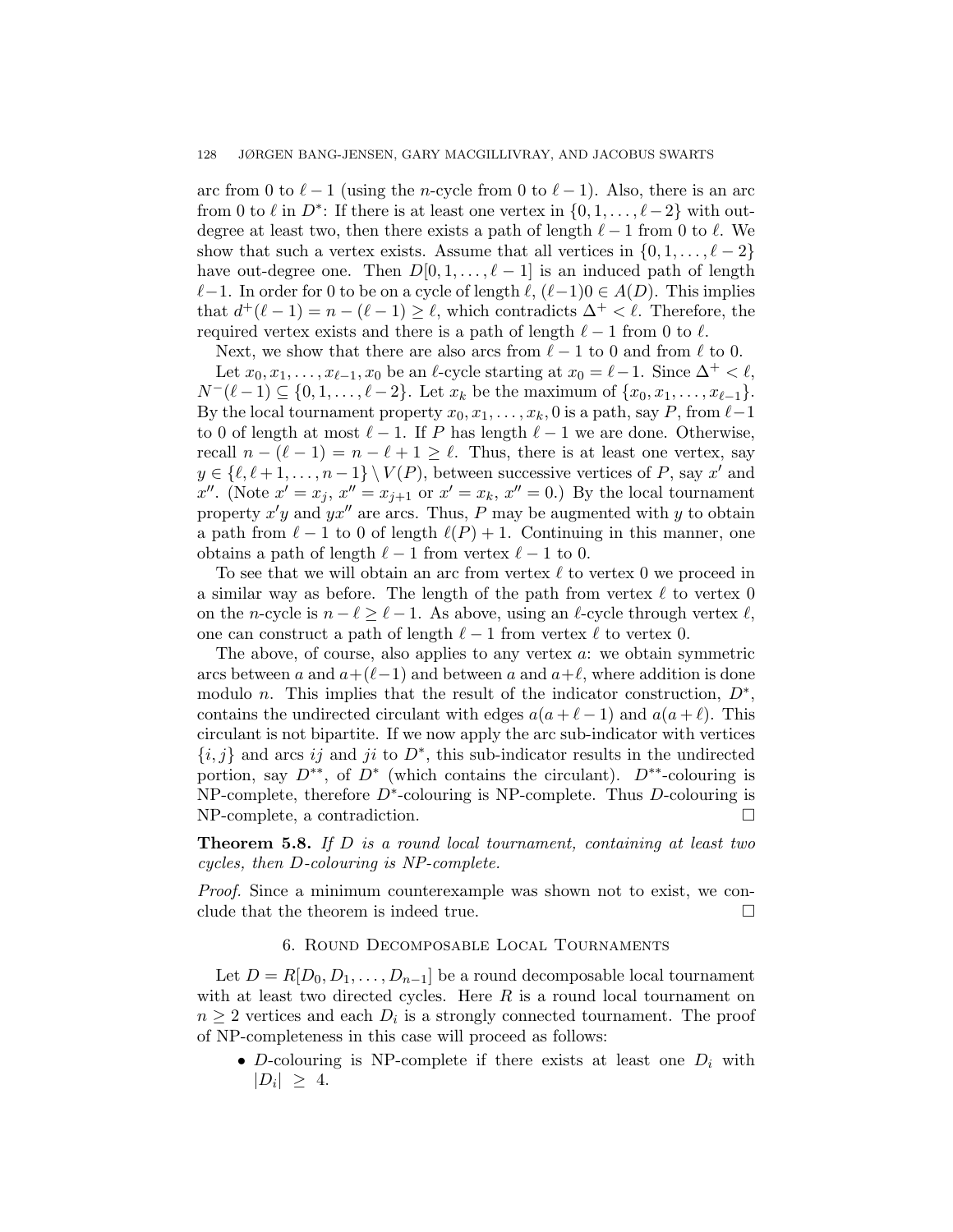- Therefore  $|D_i| = 1, 3$ . If R is acyclic, D-colouring is NP-complete.
- If R contains a cycle and  $|D_i|=1,3$ , then
	- D-colouring is NP-complete if  $|D_i| = 3$  for at least two  $D_i$ 's.
	- $-$  Now  $|D_i| = 3$  for exactly one *i*.
		- ∗ D-colouring is NP-complete if R = −→<sup>C</sup> <sup>n</sup>.
		- $\overline{P}$  Decoluring is NP-complete if  $R \neq \overline{C}_n$ .

**Lemma 6.1.** Let  $D = R[D_0, D_1, \ldots, D_{n-1}]$  be a round decomposable local tournament with  $|D_i| \geq 4$  for at least one  $i \in \{0, 1, \ldots, n-1\}$ . Then the D-colouring problem is NP-complete.

Proof. To prove this result we use the sub-indicator shown below in Figure 17. This is constructed using a copy of  $D_{i-1}$  and  $D_{i+1}$ , provided that both  $D_{i-1}$  and  $D_{i+1}$  exist. If only one of  $D_{i-1}$  and  $D_{i+1}$  exists (at least one exists), use only the one that exists. Add to this a vertex j such that  $V(D_{i-1})$ dominates j and j dominates  $V(D_{i+1})$ . We take the vertices  $k_1, k_2, \ldots, k_t$ of J to be exactly  $V(D_{i-1}) \cup V(D_{i+1}).$ 



FIGURE 17. The sub-indicator for the first round decomposable case.

Furthermore we take the vertices  $x_1, x_2, \ldots, x_t$  of D (required for the subindicator construction) also to be  $V(D_{i-1}) \cup V(D_{i+1})$ . In this way when we perform the sub-indicator construction we force the copy of  $D_{i-1}$  ( $D_{i+1}$ ) in J to map to  $D_{i-1}$   $(D_{i+1})$  in D. Since j retracts to every vertex of  $D_i$ , the result of the sub-indicator construction,  $D^+$ , is exactly  $D_i$ . Since  $D_i$ is a strong tournament on at least 4 vertices,  $D_i$ -colouring is NP-complete. Therefore D-colouring is NP-complete.

We have now reduced the problem to that of considering round decomposable local tournaments  $D = R[D_0, D_1, \ldots, D_{n-1}]$  (with at least two directed cycles) where each  $|D_i|=1,3$ .

**Lemma 6.2.** Let  $D = R[D_0, D_1, \ldots, D_{n-1}]$  be a round decomposable local tournament containing at least two directed cycles, and with each  $|D_i| = 1, 3$ . If  $R$  is acyclic, then  $D$ -colouring is NP-complete.

*Proof.* Since  $D$  contains at least two directed cycles and  $R$  is acyclic, there are at least two  $D_i$ 's with  $|D_i| = 3$  (each such  $D_i$  is a directed triangle). For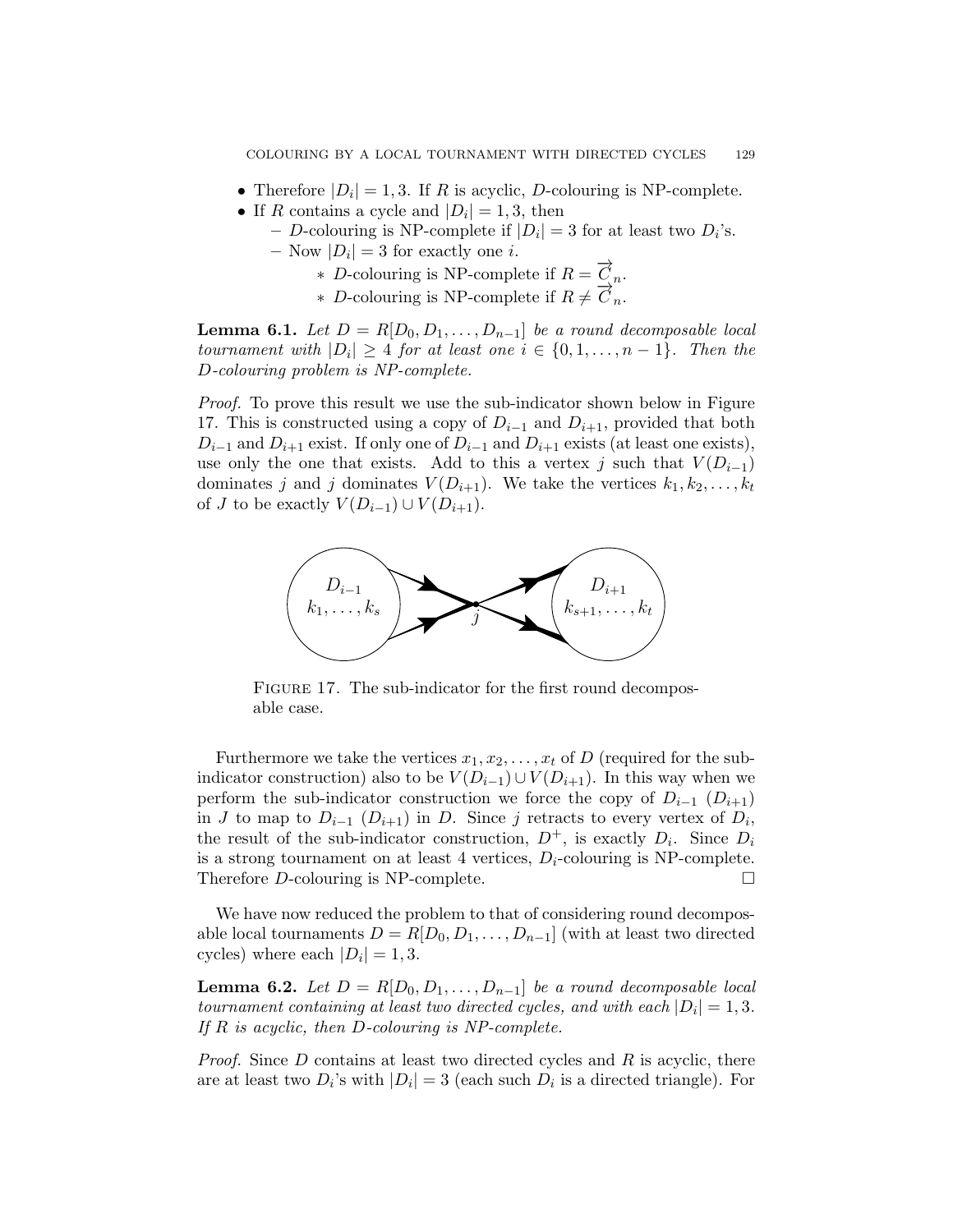a given  $D_i$ , let  $v_i$  be the corresponding vertex in R. Let  $d = \max\{d(v_i, v_j) \mid \}$  $|D_i| = |D_j| = 3$  and define

$$
k = \left\{ \begin{array}{ll} d & \text{if } d \not\equiv 0 \pmod{3}, \\ d+1 & \text{if } d \equiv 0 \pmod{3}. \end{array} \right.
$$

We use as an indicator two directed  $C_3$ s with a path of length k joining the two  $C_3$ s. Take as vertex a the first vertex of the path and as vertex b the last vertex of the path. This is shown in Figure 18.



FIGURE 18. The indicator for the second round decomposable case.

Both vertex a and vertex b map to  $C_3$ s in D. Furthermore by the choice of k any vertex in a  $D_i$  with  $|D_i| = 3$  is within a distance k of any other vertex in a  $D_j$  with  $|D_j| = 3$  where  $j \geq i$ . Also, a and b cannot map to the same vertex. Each  $C_3$  in D results in a  $C_3$  in  $D^*$ , either the  $C_3$  is preserved or its direction is reversed, depending on whether  $k$  is congruent to 1 or 2 (mod 3), respectively. Therefore, if D contains  $t \geq 2$   $C_3$ s,  $D^* = T_t[C_3, C_3, \ldots, C_3]$ , where  $T_t$  is a transitive tournament on t vertices. Hence  $D^*$ -colouring is  $NP$ -complete, and so  $D$ -colouring is  $NP$ -complete.  $\square$ 

We now consider the case where  $D = R[D_0, D_1, \ldots, D_{n-1}]$  is a round decomposable local tournament where each  $|D_i| = 1, 3$  and R contains at least one cycle. The proof is much the same as the case where  $R$  is acyclic except that more care is needed to ensure that one does not introduce loops when using the indicator construction.

**Lemma 6.3.** Let  $D = R[D_0, D_1, \ldots, D_{n-1}]$  be a round decomposable local tournament such that R contains at least one cycle and  $|D_i| = |D_j| = 3$  for  $i \neq j$  and  $i, j \in \{0, 1, \ldots, n-1\}$ . Then D-colouring is NP-complete.

*Proof.* Let  $\ell$  be the length of a shortest cycle in R. Then for any  $u, v \in V(R)$ , u and v are within a distance  $\lfloor \ell/2 \rfloor + 1$  of each other. This is accomplished by using the arcs of a shortest cycle as well as the local tournament property. Note also that  $\ell-1 \geq \lfloor \ell/2 \rfloor +1$ . Here we use one of the two indicators shown in Figure 19, depending on whether  $\ell-1 \not\equiv 0 \pmod{3}$  or  $\ell-1 \equiv 0 \pmod{3}$ .

The two vertices  $a$  and  $b$ , in either case, map to a 3-cycle in  $D$ . Also, a and b never map to the same vertex: If the whole indicator maps to the same  $C_3$  in D, then clearly a and b have different images (in both cases). Therefore, in order for  $a$  and  $b$  to possibly map to the same vertex in  $D$ , the image of the indicator has to involve vertices in  $D$  that are not all restricted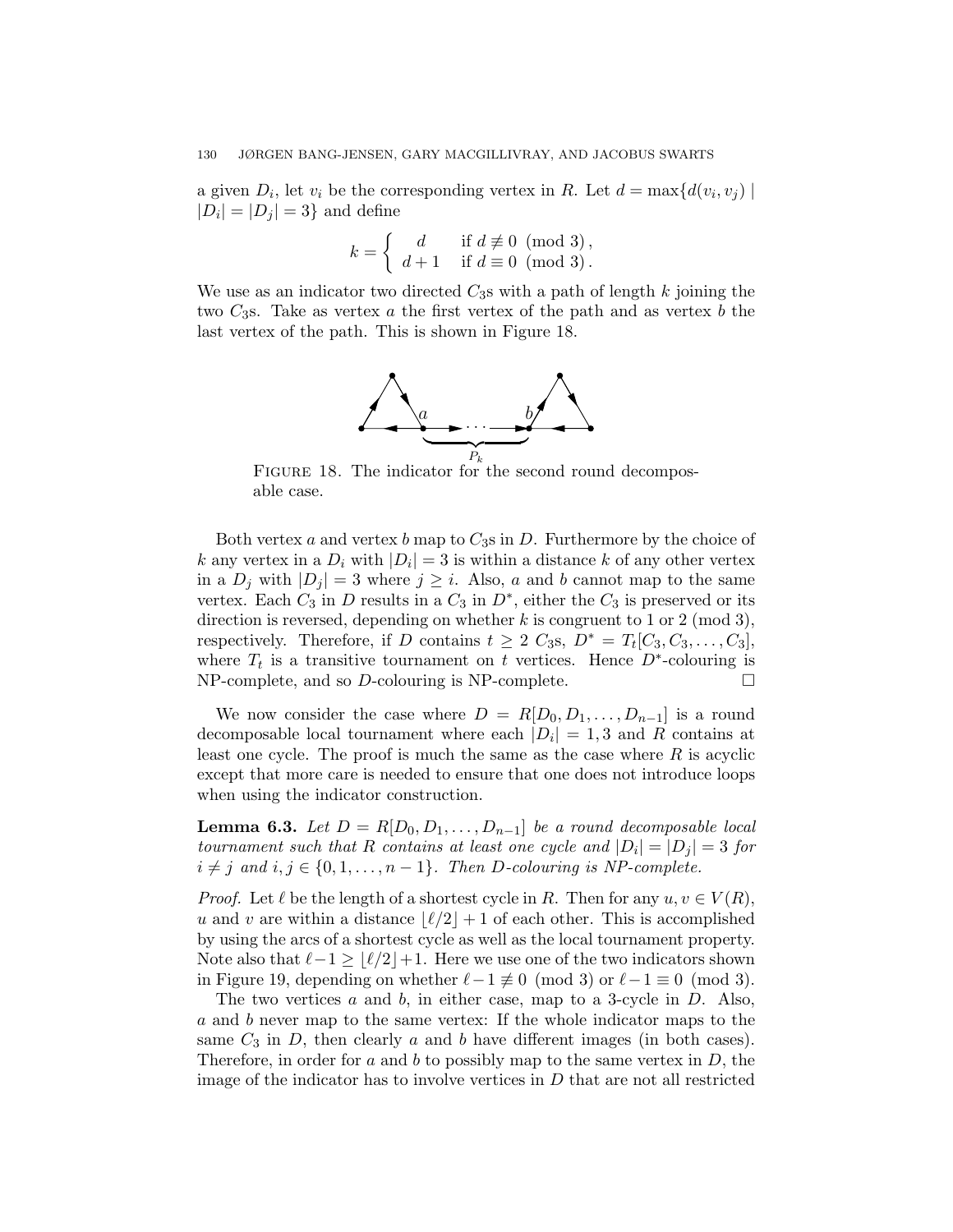

FIGURE 19. The two indicators for the third round decomposable case. The one on the left is used when  $\ell - 1 \neq 0$ (mod 3), the one on the right when  $\ell - 1 \equiv 0 \pmod{3}$ .

to the same  $C_3$ . This would imply though that there exists a closed walk in R of length  $\ell - 1$ , which is not possible.

By mapping the whole indicator (in either case) to the same  $C_3$  in  $D$ , we either preserve the  $C_3$ , or reverse its orientation. Furthermore any two vertices on two distinct  $C_3$ s in D are within distance  $\lfloor \ell/2 \rfloor + 1$  of each other. Since  $\ell - 1 \ge |\ell/2| + 1$ , the result of applying the appropriate indicator,  $D^*$ , will be a semi-complete digraph with at least two  $C_3$ s. This means that  $D^*$ -colouring is NP-complete, and so D-colouring is NP-complete.  $\Box$ 

At this point we are left with a round decomposable local tournament  $D = R[D_0, D_1, \ldots, D_{n-1}],$  where exactly one  $|D_i| = 3$ . This is dealt with in two ways: first when  $R$  is a directed *n*-cycle, and secondly when  $R$  is not a directed n-cycle.

**Lemma 6.4.** Let  $D = R[D_0, D_1, \ldots, D_{n-1}]$  be a round decomposable local tournament with exactly one  $|D_i| = 3$  and  $R = C_n$ . Then D-colouring is NP-complete.

*Proof.* The proof is by induction on  $n$ . Without loss of generality we may assume that  $|D_0| = 3$ . That is,  $D_0 = C_3$  and  $D_j = K_1$  for  $j \in \{1, 2, ..., n-1\}$ . Also, label the vertices of  $R = C_n$  as  $v_0, v_1, \ldots, v_{n-1}$ , so that  $v_i$  corresponds to  $D_i$  for  $i = 0, 1, \ldots, n-1$ . The first base case  $(n = 3)$  is actually a tournament and is shown below in Figure 20. Therefore in this case D-colouring is NP-complete. The second base case  $(n = 4)$  is shown in Figure 21.

Here we first apply an indicator equal to a directed path of length 2, where the vertices i and j of the indicator are taken to be the initial vertex of the path and the terminal vertex of the path, respectively. This produces the result,  $D^*$ , shown in Figure 22. Note that the orientation of the  $C_3$  changed, and that there are symmetric arcs between  $v_2$  and the triangle and between  $v_1$  and  $v_3$ . These symmetric arcs are drawn as undirected edges.  $D^*$  is also a core.

At this point we apply a sub-indicator, J, that is also equal to a directed path of length 2. We let j be the terminal vertex of the path and  $k_1$  the initial vertex of the path. We also take  $x_1 = v_2$ . That is we identify  $k_1$ in J with  $v_2$  in  $D^*$  and consider all retractions to  $D^*$ , keeping track of the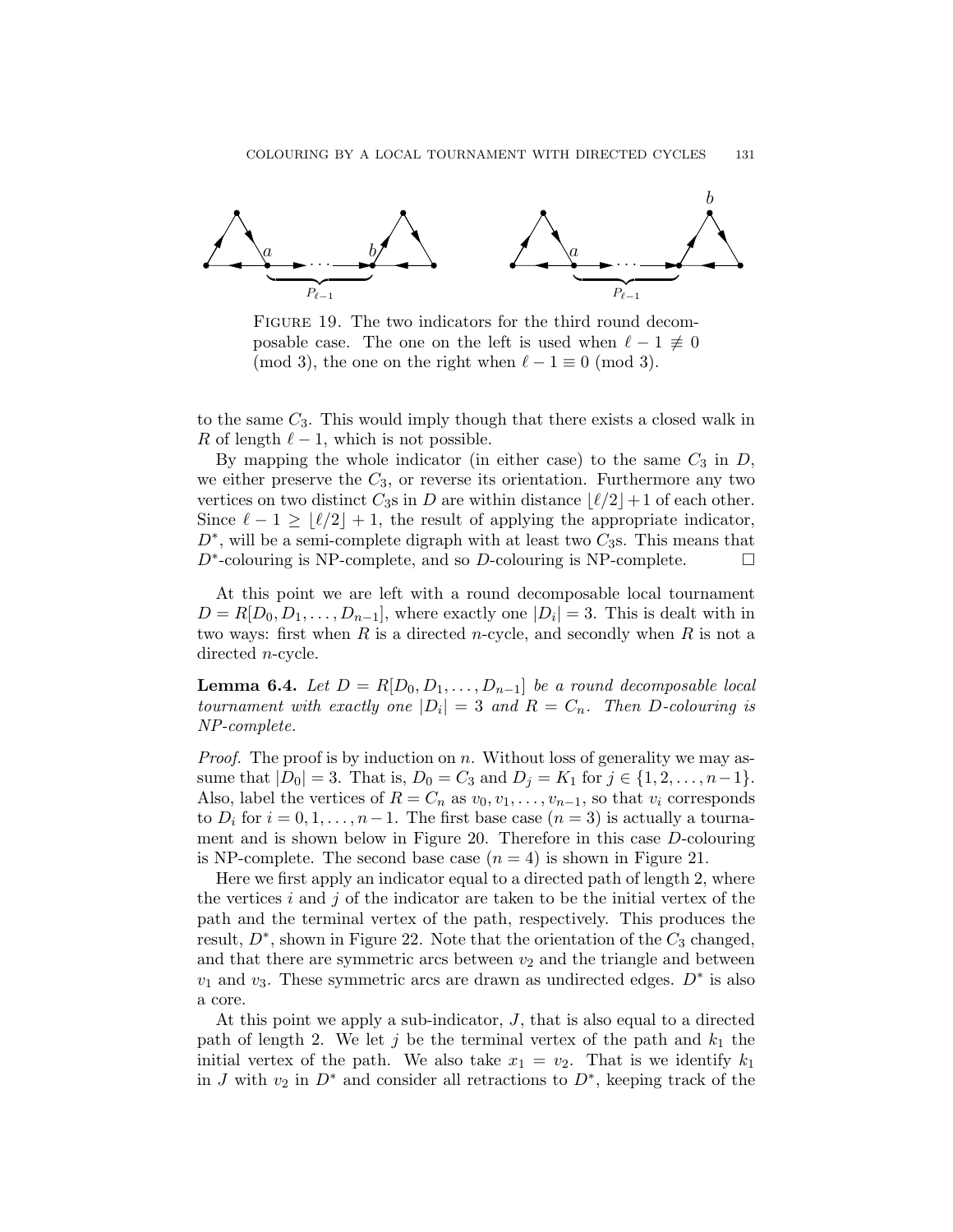

FIGURE 20. The first base case for the fourth round decomposable case.



FIGURE 21. The second base case for the fourth round decomposable case.

possible images of j. The result,  $D^{*+}$ , is equal to  $D^{*}-v_3$ , the core of which is a wheel with three spokes (or a semi-complete digraph on four vertices with at least two cycles). This sequence of digraphs is shown in Figure 22.

Since the wheel-colouring problem is NP-complete, we find that  $D^*$ colouring is NP-complete, and that ultimately, D-colouring is NP-complete.

This completes the two base cases. The rest of the proof proceeds in exactly the same way as the second base case. The only exception is that the end-result is not a wheel, but a smaller instance of the same problem.

Let  $D = C_n[C_3, K_1, \ldots, K_1]$  and  $n \geq 5$ . Assume that D'-colouring is NPcomplete for every  $D' = C_m[C_3, K_1, \ldots, K_1]$  with  $m < n$ . As with the second base case, we first apply an indicator,  $I$ , equal to a path of length 2, with  $i$  and  $j$  equal to the initial and terminal vertices of the path, respectively. The result,  $D^*$ , is shown in Figure 23. Note that, as before, the orientation of the  $C_3$  (shown in the figure as the small triangle) changes. We also have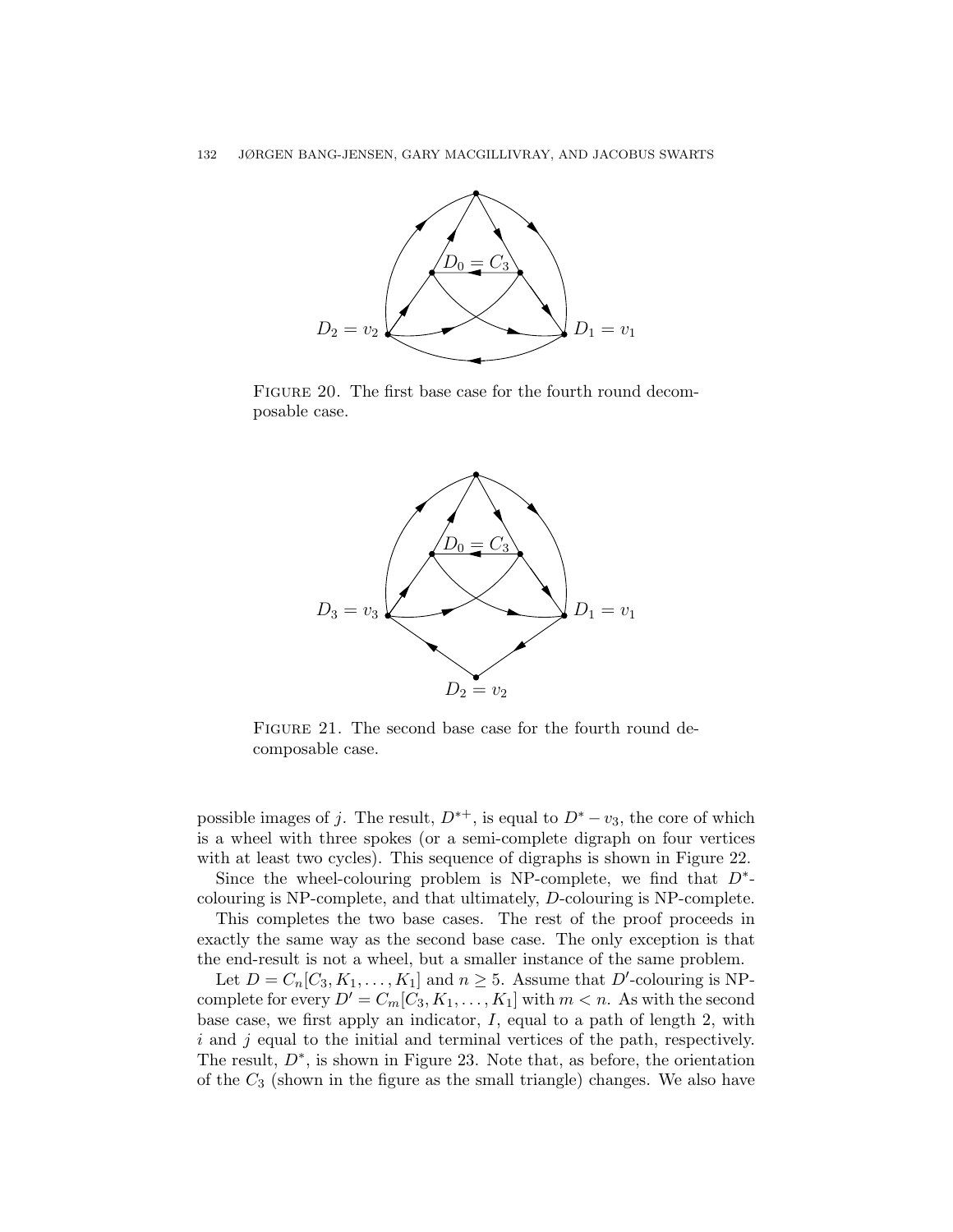

FIGURE 22. The sequence of digraphs obtained for the second base case.

the arcs  $v_0v_1$ ,  $v_0v_2$ ,  $v_{n-2}v_0$ ,  $v_{n-1}v_0$  and  $v_{n-1}v_1$ . In addition to these we also have the arcs  $v_i v_{i+2}$  for  $i = 1, 2, ..., n - 3$ .



FIGURE 23. Applying the indicator  $I$  to  $D$  yields  $D^*$ .

We now apply the sub-indicator, J, that is equal to a path of length  $n-2$ , with the terminal vertex equal to j and the initial vertex equal to  $k_1$ . We also take  $x_1 = v_2$  in  $D^*$ . Therefore we identify  $k_1$  and  $v_2$  and consider all retractions to  $D^*$ , recording the images of j in the process. We now complete the proof based on the parity of  $n$ .

Let *n* be even. Then  $v_0$  and  $v_2$  are on an  $(n/2)$ -cycle in  $D^*$ :  $v_0v_2v_4\cdots$  $v_{n-4}v_{n-2}$ . This means that there exists a path of length  $n/2-1$  from  $v_2$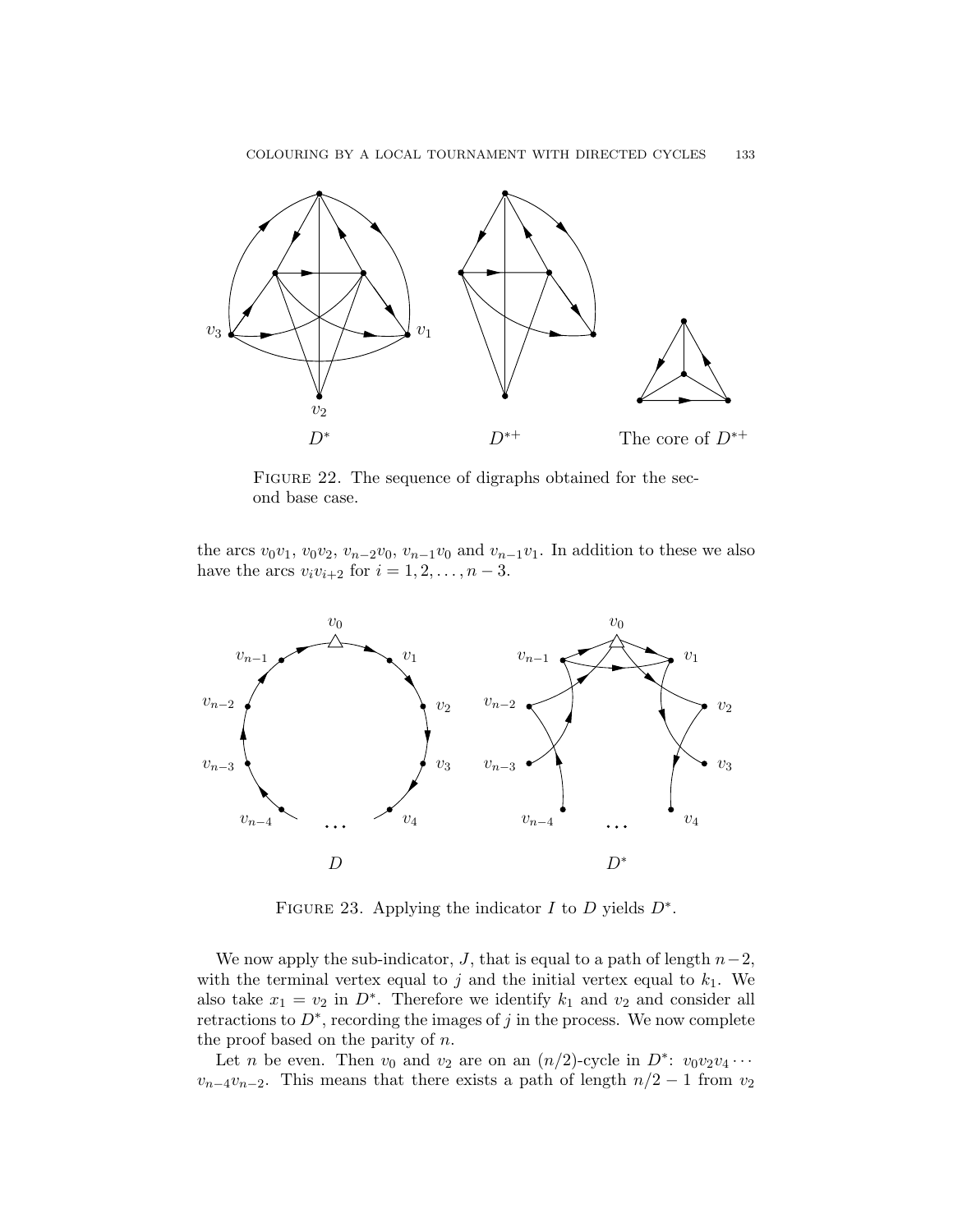to  $v_0$ . Since  $n \geq 5$ ,  $n-2 > n/2-1$ , and so j maps to every vertex on the  $C_3$  (by varying where we enter the  $C_3$  and then wrapping around it). Furthermore,  $v_0$  is on an  $(n/2)$ -cycle with all the  $v_i$ 's where i is even and on an  $(n/2+1)$ -cycle with all the  $v_j$ s, j odd. Using the first  $n/2-1$  arcs of the  $P_{n-2}$  sub-indicator, we move from  $v_2$  to  $v_0$ , this means that the remaining  $(n-2) - (n/2 - 1) = n/2 - 1$  arcs can be used to go from  $v_0$  to every  $v_i$ , (*i* even) and from  $v_0$  to every  $v_j$  (*j* odd) except  $v_{n-1}$ . This is done by wrapping around the  $C_3$  first, if needed. To see that j cannot map to  $v_{n-1}$ , note that the directed distance from  $v_2$  to  $v_{n-1}$  is  $n-1$ . The core of this can be found by wrapping the path  $v_0v_1v_3v_5\cdots v_{n-3}$  around the  $C_3$ . The result of this sub-indicator,  $D^{*+}$ , has a core equal to  $C_{n/2}[C_3, K_1, \ldots, K_1]$ . By the induction hypothesis,  $D^{*+}$ -colouring is NP-complete, so that  $D^*$ -colouring is NP-complete, implying that D-colouring is NP-complete in this case.

Let n be odd. Then  $v_0$  and  $v_2$  are on an  $((n+1)/2)$ -cycle in  $D^*$  given by  $v_0v_2v_4\cdots v_{n-3}v_{n-1}$ . Therefore we have a path of length  $(n+1)/2-1=$  $(n-1)/2$  from  $v_2$  to  $v_0$ . As before j maps to every vertex on the  $C_3$ . Now  $v_0$  is on an  $((n+1)/2)$ -cycle with the  $v_i$ 's  $(i$  even). Also,  $v_0$  is on an  $((n+1)/2)$ -cycle with the  $v_j$ s (j odd). Here we can use the first  $(n-1)/2$ arcs of the  $P_{n-2}$  sub-indicator to go from  $v_2$  to  $v_0$ . Then use the remaining  $(n-2)-(n-1)/2 = (n-3)/2$  arcs to map j to  $v_1, v_2, \ldots, v_{n-3}$  (again one may have to wrap the path around the  $C_3$  first). It is also possible to map j to  $v_{n-2}$ , first go from  $v_2$  to  $v_{n-1}$  using the  $(n+1)/2-2 = (n-3)/2$  arcs on the cycle through the  $v_i$ 's with i even. Now use the remaining  $(n-2)-(n-3)/2=$  $(n-1)/2$  arcs on the  $P_{n-2}$  for the following walk:  $v_{n-1}v_1v_3v_5\cdots v_{n-2}$ . It is not possible to map j to  $v_{n-1}$ , first note that the shortest cycle through  $v_{n-1}$  has length  $(n + 1)/2$   $(v_{n-1}v_0v_2v_4\cdots v_{n-3})$ . Secondly, starting at  $v_2$ , one is forced to use the arcs  $v_{2i}v_{2i+2}$  for  $i = 1, 2, \ldots, (n-3)/2$  (a total of  $(n-3)/2$  arcs). This takes us to  $v_{n-1}$ . At this point, if j is going to map to  $v_{n-1}$ , the remaining  $(n-2) - (n-3)/2 = (n-1)/2$  arcs will have to form a closed walk from  $v_{n-1}$  back to itself, which is not possible. Thus the result of this sub-indicator,  $D^{*+}$ , is  $D^{*} - v_{n-1}$ . The core of this may be obtained by wrapping the path  $v_0v_2v_4 \cdots v_{n-3}$  around the  $C_3$ . This core is equal to  $C_{(n+1)/2}[C_3, K_1, \ldots, K_1]$ . Therefore by the induction hypothesis,  $D^{*+}$ -colouring is NP-complete, implying that  $D^*$ -colouring is NP-complete. It now follows that D-colouring is NP-complete in this case.

This completes the proof.

We have now reached the final case for the round decomposable local tournaments.

**Lemma 6.5.** Let  $D = R[D_0, D_1, \ldots, D_{n-1}]$  be a round decomposable local tournament with exactly one  $|D_i|=3$  and  $R \neq C_n$ , but R contains at least one cycle. Then D-colouring is NP-complete.

*Proof.* Label the vertices of R as  $v_0, v_1, \ldots, v_{n-1}$ . Then to each vertex  $v_i$ of R there corresponds a component  $D_i$  of the round decomposition. As in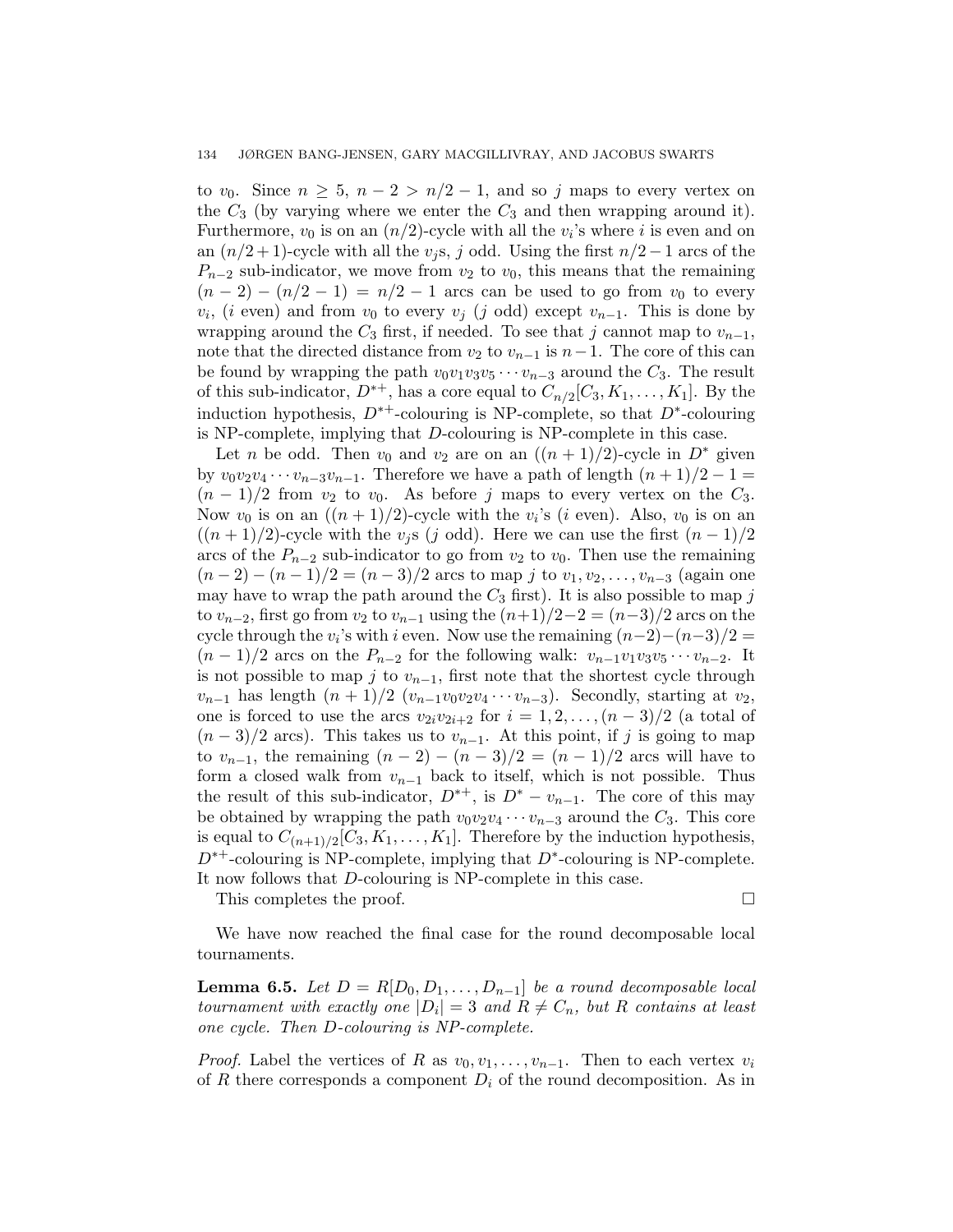the previous proof, we assume that  $D_0 = C_3$  and that  $D_i = K_1 = v_i$  for  $i = 1, 2, \ldots, n - 1.$ 

Let P be the set of predecessors of  $v_0$  on the shortest cycles through  $v_0$ and define  $j = \max\{k \mid v_k \in P\}$ . Then  $v_j$  is the "closest" predecessor of  $v_0$ on all the shortest cycles through  $v_0$ . Denote the length of a shortest cycle through  $v_0$  by  $\ell$ .

If there exists a vertex  $v_i$  with  $0 \le i \le j-1$  such that  $d^+(v_i) \ge 2$  (in  $R$ ), we use the following sub-indicator: a path of length  $\ell - 1$  with the terminal vertex equal to j and the initial vertex equal to  $k_1$ . Also, let any vertex of  $D_0 = C_3$  be  $x_1$ . Therefore we identify  $k_1$  with  $x_1$  and consider all retractions of the path to D. The possible images of j are: exactly one vertex of  $D_0$  (by wrapping around the 3-cycle in  $D_0$ ) and all vertices  $v_t$  with  $t = 1, 2, \ldots, j$ (by wrapping around  $D_0$ , if necessary, and then using one of the shortest cycles through  $v_0$ ). This sub-indicator is illustrated in Figure 24.

![](_page_34_Figure_4.jpeg)

FIGURE 24. An illustration of the first sub-indicator construction in the fifth round decomposable case.

If  $0 \leq i \leq j-2$ , then since  $j \mapsto v_i$ , the result of this sub-indicator,  $D^+$ , is a round local tournament with at least two cycles. If  $i = j - 1$  (that is no vertex  $v_t$  with  $0 \le t \le j - 2$  has  $d^+(v_t) \ge 2$  and  $d^+(v_{j-1}) \ge 2$ , then  $v_{j-1}$ is the predecessor of  $v_i$  on a shortest cycle through  $v_0$  and  $v_i$ . This implies that there exists a walk of length  $\ell - 2$  from  $v_0$  to  $v_{i-1}$ . Also,  $v_{i-1}$  is not adjacent to  $v_0$  as this would result in a shorter cycle through  $v_0$ . Therefore  $v_{j-1}$  has an out-neighbour (say v') between  $v_j$  and  $v_0$ . By following the walk of length  $\ell - 2$  by the arc  $v_{j-1}v'$ , we see that  $j \mapsto v'$ . This again implies that the result of this sub-indicator,  $D^+$ , is a round local tournament with at least two cycles. Therefore  $D^+$ -colouring is NP-complete, implying that D-colouring is NP-complete.

We are now left with the case where there does not exist a vertex  $v_i$  with  $0 \leq i \leq j-1$  such that  $d^+(v_i) \geq 2$  (in R). This would imply that  $v_0v_1 \ldots v_j$ is an induced path (in  $R$ ).

• If  $v_j = v_{n-1}$ , then  $d^+(v_j) = d^+(v_{n-1}) \geq 2$  since  $R \neq C_n$ . Here we apply the same sub-indicator as above and the result is again a round local tournament with at least two cycles.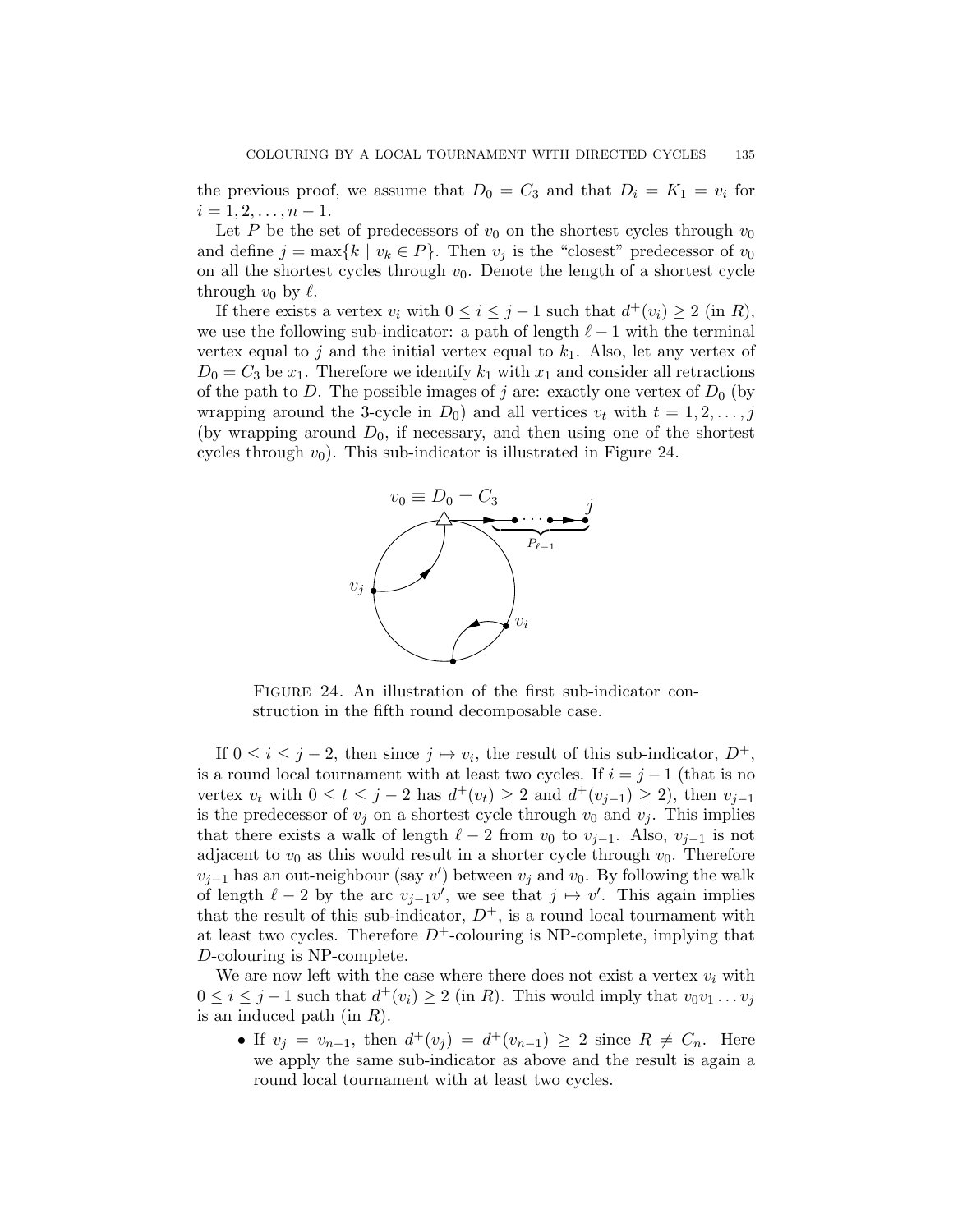#### 136 JØRGEN BANG-JENSEN, GARY MACGILLIVRAY, AND JACOBUS SWARTS

• If  $v_j \neq v_{n-1}$ , then  $v_{j+1} \neq v_0$ . Denote the length of a shortest cycle through  $v_{i+1}$  by s. Use as a sub-indicator a path of length  $s-1$ , with the terminal vertex equal to j and the initial vertex equal to  $k_1$ . Let  $x_1$  be equal to  $v_{j+1}$ , so that we attach the path of length  $s-1$  to  $v_{j+1}$  and consider all retractions to D. Note that  $N^-(v_{j+1}) = \{v_j\}$ and since  $v_jv_0 \in A(R)$ , we also have  $v_{j+1}v_0 \in A(R)$ . Therefore the possible images of j are: every vertex in  $D_0$  as well as each  $v_t$  with  $t = 1, 2, \ldots, j$ . This sub-indicator is illustrated in Figure 25.

![](_page_35_Figure_2.jpeg)

FIGURE 25. An illustration of the second sub-indicator construction in the fifth round decomposable case.

So the result of this sub-indicator,  $D^+ = C_{j+1}[C_3, K_1, K_1, \ldots, K_1]$ . We know that  $D^+$ -colouring is NP-complete, therefore D-colouring is NP-complete.

 $\Box$ 

# 7. Non-Round Decomposable Local Tournaments

In discussing the complexity of non-round decomposable local tournaments, it's not too surprising that the structural result in Lemma 3.2 plays a central role. Note that a non-round decomposable local tournament has at least two directed cycles, since a local tournament with at most one directed cycle is round decomposable. The proof that colouring by a non-round decomposable local tournament is NP-complete proceeds along a familiar line. We assume that the result is false and examine a smallest counterexample (one that has the minimum number of vertices). Such a counterexample is then shown not to exist, and the result follows.

The counterexample will have the structure described in Lemma 3.2, since it is non-round decomposable. Let  $S$ ,  $D'_1$ ,  $D'_2$  and  $D'_3$  be the subsets of vertices of  $D$  defined in Lemma 3.2. The first lemma deals with the possibilities for in-and out-neighbours of the vertices in S.

**Lemma 7.1.** Let  $D$  be a non-round decomposable local tournament that is also a minimum counterexample to the D-colouring problem. Then every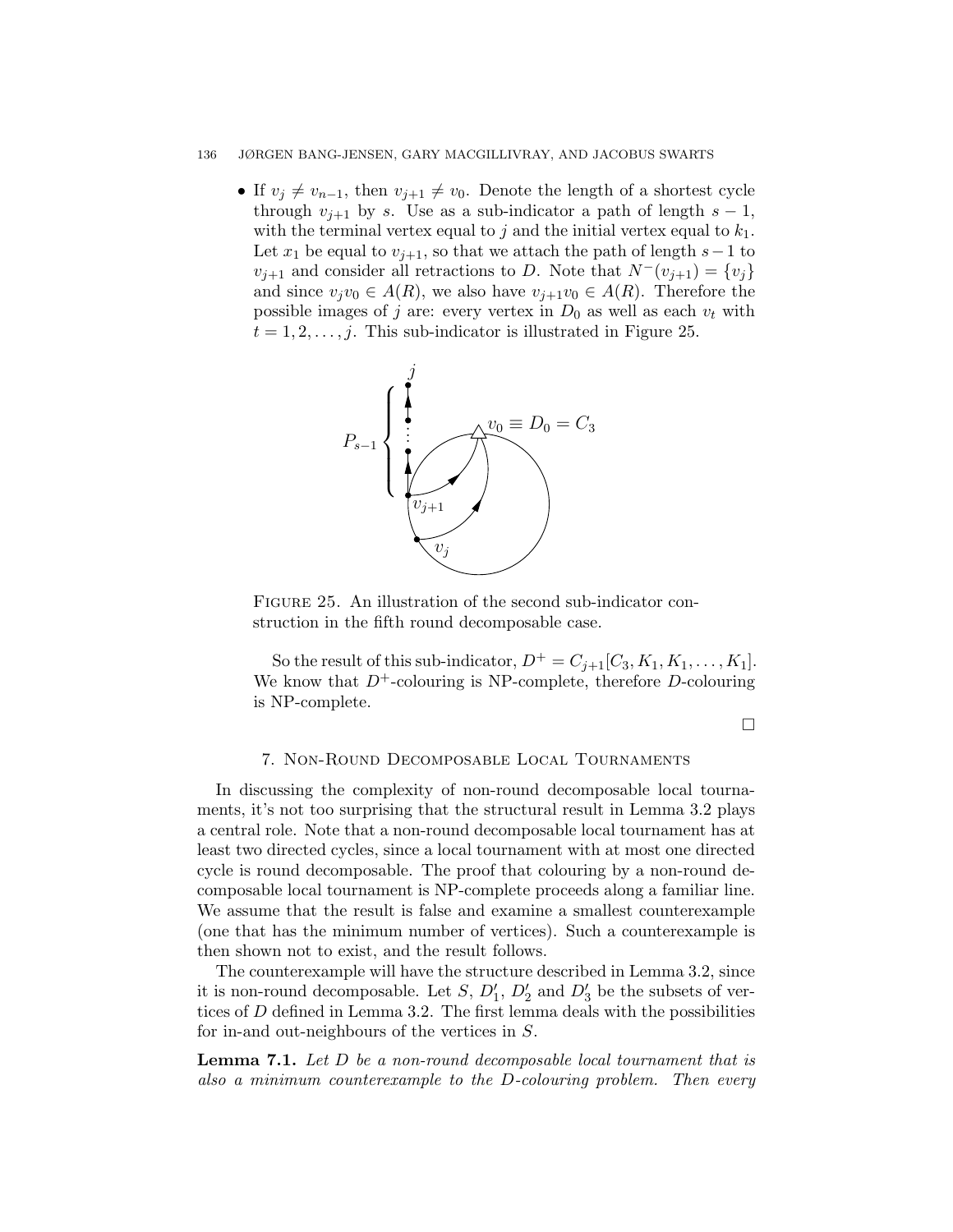vertex in S can only have in-neighbours or out-neighbours in  $D'_2$ , but not both.

*Proof.* Since  $D$  is a counterexample,  $D$ -colouring is not NP-complete.

D is not round decomposable so it has the structure described in Lemma 3.2. S,  $D'_1$ ,  $D'_2$  and  $D'_3$  are the subsets of vertices of D defined in Lemma 3.2.

Let  $s \in S$  and  $a, a' \in D'_2$  such that  $as, sa' \in A(D)$ . D does not have symmetric arcs, so  $a \neq a'$ . By Lemma 3.2 there is a vertex  $y \in D'_1$  with  $ay, a'y, ys \in A(D)$ . Lemma 3.2 and Proposition 3.4 imply that there is a vertex  $x \in D'_3$  such that  $sx, xa' \in A(D)$ . This is illustrated in Figure 26.

![](_page_36_Figure_5.jpeg)

FIGURE 26. Proving that no vertex in  $S$  can have both inand out-neighbours in  $D'_2$ .

By Theorem 3.1  $D'_2$  is a tournament. Therefore a and a' are adjacent.

- If  $aa' \in A(D)$ , we use a sub-indicator equal to a directed path of length 2, where the terminal vertex is equal to  $j$  and the initial vertex is identified with vertex  $a$  in  $D$ . That is we consider all retractions of this path of length 2 to  $D$  keeping track of the images of  $j$  and identifying its initial vertex with vertex  $a$  in  $D$ . The vertex  $j$  maps to (at least) the following vertices:  $s, a', x, y$  but not the vertex  $a$ . The result of this sub-indicator,  $D^+$ , will have fewer vertices, but will still contain at least two cycles ( $sxa'y$  and  $sa'y$ ). Since  $D^+$  is smaller than D it cannot be a counterexample, and so  $D^+$ -colouring is NPcomplete, but this would imply that D-colouring is NP-complete, a contradiction.
- If  $a'a \in A(D)$ , we apply an indicator equal to a directed path of length 2 to  $D$ . This will produce the following symmetric arcs:  $a's$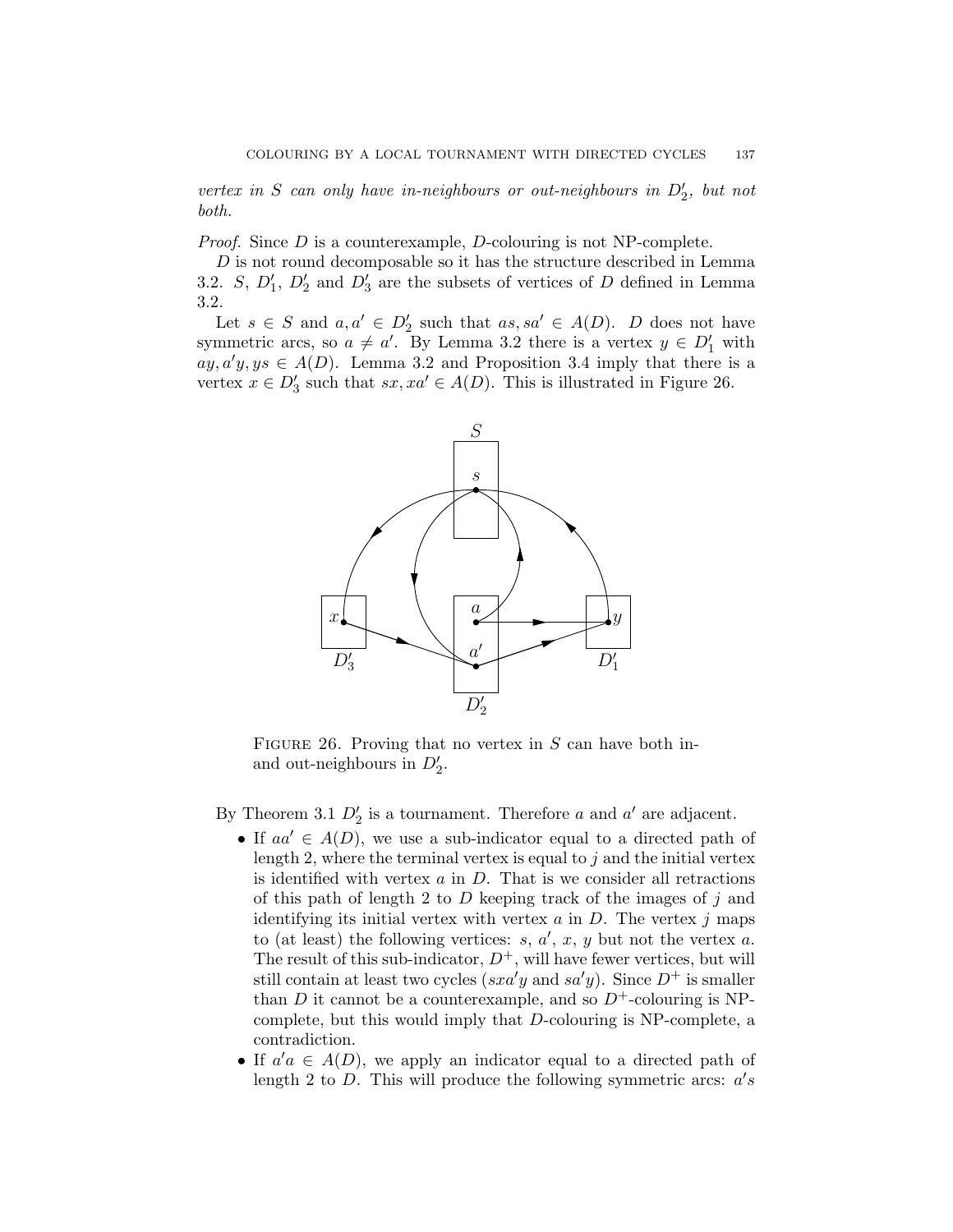# 138 JØRGEN BANG-JENSEN, GARY MACGILLIVRAY, AND JACOBUS SWARTS

 $(a'ys \text{ and } sxa')$ , sa (sa'a and ays), ax (asx and xa'a), xy (xa'y and ysx) and ya' (ysa' and a'ay). Therefore the result of the indicator,  $D^*$ , contains an undirected 5-cycle,  $a'saxy$ , and so it is not bipartite. The undirected portion of  $D^*$  may be extracted using an arc sub-indicator equal to a pair of symmetric arcs. This produces an undirected, non-bipartite graph  $D^{*+}$ .  $D^{*+}$ -colouring is  $NP$ -complete, implying that  $D^*$ -colouring is NP-complete, which in turn implies that D-colouring is NP-complete, a contradiction.

 $\Box$ 

# Theorem 7.2. Let D be a non-round decomposable local tournament, then D-colouring is NP-complete.

Proof. Assume that the theorem is false. Among all counterexamples to the theorem, let D be one with the minimum number of vertices.

Therefore  $D$  is a non-round decomposable local tournament such that  $D$ colouring is not NP-complete. Furthermore, D has the minimum number of vertices possible.

Hence  $D$  has the structure described in Lemma 3.2. As before we let  $S$ ,  $D'_1$ ,  $D'_2$  and  $D'_3$  be the subsets of vertices of D defined in Lemma 3.2.

By Lemma 3.2 there are arcs between S and  $D'_2$ , oriented in opposite directions and with their vertices in specific locations with respect to one another. That is there are vertices  $s, s' \in S$  and  $a, a' \in D'_2$  such that  $sa, a's' \in A(D)$ . By the previous lemma  $s \neq s'$ , but a may be equal to a'. Furthermore, Lemma 3.2 implies the existence of a vertex  $y \in D'_1$  such that  $ay, a'y, ys, ys' \in A(D)$ . Also, by Lemma 3.2 and Proposition 3.4, there exists a vertex  $x \in D'_3$  together with the arcs  $sx, s'x, xa, xa'$ . We now distinguish two cases:  $ss' \in A(D)$  and  $s's \in A(D)$  (by Lemma 3.2 S is semi-complete).

• Let  $ss' \in A(D)$ . Then  $s', a \in N^+(s)$  and since D is a local tournament,  $s'$  and  $a$  have to be adjacent. The previous lemma forbids the arc  $s'a$  and so  $as' \in A(D)$ . This is illustrated in Figure 27.

Apply a sub-indicator equal to a directed path of length 2, where the terminal vertex is equal to  $j$  and the initial vertex is identified with the vertex  $s$  in  $D$ . We retract the path to  $D$  and determine the images of j. The images of j include the following vertices:  $s', x, y, a$ but not s. The result of this sub-indicator,  $D^+$ , has fewer vertices than D, but still contains at least two cycles  $(s'xay$  and  $s'xa)$ . Since its smaller,  $D^+$ -colouring is NP-complete, implying that D-colouring is NP-complete, a contradiction.

• Let  $s's \in A(D)$ . This is shown in Figure 28.

Here we apply an indicator equal to a directed path of length 2. This produces the following symmetric arcs:  $s'x$  ( $s'sx$  and  $xa's'$ ),  $xy$  $(xay \text{ and } ysx), ys (ys's \text{ and } say), sa (sxa \text{ and }ays) \text{ and } as'(ays')$ and  $s'xa$ ). The result of this indicator,  $D^*$ , will therefore contain an undirected 5-cycle,  $s'xysa$ . Thus the undirected portion of  $D^*$  is not bipartite. As before, we may extract the undirected portion with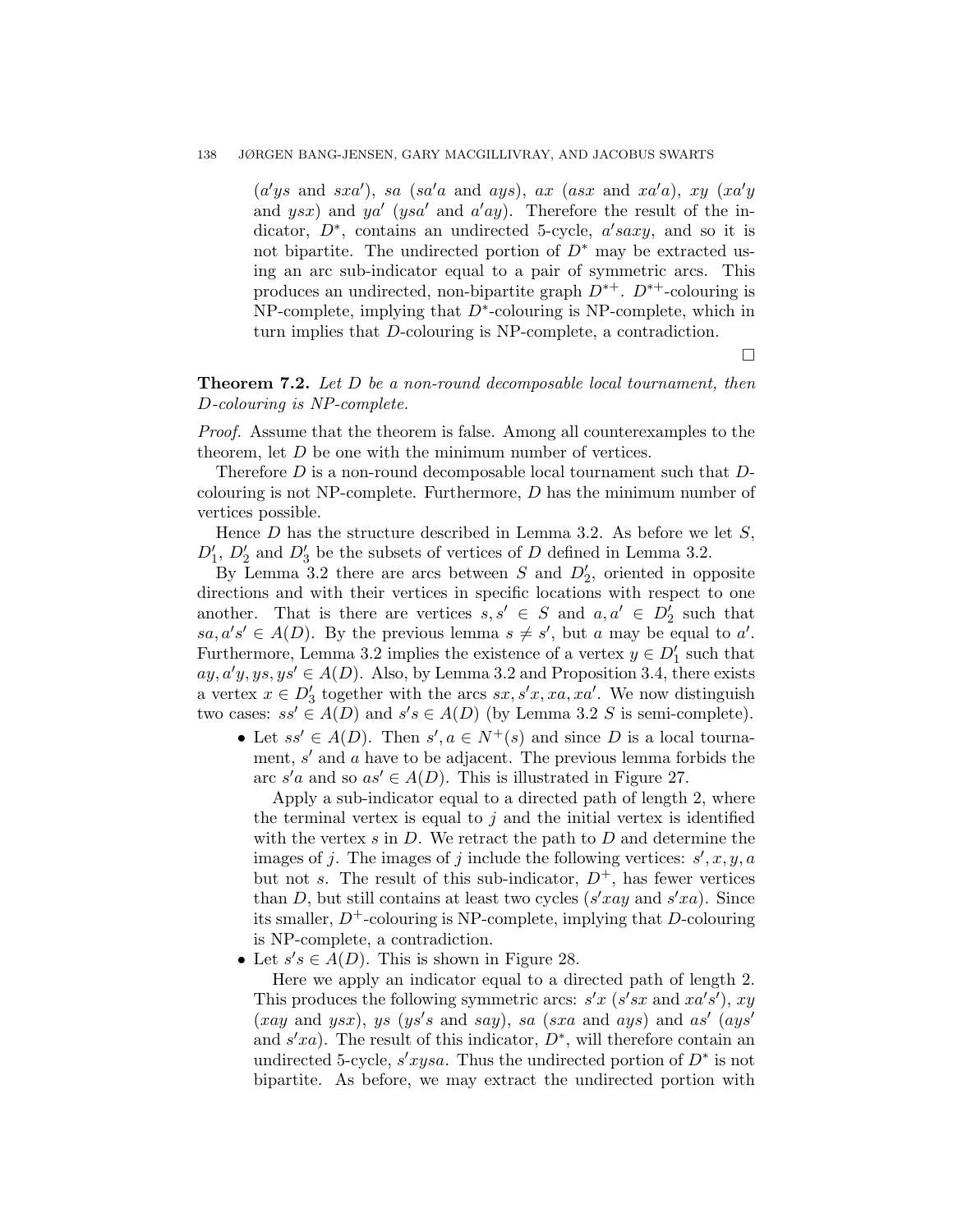![](_page_38_Figure_1.jpeg)

FIGURE 27. The case  $ss' \in A(D)$ .

![](_page_38_Figure_3.jpeg)

FIGURE 28. The case  $s's \in A(D)$ .

an arc sub-indicator equal to a pair of symmetric arcs. All of this implies that  $D^*$ -colouring is NP-complete which in turn says that D-colouring is NP-complete, a contradiction.

This shows that the counterexample does not exist. Therefore the theorem is true.  $\Box$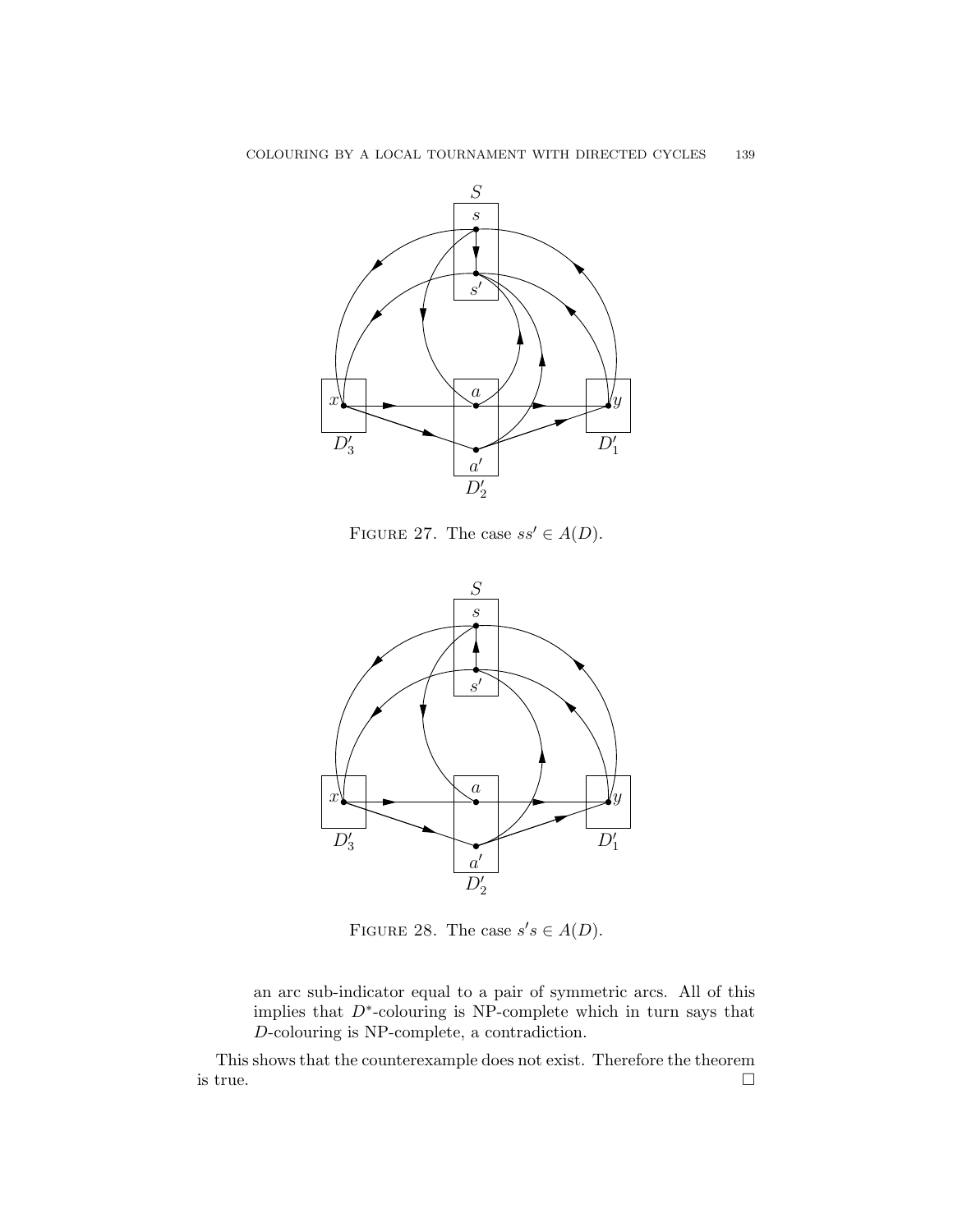#### 140 JØRGEN BANG-JENSEN, GARY MACGILLIVRAY, AND JACOBUS SWARTS

# 8. The Complexity of Colouring by Connected Local Tournaments With At Least Two Directed Cycles

Theorem 3.3 guarantees that a local tournament with at least two directed cycles falls into one of three categories:

- (i) Round local tournaments (Section 5),
- (ii) Round decomposable local tournaments (Section 6), or
- (iii) Non-round decomposable local tournaments (Section 7).

Since these have all been covered above, we now have the following theorem.

Theorem 8.1. Let T be a connected local tournament with at least two directed cycles, then  $HOM_T$  is NP-complete.

Proof. A minimal counterexample was shown not to exist, therefore the theorem is true.

### 9. Acknowledgements

The authors would like to thank the referee for a very thorough reading of the paper and for providing us with some useful suggestions.

#### **REFERENCES**

- 1. Don Albers, In touch with God: an interview with Paul Halmos, College Math. J. 35 (2004), no. 1, 2–14. MR 2023405
- 2. Jørgen Bang-Jensen, Locally semicomplete digraphs: a generalization of tournaments, J. Graph Theory 14 (1990), no. 3, 371–390. MR MR1060865 (91g:05055)
- 3. Jørgen Bang-Jensen, Yubao Guo, Gregory Gutin, and Lutz Volkmann, A classification of locally semicomplete digraphs, Discrete Math. 167/168 (1997), 101–114, 15th British Combinatorial Conference (Stirling, 1995). MR MR1446736 (98a:05121)
- 4. Jørgen Bang-Jensen and Gregory Gutin, Digraphs: Theory, Algorithms and Applications, second ed., Springer Monographs in Mathematics, Springer-Verlag London Ltd., London, 2009. MR MR2472389 (2009k:05001)
- 5. Jørgen Bang-Jensen and Pavol Hell, The effect of two cycles on the complexity of colourings by directed graphs, Discrete Appl. Math. **26** (1990), no. 1, 1–23. MR MR1028872 (91c:05072)
- 6. Jørgen Bang-Jensen, Pavol Hell, and Gary MacGillivray, The complexity of colouring by semicomplete digraphs, SIAM J. Discrete Math. 1 (1988), no. 3, 281–298. MR MR955645 (89e:05095)
- 7. Jørgen Bang-Jensen, Gary MacGillivray, and Jacobus Swarts, The complexity of *colouring by locally semicomplete digraphs*, Discrete Math. **310** (2010), no. 20, 2675– 2684. MR 2672215 (2011j:05226)
- 8. Libor Barto, Marcin Kozik, and Todd Niven, The CSP dichotomy holds for digraphs with no sources and no sinks (a positive answer to a conjecture of Bang-Jensen and Hell), SIAM J. Comput. 38 (2008/09), no. 5, 1782–1802. MR MR2476276 (2010a:68111)
- 9. Alfred Brauer, On a problem of partitions, Amer. J. Math. 64 (1942), 299–312. MR MR0006196 (3,270d)
- 10. Richard A. Brualdi and Herbert J. Ryser, Combinatorial matrix theory, Encyclopedia of Mathematics and its Applications, vol. 39, Cambridge University Press, Cambridge, 1991. MR MR1130611 (93a:05087)